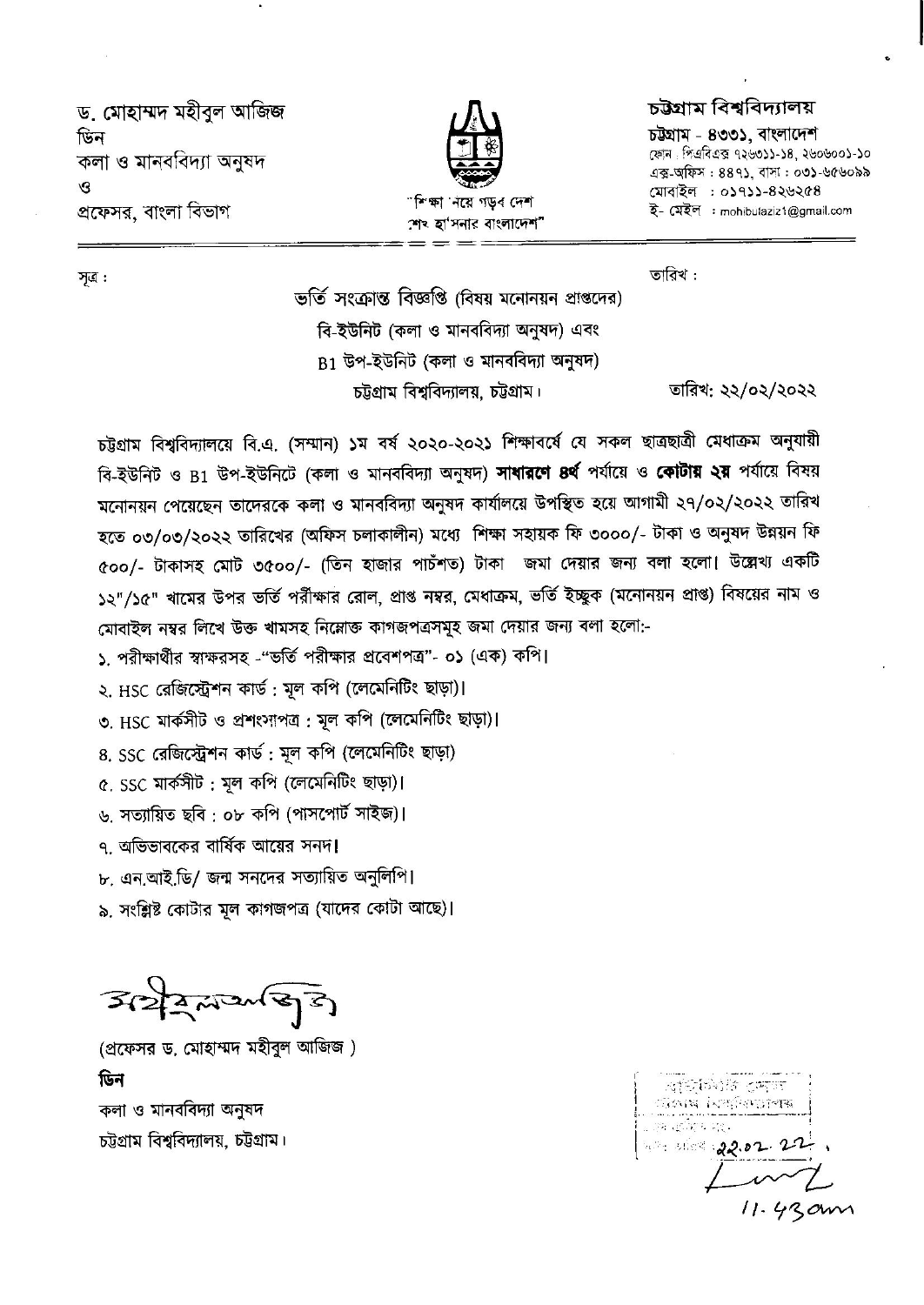| <b>Exam Roll</b> | Name                        | Merit | <b>Department</b>                    | <b>Status</b> |
|------------------|-----------------------------|-------|--------------------------------------|---------------|
| 235266           | MD. RADOWAN ISLAM RABBY     | 33    | Dept. of Islamic History and Culture | Admitted (1)  |
| 234188           | <b>MD. RAKIB HOWLADER</b>   | 43    | Dept. of English                     | Admitted (1)  |
| 241858           | <b>FARIHA MUNIR PRITY</b>   | 47    | Dept. of English                     | Admitted (1)  |
| 237162           | <b>MD. MANIK UDDIN</b>      | 50    | Dept. of English                     | Admitted (1)  |
| 233426           | MOHAMMAD SHAHIDUL ISLAM     | 53    | Dept. of History                     | Admitted (1)  |
| 235064           | <b>SADIA SULTANA</b>        | 58    | Dept. of English                     | Admitted (1)  |
| 232255           | <b>SHARMIN AKTER ANYE</b>   | 68    | Dept. of English                     | Admitted (1)  |
| 234186           | MD. SAJJAD HOSSAIN SAJAL    | 71    | Dept. of English                     | Admitted (1)  |
| 239841           | <b>DELWAR HOSSAN</b>        | 83    | Dept. of English                     | Admitted (1)  |
| 229978           | <b>MANJURUL HASAN SHUVO</b> | 86    | Dept. of English                     | Admitted (1)  |
| 234228           | <b>MD. SAJJAD HOSSEN</b>    | 90    | Dept. of English                     | Admitted (1)  |
| 235867           | MD. ZUBAER RAHMAN HIMEL     | 92    | Dept. of English                     | Admitted (1)  |
| 241498           | SHEIKH TANIMA BINTA SHARIF  | 94    | Dept. of English                     | Admitted (1)  |
| 234751           | <b>SADIA ISHTIAQUE</b>      | 95    | Dept. of English                     | Admitted (1)  |
| 234151           | <b>LAMISA KHOSNOD SAMI</b>  | 104   | Dept. of English                     | Admitted (1)  |
| 242412           | <b>MD. NAZMUL HASAN</b>     | 119   | Dept. of English                     | Admitted (1)  |
| 234357           | <b>NURUL AFSAR</b>          | 132   | Dept. of Bangla                      | Admitted (1)  |
| 242392           | <b>MD. SABBIR ABDULLAH</b>  | 136   | Dept. of English                     | Admitted (1)  |
| 239536           | <b>TASRIN SULTANA RUBA</b>  | 139   | Dept. of English                     | Admitted (1)  |
| 227656           | <b>MOHAMMAD SALEH</b>       | 140   | Dept. of English                     | Admitted (1)  |
| 239785           | <b>SABBIR HOSSIN</b>        | 144   | Dept. of English                     | Admitted (1)  |
| 224861           | MD. OMAR FARUK CHOWDHURY    | 147   | Dept. of English                     | Admitted (1)  |
| 232785           | <b>NOURIN SULTANA JERIN</b> | 177   | Dept. of English                     | Admitted (1)  |
| 234311           | <b>MAHMODUL HASAN</b>       | 183   | Dept. of History                     | Admitted (1)  |
| 242458           | <b>MD. ALAMIN</b>           | 184   | Dept. of Bangla                      | Admitted (1)  |
| 233726           | <b>MINA KHATUN</b>          | 186   | Dept. of English                     | Admitted (1)  |
| 242157           | <b>FERDOUSI ASHRAFI</b>     | 198   | Dept. of English                     | Admitted (1)  |
| 236527           | <b>KAMRAN MAHMUD OHY</b>    | 206   | Dept. of History                     | Admitted (1)  |
| 220884           | <b>NAHRIN JANNAT TUBA</b>   | 208   | Dept. of English                     | Admitted (1)  |
| 242582           | <b>SALIM REZA SOIKAT</b>    | 209   | Dept. of English                     | Migrated (1)  |
| 236787           | MD. ABDUL KADER MUNNA       | 210   | Dept. of English                     | Migrated (1)  |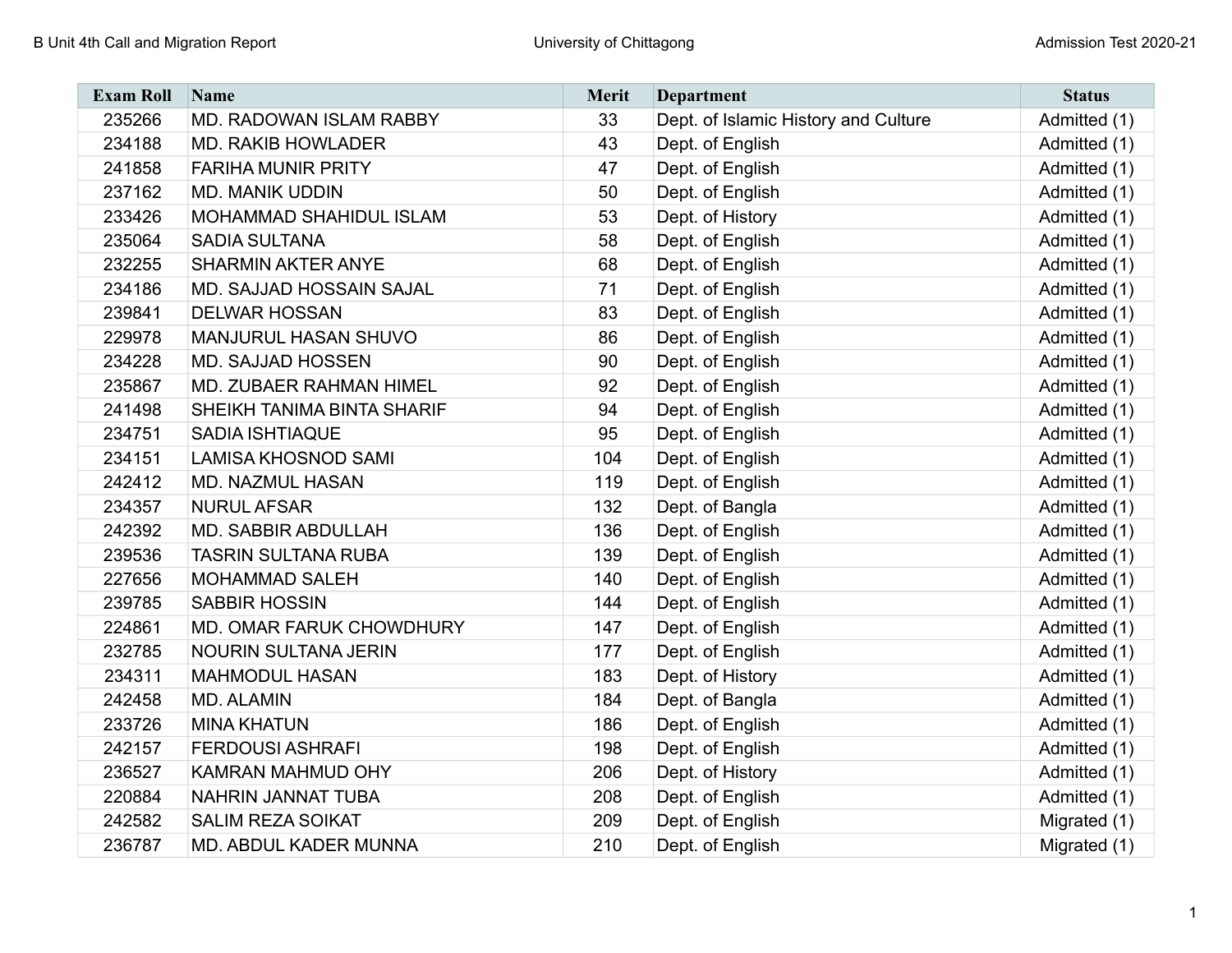| <b>Exam Roll</b> | Name                            | Merit | <b>Department</b>                   | <b>Status</b> |
|------------------|---------------------------------|-------|-------------------------------------|---------------|
| 238332           | NUR MUHAMMAD MANNA              | 211   | Dept. of English                    | Migrated (1)  |
| 233151           | <b>MD. SHAKIL AHMMED</b>        | 214   | Dept. of English                    | Migrated (1)  |
| 233584           | MD. TANVIR AHMMED               | 219   | Institute of Education and Research | Admitted (1)  |
| 236903           | PRONAB BALA                     | 220   | Dept. of English                    | Migrated (1)  |
| 239458           | <b>TASKINA JAHAN</b>            | 223   | Dept. of English                    | Migrated (1)  |
| 230749           | MD. MEJBAUR RAHMAN              | 237   | Dept. of History                    | Admitted (1)  |
| 233443           | <b>MD. TANJIRUL ISLAM KAYES</b> | 238   | Dept. of Bangla                     | Admitted (1)  |
| 219793           | <b>MOHAMMAD RAIHAN UDDIN</b>    | 241   | Dept. of English                    | Migrated (1)  |
| 234816           | <b>SUMAIA AKTER RUMA</b>        | 248   | Dept. of English                    | Migrated (1)  |
| 241758           | <b>MAHAMUD KAMAL RISHAD</b>     | 253   | Dept. of History                    | Admitted (1)  |
| 223604           | <b>MOHAMMAD ARAFAT</b>          | 256   | Dept. of Islamic Studies            | Admitted (1)  |
| 232701           | K.M. MUJAHID                    | 266   | Dept. of English                    | Migrated (1)  |
| 240816           | <b>MD. AL- MAHMUD SAJIB</b>     | 269   | Dept. of Bangla                     | Admitted (1)  |
| 240984           | <b>TASLIM HASAN</b>             | 270   | Dept. of Bangla                     | Admitted (1)  |
| 229223           | MD. MUSHFIQUR RAHMAN            | 273   | Dept. of Bangla                     | Admitted (1)  |
| 225201           | MD. RAFEYAT HASAN               | 274   | Dept. of English                    | Migrated (1)  |
| 235027           | SHAHWALIULLAH                   | 284   | Dept. of English                    | Migrated (1)  |
| 233141           | MD.MOJAMMAL HAQE                | 285   | Dept. of English                    | Migrated (1)  |
| 221826           | <b>MD. RAKIN ABSAR</b>          | 290   | Dept. of Philosophy                 | Admitted (1)  |
| 216945           | <b>MD. TUSHAR MOLLA</b>         | 295   | Dept. of Bangla                     | Admitted (1)  |
| 236267           | <b>SHAJLY SALSABIL RUIAT</b>    | 302   | Dept. of English                    | Migrated (1)  |
| 239962           | <b>MD. SHAHIN MIA</b>           | 305   | Dept. of Bangla                     | Admitted (1)  |
| 222016           | MOHAMMAD MOKHTER ALAM           | 309   | Dept. of Bangla                     | Admitted (1)  |
| 237612           | SYED MOHAMMAD MINHAZ            | 318   | Dept. of Philosophy                 | Admitted (1)  |
| 238638           | <b>JANNATUL NAYEM</b>           | 320   | Dept. of English                    | Migrated (1)  |
| 233747           | <b>MEHER AFROJ BINTE REAZ</b>   | 322   | Dept. of English                    | Migrated (1)  |
| 238722           | MD. MAHFUJUL ISLAM              | 324   | Dept. of English                    | Migrated (1)  |
| 218165           | MD. SAHARIAR FARUQUE BHUIYAN    | 332   | Dept. of English                    | Migrated (1)  |
| 229100           | <b>WALID JUMLAT</b>             | 334   | Dept. of English                    | Migrated (1)  |
| 232344           | AFSANA ALAMGIR                  | 338   | Dept. of English                    | Migrated (1)  |
| 238256           | <b>SANJIDA AKTER</b>            | 340   | Dept. of Islamic Studies            | Admitted (1)  |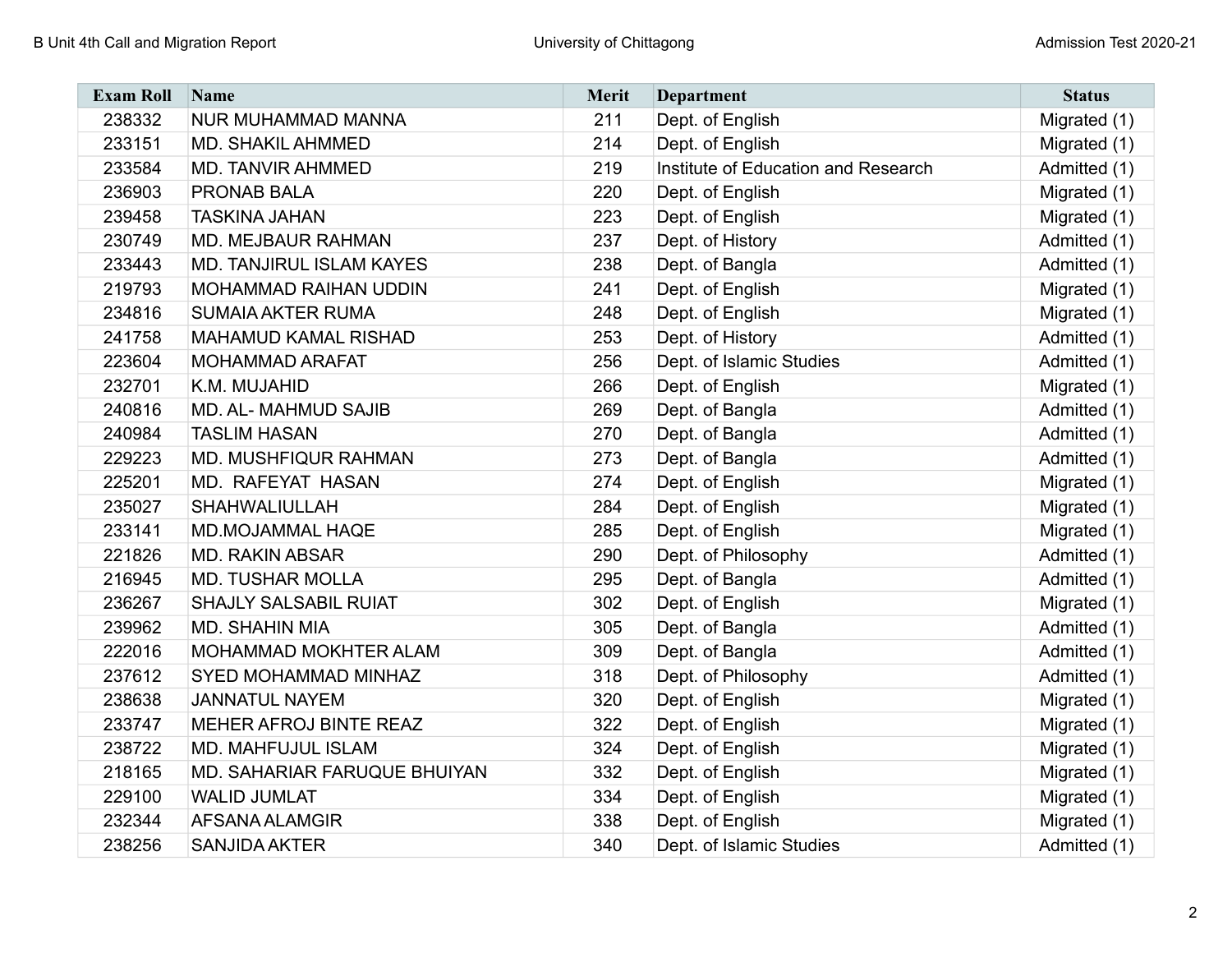| <b>Exam Roll</b> | Name                            | Merit | <b>Department</b>                   | <b>Status</b> |
|------------------|---------------------------------|-------|-------------------------------------|---------------|
| 235295           | AL SHAHRIAR ROHAN               | 344   | Dept. of Bangla                     | Admitted (1)  |
| 230354           | <b>MD. MIJAN UDDIN</b>          | 355   | Dept. of English                    | Migrated (1)  |
| 231175           | <b>MD. TAYEBUR RAHMAN</b>       | 365   | Dept. of Bangla                     | Admitted (1)  |
| 217341           | <b>ASIF MAHMUD</b>              | 371   | Dept. of English                    | Migrated (1)  |
| 236395           | FAHMIDA YASMIN JABA             | 373   | Dept. of English                    | Migrated (1)  |
| 219472           | MD. AHAD                        | 375   | Dept. of English                    | Migrated (1)  |
| 234615           | <b>SALSABIL</b>                 | 394   | Dept. of Bangla                     | Admitted (1)  |
| 217992           | <b>MST. ISRAT JAHAN EMO</b>     | 397   | Dept. of Bangla                     | Admitted (1)  |
| 214549           | <b>ISMAIL HASAN</b>             | 399   | Dept. of Bangla                     | Admitted (1)  |
| 236113           | MD. SABBIR ZAKARIA SHAWN        | 400   | Dept. of Bangla                     | Admitted (1)  |
| 231311           | <b>MD. RABBI MIAH</b>           | 401   | Dept. of Bangla                     | Admitted (1)  |
| 242608           | <b>JANATUN TAJREE.</b>          | 411   | Dept. of Bangla                     | Admitted (1)  |
| 229933           | <b>MOHAMMAD MUDDASIR SAKIB</b>  | 417   | Dept. of Bangla                     | Admitted (1)  |
| 234837           | <b>ABDULLAH AL MAMUN</b>        | 421   | Dept. of History                    | Admitted (1)  |
| 232719           | <b>IKBAL HOSSAIN</b>            | 424   | Dept. of History                    | Admitted (1)  |
| 239496           | <b>SAYMA BENTA AFAZ</b>         | 446   | Dept. of Arabic                     | Admitted (1)  |
| 219673           | <b>SABBIR AHMED</b>             | 450   | Dept. of History                    | Admitted (1)  |
| 235576           | MD. TOFAIL AHMAD NASIM          | 454   | Dept. of English                    | Migrated (1)  |
| 230067           | <b>MD. TARIQUL ISLAM</b>        | 456   | Dept. of English                    | Migrated (1)  |
| 236750           | <b>MD. ALIF HUSSAIN MAJQURY</b> | 480   | Institute of Education and Research | Admitted (1)  |
| 220396           | <b>MD. RAHAT HASAN</b>          | 491   | Dept. of Bangla                     | Migrated (1)  |
| 234110           | <b>MST. ALIA AKTER LIA</b>      | 499   | Dept. of Bangla                     | Migrated (1)  |
| 238146           | <b>MD TAJIM HASAN</b>           | 501   | Dept. of Bangla                     | Migrated (1)  |
| 229640           | AHMUDUR RAHMAN PAVEL            | 517   | Dept. of History                    | Admitted (1)  |
| 242469           | <b>MD. GULAM RASUL</b>          | 520   | Dept. of History                    | Admitted (1)  |
| 236888           | <b>MONIRUL ISLAM</b>            | 528   | Dept. of Bangla                     | Migrated (1)  |
| 232933           | NOWRIN ATIA NITU                | 533   | Institute of Modern Languages       | Admitted (1)  |
| 232530           | <b>MOHAMMAD HUSSAIN</b>         | 536   | Dept. of History                    | Admitted (1)  |
| 229137           | <b>MD. IBNE WALID SAMRAT</b>    | 540   | Dept. of Bangla                     | Migrated (1)  |
| 226136           | <b>RAFIUL ISLAM RONY</b>        | 544   | Dept. of English                    | Migrated (1)  |
| 224583           | <b>BAKEDUL ISLAM AKANDA</b>     | 552   | Dept. of English                    | Migrated (1)  |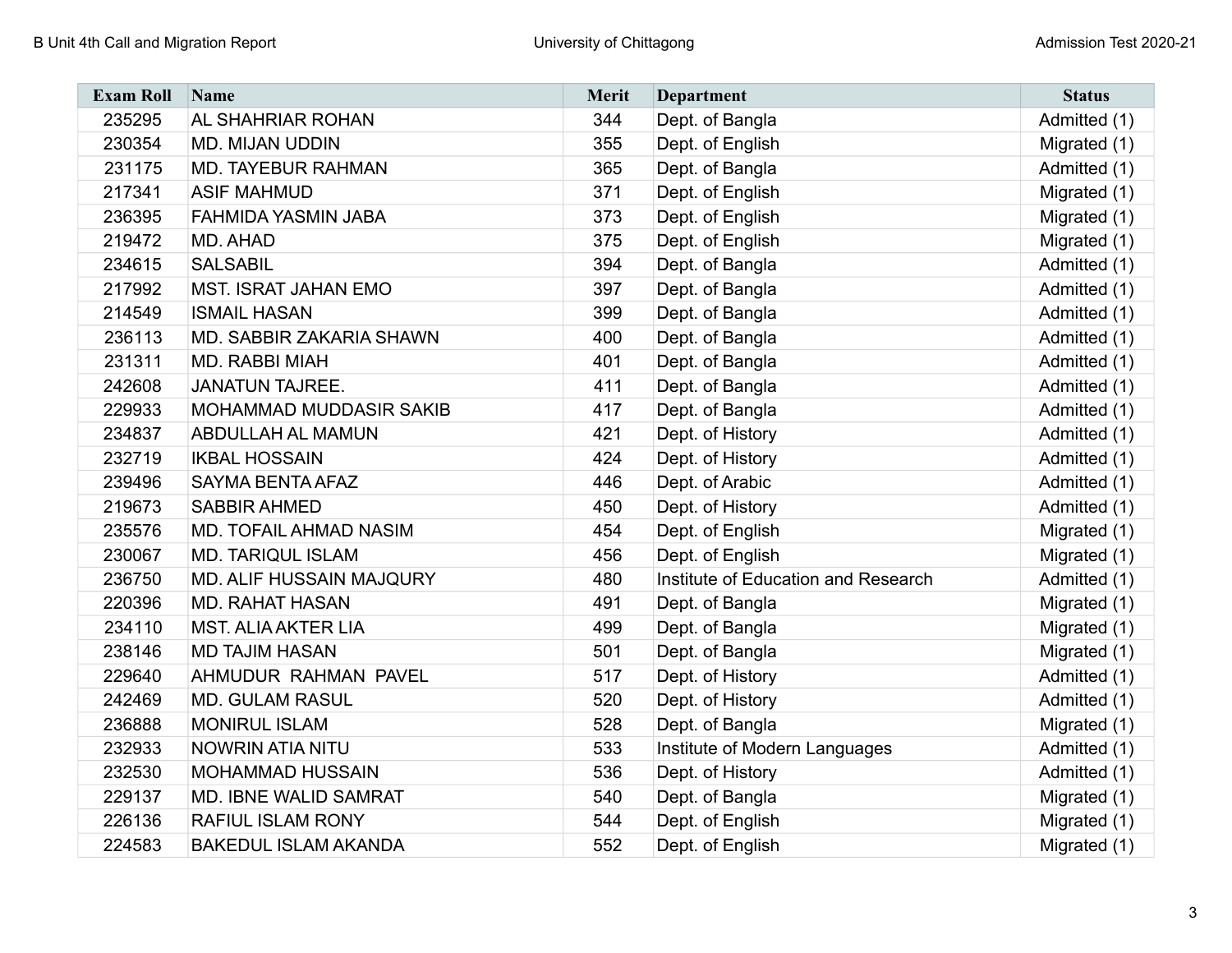| <b>Exam Roll</b> | Name                         | Merit | <b>Department</b>                    | <b>Status</b> |
|------------------|------------------------------|-------|--------------------------------------|---------------|
| 236035           | <b>RAKIBUL ISLAM</b>         | 554   | Dept. of History                     | Admitted (1)  |
| 237650           | <b>JAHIDUL ISLAM</b>         | 560   | Dept. of Bangla                      | Migrated (1)  |
| 233949           | <b>MD. LEON SARKER</b>       | 568   | Dept. of Bangla                      | Migrated (1)  |
| 240903           | <b>MD.SAIMUN ISLAM TUHIN</b> | 569   | Dept. of History                     | Admitted (1)  |
| 230735           | MD. SHAZZADUL ISLAM          | 576   | Dept. of History                     | Admitted (1)  |
| 228832           | <b>MD. NASIR UDDIN</b>       | 578   | Dept. of Bangla                      | Migrated (1)  |
| 235386           | <b>HRIDOY MIA</b>            | 579   | Dept. of Bangla                      | Migrated (1)  |
| 234256           | <b>MD. KOBIR UDDIN</b>       | 583   | Dept. of Bangla                      | Migrated (1)  |
| 229974           | <b>UMME MAHFUJA MUKTA</b>    | 584   | Dept. of Bangla                      | Migrated (1)  |
| 214765           | <b>NUR MOHAMMOD SHAON</b>    | 586   | Dept. of English                     | Migrated (1)  |
| 218474           | <b>ABDUR RAHAMAN</b>         | 588   | Dept. of English                     | Migrated (1)  |
| 241540           | S.M.NAHID                    | 590   | Dept. of History                     | Migrated (1)  |
| 237900           | <b>MIM AFROSE</b>            | 592   | Dept. of Bangla                      | Migrated (1)  |
| 241184           | <b>SAHRIAR SHEJAN</b>        | 597   | Dept. of English                     | Migrated (1)  |
| 234890           | <b>JAGONNATH ROY</b>         | 598   | Dept. of Bangla                      | Migrated (1)  |
| 214548           | SAIFUL ISLAM ASHRAF          | 599   | Dept. of English                     | Migrated (1)  |
| 224023           | <b>NARMIN SULTANA</b>        | 603   | Dept. of Philosophy                  | Admitted (1)  |
| 219663           | <b>MST. REJWANA KARIM</b>    | 606   | Dept. of Bangla                      | Migrated (1)  |
| 231498           | NOUSHIN TARANNUM ANANNA      | 612   | Dept. of Bangla                      | Migrated (1)  |
| 227319           | RABEYA SULTANA               | 614   | Dept. of History                     | Migrated (1)  |
| 235086           | <b>OPAMA AHMED</b>           | 619   | Dept. of History                     | Migrated (1)  |
| 234939           | MD. HASIBUL HOSSAIN SANTO    | 620   | Dept. of English                     | Migrated (1)  |
| 234830           | <b>ROKY AHMAD</b>            | 623   | Dept. of English                     | Migrated (1)  |
| 231516           | MD. RABBIUL HASAN SHANTO     | 624   | Dept. of Bangla                      | Migrated (1)  |
| 233185           | <b>MST.BILKIS KHATUN</b>     | 633   | Institute of Education and Research  | Admitted (1)  |
| 242221           | <b>SAMIA AFROSE DINA</b>     | 641   | Dept. of English                     | Migrated (1)  |
| 236013           | SHAHRIAR KADER KAJAL         | 644   | Dept. of Islamic History and Culture | Admitted (1)  |
| 239246           | <b>YESIR ARAFAT</b>          | 645   | Dept. of Bangla                      | Migrated (1)  |
| 229428           | <b>MD. ANAMUL HASAN</b>      | 648   | Dept. of English                     | Migrated (1)  |
| 234249           | <b>BHUKIL BASHNAB</b>        | 651   | Dept. of Bangla                      | Migrated (1)  |
| 241742           | <b>MD. RASEL SHEIKH</b>      | 659   | Dept. of English                     | Migrated (1)  |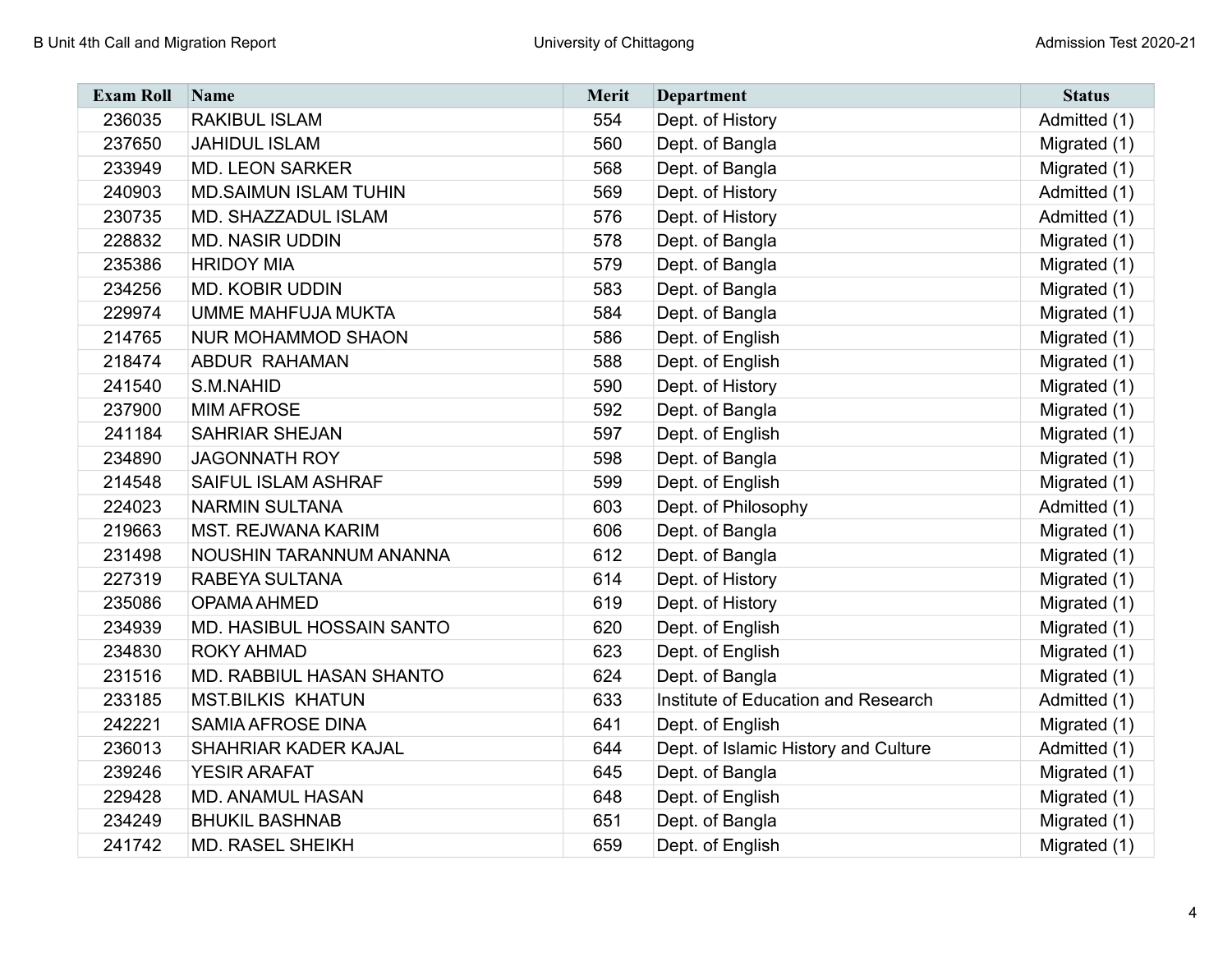| <b>Exam Roll</b> | Name                           | Merit | <b>Department</b>                    | <b>Status</b> |
|------------------|--------------------------------|-------|--------------------------------------|---------------|
| 231897           | <b>MD. KHAIRUL ISLAM</b>       | 662   | Dept. of History                     | Migrated (1)  |
| 240621           | <b>MOFASSIL</b>                | 663   | Dept. of Bangla                      | Migrated (1)  |
| 238004           | <b>MD. SHAHIDUL ISLAM</b>      | 666   | Dept. of History                     | Migrated (1)  |
| 201089           | <b>SURIYA RAISA</b>            | 670   | Dept. of English                     | Migrated (1)  |
| 238655           | AL JUBAYER TURZO               | 675   | Dept. of English                     | Migrated (1)  |
| 235303           | <b>UMME SALMA HIME</b>         | 678   | Dept. of History                     | Migrated (1)  |
| 233580           | MD. NURUZZAMAN                 | 679   | Dept. of Bangla                      | Migrated (1)  |
| 230824           | <b>ARNAB BAIRAGI</b>           | 681   | Dept. of Bangla                      | Migrated (1)  |
| 231761           | <b>UMMAY SABAH TABASSOOM</b>   | 695   | Dept. of English                     | Migrated (1)  |
| 236731           | <b>MD. ABIR HOSSAIN</b>        | 703   | Dept. of Islamic History and Culture | Admitted (1)  |
| 241719           | MD SAMIUL ALAM ARMAN           | 705   | Dept. of Bangladesh Studies          | Admitted (1)  |
| 239594           | <b>MSOT. SARMIN AKTER</b>      | 712   | Dept. of Bangla                      | Migrated (1)  |
| 238072           | <b>JANNATUL FERDOUS</b>        | 713   | Dept. of English                     | Migrated (1)  |
| 235607           | <b>UPAMA MAZUMDER</b>          | 717   | Dept. of English                     | Migrated (1)  |
| 229262           | <b>MD. MIJANUR RAHMAN RONI</b> | 722   | Dept. of Bangla                      | Migrated (1)  |
| 235497           | <b>MD.SAKIB</b>                | 724   | Dept. of Bangla                      | Migrated (1)  |
| 236987           | <b>MUNSI MAHAR ALAHI</b>       | 728   | Dept. of Bangla                      | Migrated (1)  |
| 219568           | <b>MD. IMRAN HOSSAIN</b>       | 730   | Dept. of Bangla                      | Migrated (1)  |
| 240973           | <b>SHAKIB MIA</b>              | 732   | Dept. of Bangla                      | Migrated (1)  |
| 217961           | <b>JANNATUL KAWSER</b>         | 735   | Dept. of English                     | Migrated (1)  |
| 241248           | MOHAMMAD MUAZZAM HOSSEN        | 737   | Dept. of Islamic History and Culture | Admitted (1)  |
| 223287           | <b>ABDULLAH HOSSAIN</b>        | 739   | Dept. of English                     | Migrated (1)  |
| 230486           | AFIUN JANNAT ENNI              | 741   | Dept. of Bangladesh Studies          | Admitted (1)  |
| 242169           | <b>PARAG MONDAL</b>            | 743   | Dept. of Bangla                      | Migrated (1)  |
| 230041           | <b>TASNIM AKTER MEEM</b>       | 746   | Dept. of Bangla                      | Migrated (1)  |
| 242436           | <b>FORHAD HOSSAIN</b>          | 747   | Dept. of Bangla                      | Migrated (1)  |
| 218200           | <b>MONISHA SHIL</b>            | 749   | Dept. of Philosophy                  | Admitted (1)  |
| 241596           | <b>UMME SALMA JARIN</b>        | 757   | Dept. of English                     | Migrated (1)  |
| 218647           | <b>MD.SABBIR HOSSEN</b>        | 758   | Dept. of English                     | Migrated (1)  |
| 233319           | <b>SHARIKA TABASSUM</b>        | 760   | Dept. of Bangla                      | Migrated (1)  |
| 230560           | MD. RAKIBUL HASAN PIASH        | 761   | Dept. of Bangla                      | Migrated (1)  |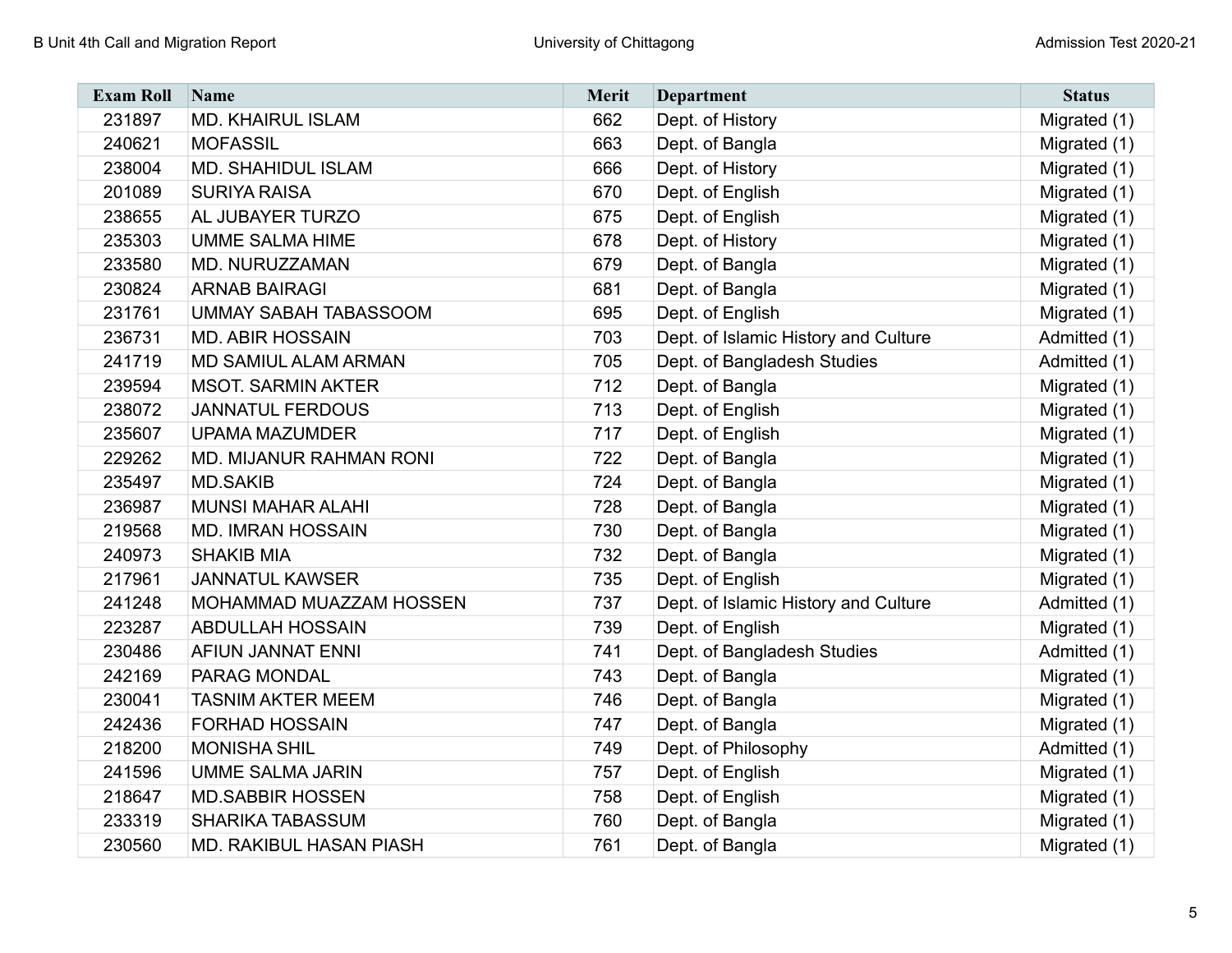| <b>Exam Roll</b> | Name                             | Merit | <b>Department</b>                    | <b>Status</b> |
|------------------|----------------------------------|-------|--------------------------------------|---------------|
| 240097           | <b>MD. RAKIB DEWAN</b>           | 762   | Dept. of Bangla                      | Migrated (1)  |
| 231400           | <b>DHRUBAJYOTI DEBNATH</b>       | 764   | Institute of Education and Research  | Admitted (1)  |
| 218851           | <b>IQBAL HOSSAIN</b>             | 765   | Dept. of Bangla                      | Migrated (1)  |
| 240285           | <b>AKASH MIA</b>                 | 774   | Dept. of Bangla                      | Migrated (1)  |
| 226975           | <b>AFNAN ABRAR</b>               | 778   | Dept. of English                     | Migrated (1)  |
| 240858           | <b>MD. JONAED UDDIN</b>          | 780   | Dept. of History                     | Migrated (1)  |
| 227986           | <b>MD. SALMAN ABEDIN</b>         | 782   | Dept. of Islamic History and Culture | Admitted (1)  |
| 219002           | <b>TANIA AKTER</b>               | 786   | Dept. of English                     | Migrated (1)  |
| 236404           | MD. AHAD MIA                     | 799   | Dept. of Bangla                      | Migrated (1)  |
| 225869           | <b>AJMAIN JANNAT</b>             | 802   | Dept. of Philosophy                  | Admitted (1)  |
| 218742           | <b>ANANNA RAHMAN</b>             | 804   | Dept. of Bangla                      | Migrated (1)  |
| 235395           | <b>ANIK SARKER</b>               | 805   | Dept. of Bangla                      | Migrated (1)  |
| 220135           | <b>TAHMINA KHANAM</b>            | 807   | Dept. of Bangla                      | Migrated (1)  |
| 216760           | <b>MD. ZIAUL HOQUE</b>           | 812   | Dept. of Islamic History and Culture | Admitted (1)  |
| 238547           | <b>MD. SHAMIM</b>                | 814   | Dept. of Islamic History and Culture | Admitted (1)  |
| 240006           | MD: FERDAUS.                     | 822   | Dept. of Bangla                      | Migrated (1)  |
| 242631           | <b>MD. RASHIDUL ISLAM</b>        | 825   | Dept. of Bangla                      | Migrated (1)  |
| 242368           | <b>SANZIDA SULTANA</b>           | 827   | Dept. of English                     | Migrated (1)  |
| 227090           | <b>MD. RASHEDUL HAQ SUMON</b>    | 835   | Dept. of English                     | Migrated (1)  |
| 235979           | <b>UTSHA ROY</b>                 | 844   | Dept. of English                     | Migrated (1)  |
| 236599           | <b>SHOVA AKTER</b>               | 851   | Dept. of Bangla                      | Migrated (1)  |
| 218288           | <b>MD. MAHBUBUL HAQUE</b>        | 853   | Dept. of History                     | Migrated (1)  |
| 234578           | NAJNIN NAHAR SHATHY              | 856   | Dept. of English                     | Migrated (1)  |
| 239164           | <b>NUR MOHAMMAD SAGOR BADSHA</b> | 857   | Dept. of Bangla                      | Migrated (1)  |
| 238353           | <b>TABASSUM BILKIS</b>           | 858   | Dept. of Bangla                      | Migrated (1)  |
| 239439           | <b>MD.AJMUN</b>                  | 859   | Dept. of Islamic History and Culture | Admitted (1)  |
| 235890           | SOHEL UDDIN                      | 860   | Dept. of History                     | Migrated (1)  |
| 218632           | <b>JOYITA GHOSH</b>              | 861   | Dept. of English                     | Migrated (1)  |
| 216878           | <b>SAIDA HASAN</b>               | 867   | Dept. of Bangla                      | Migrated (1)  |
| 230767           | <b>MST. JANNATUL FERDOUSI</b>    | 869   | Dept. of Bangla                      | Migrated (1)  |
| 236555           | <b>MD. HASAN ALI</b>             | 870   | Dept. of History                     | Migrated (1)  |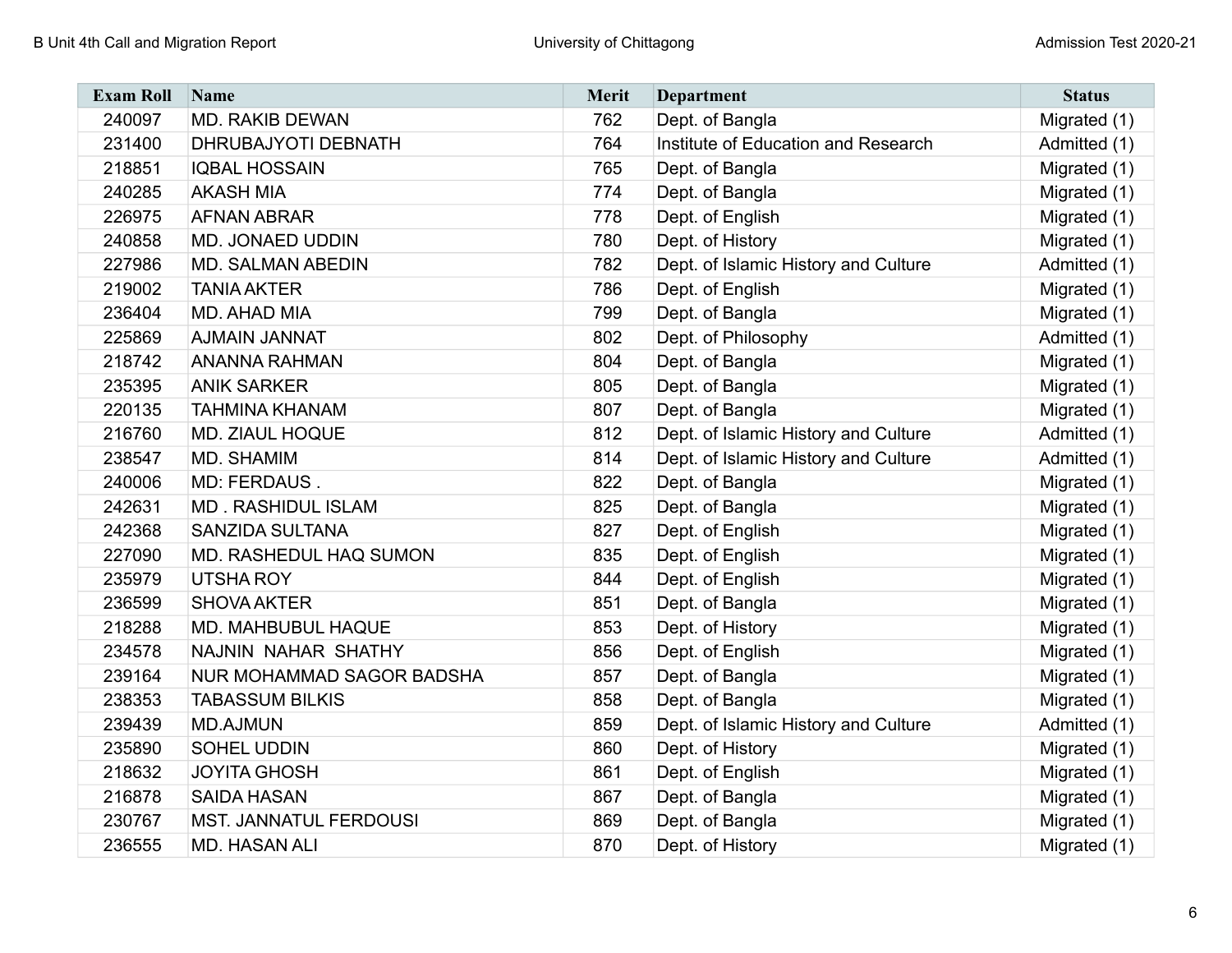| <b>Exam Roll</b> | Name                               | <b>Merit</b> | <b>Department</b>                    | <b>Status</b> |
|------------------|------------------------------------|--------------|--------------------------------------|---------------|
| 241213           | <b>RUPALI AKTER</b>                | 871          | Dept. of History                     | Migrated (1)  |
| 230244           | <b>MD. JUBAIR HOSSAIN</b>          | 872          | Dept. of Islamic Studies             | Admitted (1)  |
| 215431           | MD. MAIN UDDIN RABBY               | 875          | Dept. of Bangla                      | Migrated (1)  |
| 241599           | <b>MST. NUSRAT JAHAN SUMIYA</b>    | 877          | Dept. of Bangla                      | Migrated (1)  |
| 235384           | <b>MOST. ATKIA MUBASSIRA BRITY</b> | 878          | Dept. of Bangla                      | Migrated (1)  |
| 237699           | <b>SONIA BEGUM</b>                 | 882          | Dept. of Bangla                      | Migrated (1)  |
| 233035           | <b>MD. HAKIBUL HASAN</b>           | 884          | Dept. of Bangla                      | Migrated (1)  |
| 214863           | <b>MD. HABIBUR RAHMAN</b>          | 886          | Dept. of English                     | Migrated (1)  |
| 220357           | MOHAMMAD HABIBUR RAHMAN            | 889          | Dept. of English                     | Migrated (1)  |
| 233599           | <b>MORSHEDUL ISLAM</b>             | 890          | Dept. of History                     | Migrated (1)  |
| 229476           | MD. RASHADUL HOQUE RAKIB           | 891          | Dept. of Philosophy                  | Admitted (1)  |
| 220676           | TAMANNA JANNAT PRIYA               | 893          | Dept. of History                     | Migrated (1)  |
| 214784           | <b>MD. SAIFUL ISLAM</b>            | 900          | Dept. of English                     | Migrated (1)  |
| 214383           | <b>MD. SABBIR ALI</b>              | 902          | Dept. of History                     | Migrated (1)  |
| 225373           | <b>MAHADI HASAN</b>                | 904          | Dept. of Bangla                      | Migrated (1)  |
| 235456           | <b>MARJIYA SARKER</b>              | 906          | Dept. of History                     | Migrated (1)  |
| 230360           | <b>MD. BULBUL AHMED</b>            | 909          | Dept. of Islamic History and Culture | Admitted (1)  |
| 216828           | <b>MINHAZUR RAHMAN</b>             | 911          | Dept. of English                     | Migrated (1)  |
| 224921           | MOHAMMAD ABDUL KADER               | 913          | Dept. of Arabic                      | Admitted (1)  |
| 215672           | <b>SAMANTA BARUA</b>               | 914          | Dept. of English                     | Migrated (1)  |
| 236594           | MD. KABIR MIA                      | 917          | Dept. of History                     | Migrated (1)  |
| 232651           | <b>EMON CHANDARA BARMAN</b>        | 920          | Dept. of History                     | Migrated (1)  |
| 235659           | <b>MD. SOLAYMAN HOSSEN</b>         | 923          | Dept. of History                     | Migrated (1)  |
| 224840           | ROUNAK JAHAN                       | 928          | Dept. of English                     | Migrated (1)  |
| 218072           | <b>MD. SHIHAB</b>                  | 934          | Dept. of English                     | Migrated (1)  |
| 240577           | TABAYA TABASSUM JOUTHO             | 937          | Dept. of Bangla                      | Migrated (1)  |
| 239253           | <b>MD. MASHFEQUR RAHMAN</b>        | 941          | Dept. of Bangla                      | Migrated (1)  |
| 238098           | <b>MUABBIZ HOSEN</b>               | 947          | Dept. of Bangla                      | Migrated (1)  |
| 224414           | MD. JUWEL BABU                     | 950          | Dept. of Bangla                      | Migrated (1)  |
| 225680           | <b>HASIBUR RAHMAN</b>              | 951          | Dept. of English                     | Migrated (1)  |
| 236561           | <b>BITHI DAS</b>                   | 954          | Dept. of Bangla                      | Migrated (1)  |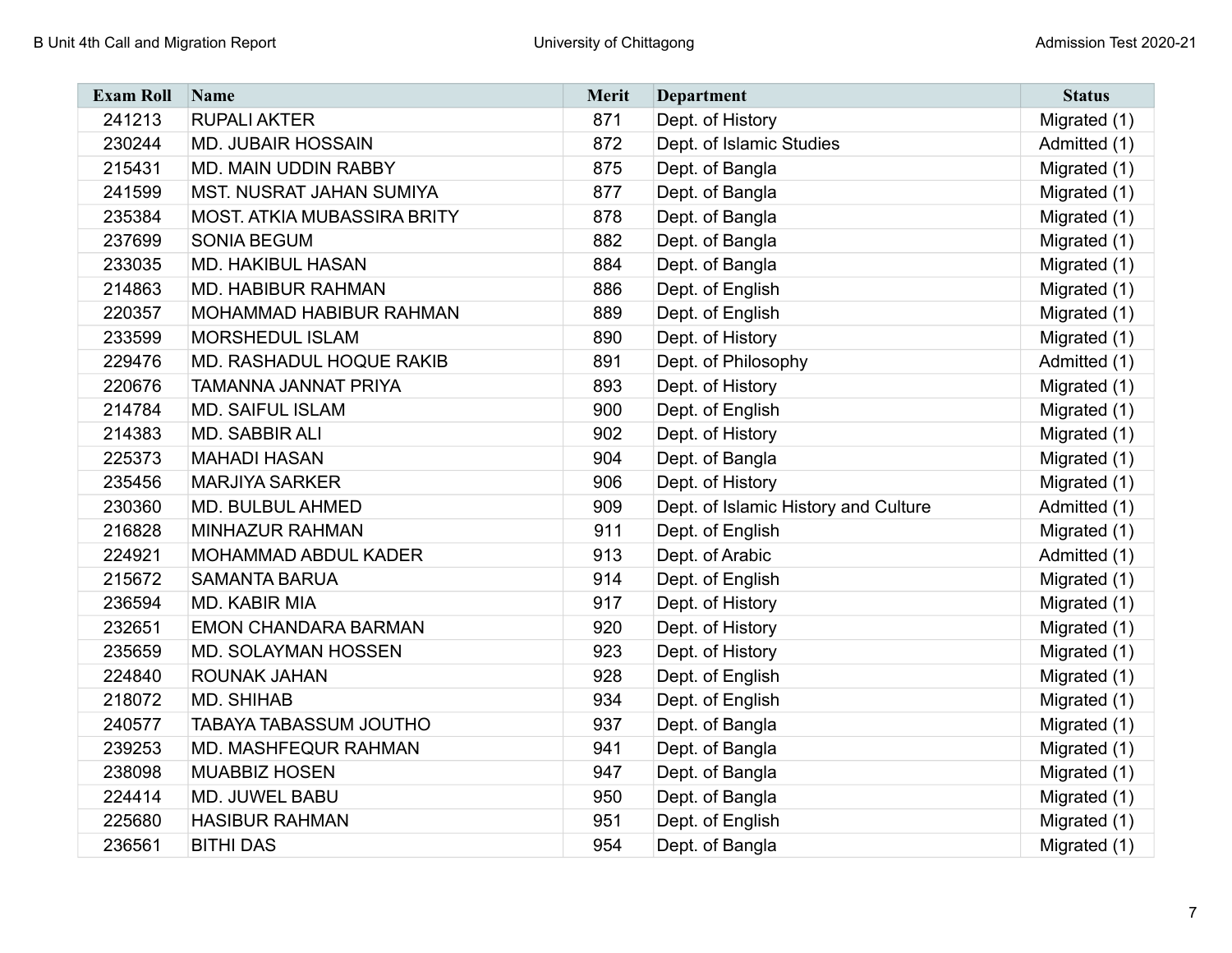| <b>Exam Roll</b> | Name                        | <b>Merit</b> | <b>Department</b>                    | <b>Status</b> |
|------------------|-----------------------------|--------------|--------------------------------------|---------------|
| 241648           | <b>JANNATUL FERDOUSI</b>    | 956          | Dept. of Bangla                      | Migrated (1)  |
| 241870           | <b>MST.FARJANA AKTER</b>    | 958          | Dept. of History                     | Migrated (1)  |
| 226833           | <b>MD. IMRAN ISLAM</b>      | 960          | Dept. of Bangla                      | Migrated (1)  |
| 218116           | S. M. MAHMUDUL HASAN        | 961          | Dept. of English                     | Migrated (1)  |
| 232800           | <b>SADIA DILSHAD LATA</b>   | 963          | Dept. of English                     | Migrated (1)  |
| 216474           | <b>ORPITA SAMMI LOPA</b>    | 964          | Dept. of English                     | Migrated (1)  |
| 216411           | <b>AVISHEK SAHA</b>         | 967          | Dept. of English                     | Migrated (1)  |
| 237742           | <b>MD. ATIK AHNAF</b>       | 972          | Dept. of Bangla                      | Migrated (1)  |
| 219063           | <b>MD. MERAJUL ISLAM</b>    | 973          | Dept. of English                     | Migrated (1)  |
| 215954           | MOST. JANNATUL FERDOUSY ETI | 975          | Institute of Modern Languages        | Admitted (1)  |
| 239273           | <b>ANISUR RAHMAN</b>        | 977          | Dept. of Bangla                      | Migrated (1)  |
| 239904           | <b>MD. SHABBIR AHMED</b>    | 978          | Dept. of Bangla                      | Migrated (1)  |
| 242056           | MD ABDULLA AL MUBIN         | 979          | Dept. of Bangla                      | Migrated (1)  |
| 236061           | MD. RIAZ UDDIN SUMON        | 980          | Dept. of Islamic History and Culture | Migrated (1)  |
| 238071           | <b>MD. ZISON AHMED</b>      | 981          | Dept. of Bangla                      | Migrated (1)  |
| 240845           | <b>SYED FARHAN ISRAK</b>    | 984          | Dept. of History                     | Migrated (1)  |
| 214862           | <b>MD. SAKIB MONDAL</b>     | 994          | Dept. of English                     | Migrated (1)  |
| 232337           | <b>NAIEM NEWAZ</b>          | 1001         | Dept. of English                     | Migrated (1)  |
| 221988           | MD. TALHA BIN RASHID SOUMIK | 1002         | Dept. of History                     | Migrated (1)  |
| 218325           | MD. NAIMUR RAHMAN SHAWON    | 1005         | Dept. of History                     | Migrated (1)  |
| 219085           | MUHAMMAD ABDUL AZIZ         | 1006         | Dept. of Islamic Studies             | Admitted (1)  |
| 240174           | <b>MD. MAHMUDUL HASAN</b>   | 1007         | Dept. of Bangla                      | Migrated (1)  |
| 238000           | <b>MST. RAWNAK JAHAN</b>    | 1008         | Dept. of Bangla                      | Migrated (1)  |
| 218018           | <b>MD. PORAN MIA</b>        | 1009         | Dept. of Bangla                      | Migrated (1)  |
| 216564           | <b>TRISHA MONDAL</b>        | 1010         | Dept. of Bangla                      | Migrated (1)  |
| 233970           | <b>MD. AMINUR ISLAM</b>     | 1014         | Dept. of Bangla                      | Migrated (1)  |
| 232504           | <b>MD. SAOKAT HOSEN</b>     | 1016         | Dept. of History                     | Migrated (1)  |
| 225749           | <b>MD. JOBAIR AHMAD</b>     | 1018         | Dept. of English                     | Migrated (1)  |
| 234864           | MD. ZIAUL HOQUE KHONDAKAR   | 1019         | Dept. of Islamic History and Culture | Migrated (1)  |
| 232556           | <b>SOHEL MIA</b>            | 1021         | Dept. of Bangla                      | Migrated (1)  |
| 219864           | <b>TANVIR AHMED</b>         | 1022         | Dept. of English                     | Migrated (1)  |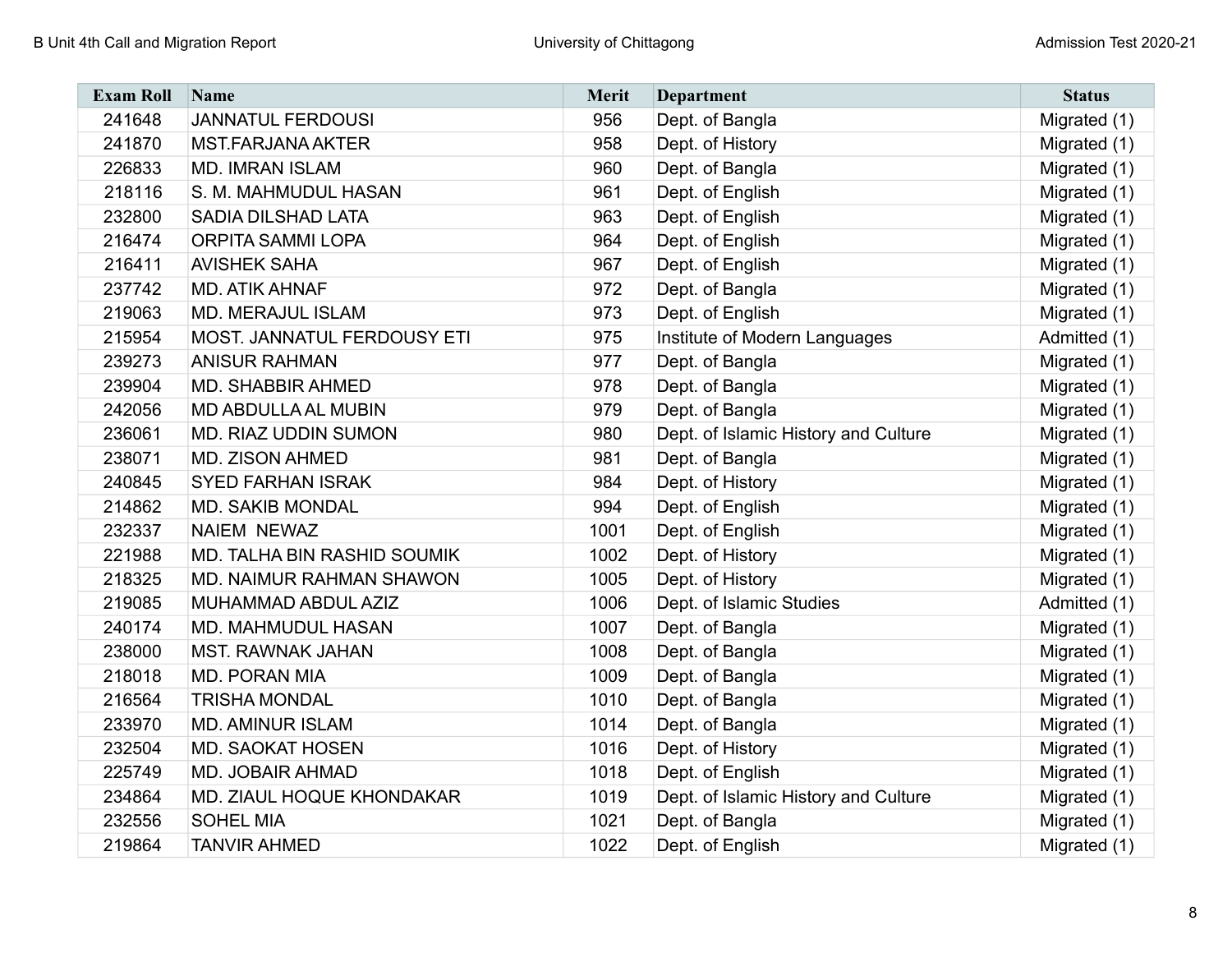| <b>Exam Roll</b> | Name                           | Merit | <b>Department</b>                    | <b>Status</b> |
|------------------|--------------------------------|-------|--------------------------------------|---------------|
| 233162           | <b>HABIBA AKTER JUI</b>        | 1026  | Dept. of Bangla                      | Migrated (1)  |
| 232632           | <b>MD. EASIN ARAFAT RAFI</b>   | 1028  | Dept. of Bangla                      | Migrated (1)  |
| 215317           | <b>MD. MAMUNUR RASID</b>       | 1030  | Dept. of Bangla                      | Migrated (1)  |
| 238745           | <b>MD. NOYAN HASAN</b>         | 1033  | Dept. of Bangla                      | Migrated (2)  |
| 236017           | <b>SHOHAG</b>                  | 1036  | Dept. of Bangla                      | Migrated (2)  |
| 211043           | <b>BURHAN UDDIN</b>            | 1037  | Dept. of English                     | Migrated (1)  |
| 228518           | MIRAJ AHAMMAD NAYEM            | 1038  | Dept. of Bangla                      | Migrated (2)  |
| 228396           | <b>MD. SAKIB SRABAN</b>        | 1044  | Dept. of Bangla                      | Migrated (2)  |
| 234921           | <b>UMME HAFSA MIM</b>          | 1047  | Dept. of English                     | Migrated (1)  |
| 229064           | <b>TASLIMA AKTER</b>           | 1050  | Dept. of History                     | Migrated (1)  |
| 232307           | <b>SHAHADAT HOSEN</b>          | 1052  | Dept. of Bangla                      | Migrated (2)  |
| 239821           | <b>MD. ABID SHAHRIAR</b>       | 1053  | Dept. of History                     | Migrated (1)  |
| 223435           | MOHAMMAD BELAYET HOSSAIN       | 1054  | Dept. of Pali                        | Migrated (1)  |
| 238486           | <b>SYED SHADIA ALIM</b>        | 1056  | Institute of Education and Research  | Migrated (1)  |
| 222630           | <b>MD. SAZIB HOSSAIN</b>       | 1057  | Dept. of Bangla                      | Migrated (2)  |
| 241628           | <b>RAKIBUL ISLAM</b>           | 1061  | Dept. of English                     | Migrated (1)  |
| 237939           | <b>MD. FARIDUL ISLAM HAKIM</b> | 1065  | Dept. of Bangla                      | Migrated (2)  |
| 238009           | <b>HEDAET HOSSAIN</b>          | 1066  | Dept. of Arabic                      | Admitted (1)  |
| 239137           | <b>MOTTAKY</b>                 | 1069  | Dept. of Islamic History and Culture | Migrated (1)  |
| 230117           | <b>SAGOR CHANDRA SHIL</b>      | 1076  | Dept. of History                     | Migrated (1)  |
| 231692           | <b>MD. MASUM BILLAH</b>        | 1085  | Dept. of History                     | Migrated (1)  |
| 238336           | <b>ROBIN MIA</b>               | 1092  | Dept. of History                     | Admitted (2)  |
| 203478           | MOHAMMAD ABU MEHERAZ           | 1102  | Dept. of Bangla                      | Migrated (2)  |
| 229805           | MD. SHAHINUR RAHMAN ARIF       | 1103  | Dept. of History                     | Admitted (2)  |
| 229210           | YASIR ARAFAT                   | 1106  | Dept. of Philosophy                  | Admitted (2)  |
| 224127           | <b>ROMAN HOSEN</b>             | 1109  | Dept. of History                     | Admitted (2)  |
| 239650           | SHAKIL SHAHRIAR KHAN           | 1112  | Dept. of Bangla                      | Migrated (1)  |
| 239271           | <b>MD. SAMIUL FARDOUS</b>      | 1115  | Dept. of History                     | Admitted (2)  |
| 236174           | MD. IZAZ AHMED                 | 1118  | Dept. of History                     | Admitted (2)  |
| 231101           | <b>MD. NAYMUR RAHAMAN</b>      | 1119  | Dept. of Bangla                      | Migrated (1)  |
| 232573           | <b>MD. SOHEL RANA</b>          | 1121  | Dept. of Bangla                      | Migrated (1)  |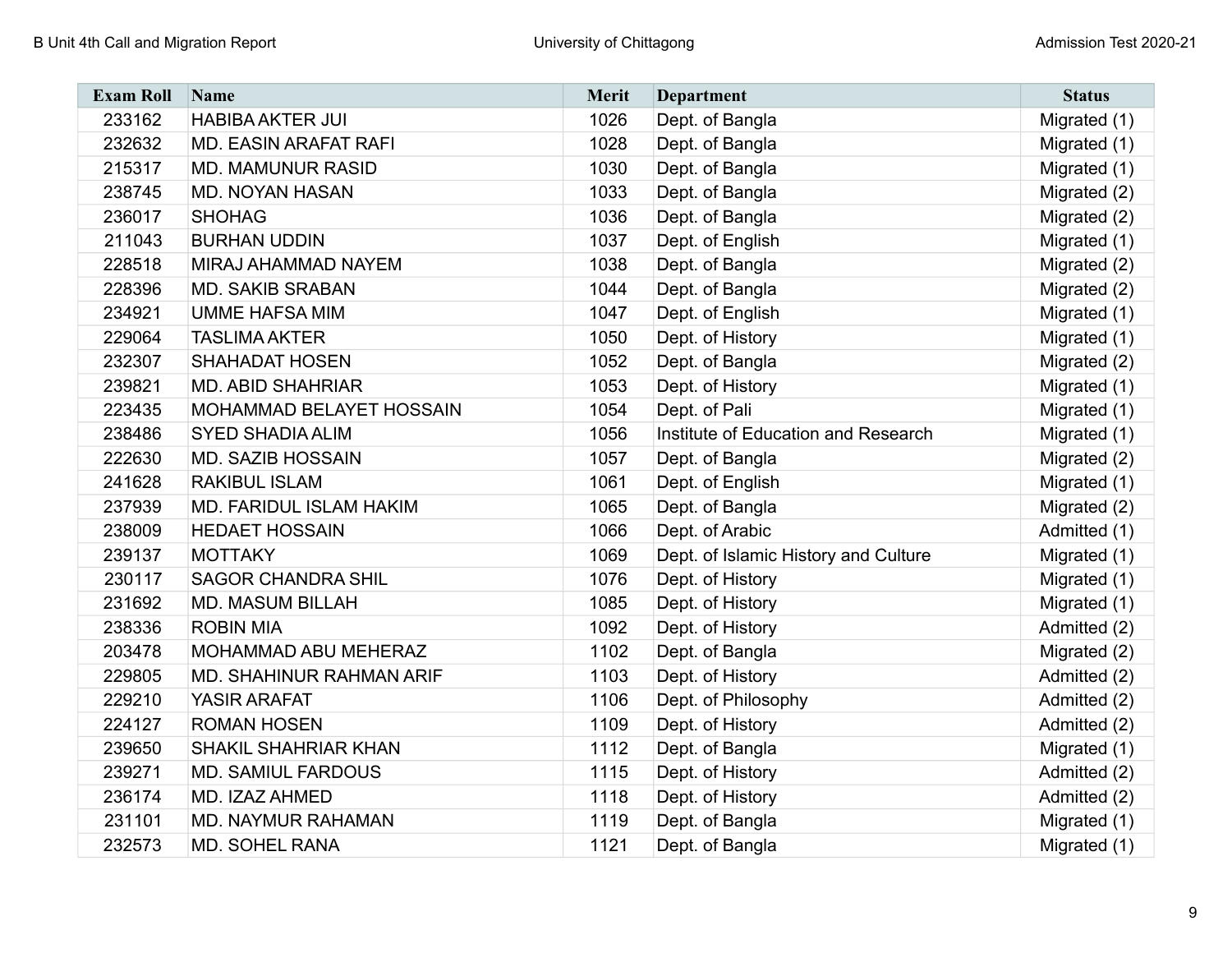| <b>Exam Roll</b> | Name                        | <b>Merit</b> | <b>Department</b>                    | <b>Status</b> |
|------------------|-----------------------------|--------------|--------------------------------------|---------------|
| 240448           | MOHAMMAD MOSTAFA REZA YASIN | 1122         | Dept. of Islamic History and Culture | Migrated (1)  |
| 235251           | SUMAIYA JESMIN KEYA         | 1123         | Dept. of History                     | Admitted (2)  |
| 216326           | <b>SUSMITA AKTER MUNNI</b>  | 1124         | Dept. of History                     | Admitted (2)  |
| 239002           | MD. MESKAT-UL-ABIR          | 1126         | Dept. of Islamic History and Culture | Migrated (1)  |
| 234265           | <b>FAZLE HASAN</b>          | 1127         | Dept. of Bangla                      | Migrated (1)  |
| 222171           | <b>ANOWAR HOSSAIN</b>       | 1128         | Dept. of English                     | Migrated (2)  |
| 229090           | MUHAMMAD MUKLESUR RAHMAN    | 1131         | Dept. of Bangla                      | Migrated (2)  |
| 229041           | <b>HRIDOY KUMAR</b>         | 1133         | Dept. of Bangla                      | Migrated (2)  |
| 240231           | MD. OWAKIL MAHMUD           | 1134         | Dept. of History                     | Admitted (2)  |
| 240953           | <b>MD. ROKIBUL ISLAM</b>    | 1136         | Dept. of History                     | Admitted (2)  |
| 240324           | <b>TAHIMON ARAFAT</b>       | 1137         | Dept. of Bangla                      | Migrated (2)  |
| 240315           | <b>SAIKAT SHIL</b>          | 1138         | Dept. of English                     | Migrated (2)  |
| 237462           | <b>MD. RANA HAMID</b>       | 1139         | Dept. of Bangla                      | Migrated (1)  |
| 219962           | <b>UMMA ABRAR</b>           | 1141         | Dept. of History                     | Admitted (2)  |
| 228705           | <b>TAUFIQUE AHMMED</b>      | 1142         | Dept. of Bangla                      | Migrated (1)  |
| 231458           | <b>MST. RUPALI AKTER</b>    | 1149         | Dept. of History                     | Admitted (2)  |
| 237257           | <b>LAZINA RAHMAN NISHU</b>  | 1150         | Dept. of English                     | Migrated (1)  |
| 220215           | <b>FARHAN SHAHRIAR</b>      | 1153         | Dept. of English                     | Migrated (1)  |
| 217638           | <b>SABBIR HOSSAIN</b>       | 1162         | Dept. of History                     | Admitted (2)  |
| 232400           | <b>NOOR HOSSEN BELAL</b>    | 1164         | Dept. of Bangla                      | Migrated (1)  |
| 230109           | PIASH ROY                   | 1169         | Dept. of Bangla                      | Migrated (3)  |
| 242262           | <b>UMME SAIMA</b>           | 1170         | Dept. of History                     | Migrated (1)  |
| 240375           | <b>SEFAET HOSAIN</b>        | 1172         | Dept. of History                     | Migrated (2)  |
| 234513           | <b>IMRAN HOSSEN</b>         | 1173         | Dept. of History                     | Migrated (1)  |
| 232050           | <b>MD. HARUN OR RASHID</b>  | 1176         | Dept. of Islamic Studies             | Admitted (2)  |
| 235102           | <b>NARGIS FATEMA</b>        | 1178         | Dept. of History                     | Migrated (1)  |
| 239356           | <b>NAHIN AHMED</b>          | 1179         | Dept. of History                     | Migrated (1)  |
| 232625           | <b>MONIR ISLAM</b>          | 1183         | Dept. of History                     | Migrated (1)  |
| 224759           | <b>MONJURUL ISLAM</b>       | 1189         | Dept. of Islamic History and Culture | Migrated (1)  |
| 230888           | <b>TOWKIR AHAMMED</b>       | 1194         | Dept. of Philosophy                  | Admitted (2)  |
| 241677           | <b>ASHIKUR RAHMAN ASIF</b>  | 1195         | Dept. of History                     | Migrated (1)  |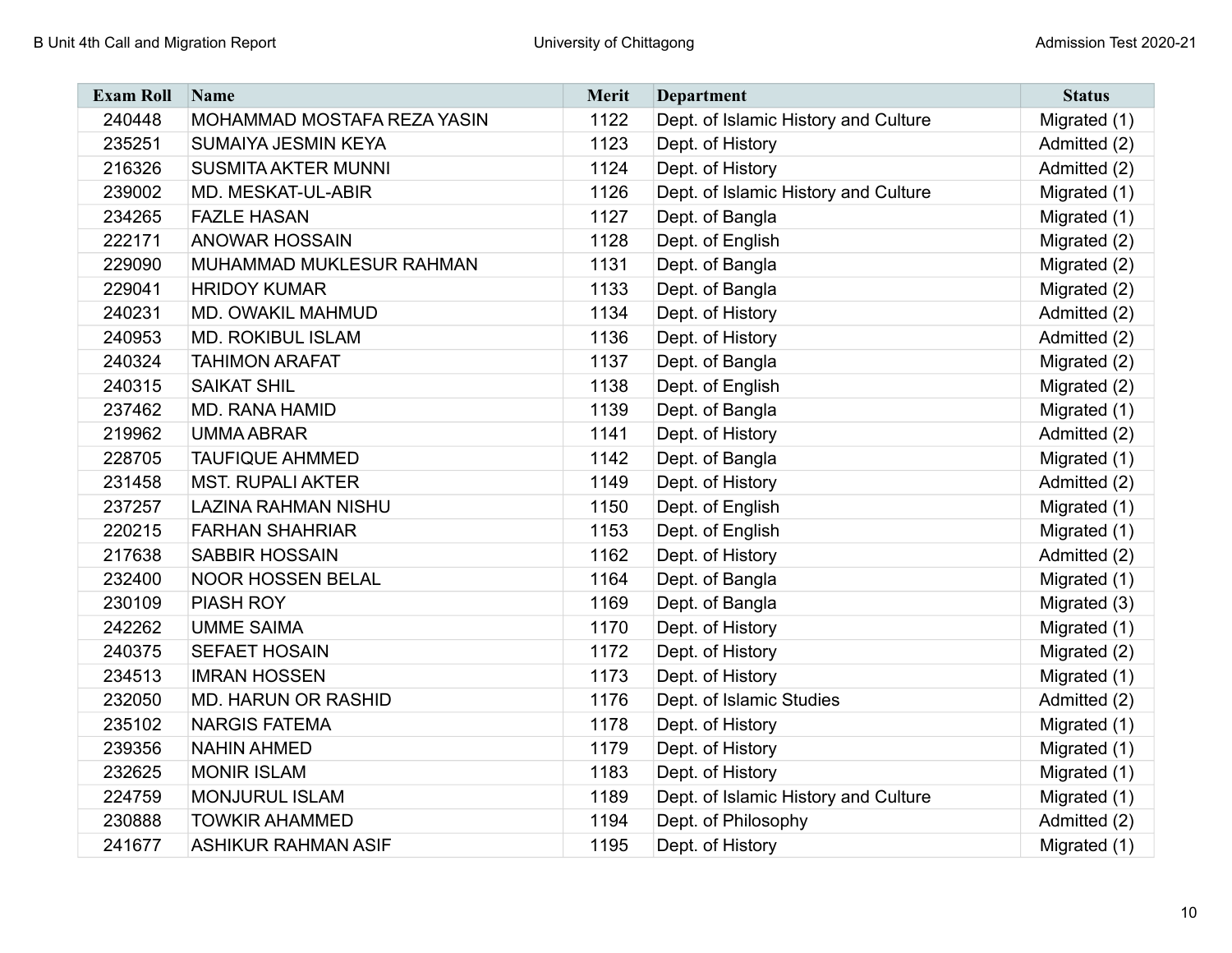| <b>Exam Roll</b> | Name                           | Merit | <b>Department</b>                    | <b>Status</b> |
|------------------|--------------------------------|-------|--------------------------------------|---------------|
| 216523           | <b>TITHI MAZUMDER</b>          | 1199  | Dept. of English                     | Migrated (2)  |
| 225231           | <b>ANIKA HASAN</b>             | 1200  | Institute of Education and Research  | Admitted (1)  |
| 220322           | <b>MARIA AZIM</b>              | 1204  | Dept. of Islamic History and Culture | Admitted (2)  |
| 225832           | <b>MD. MAHEDI HASAN</b>        | 1207  | Dept. of History                     | Migrated (1)  |
| 226171           | <b>HRIDOY CHANDRA TARUA</b>    | 1211  | Dept. of History                     | Migrated (2)  |
| 240859           | <b>MD. ABUSUFIAN RAJU</b>      | 1212  | Dept. of History                     | Migrated (1)  |
| 223239           | DILROBA GOOLSHAN BHUYAN        | 1215  | Dept. of Islamic History and Culture | Admitted (2)  |
| 230702           | MD. ROKONUJJAMAN TUHIN         | 1216  | Dept. of History                     | Migrated (1)  |
| 236598           | <b>JANNATUL NAYEM</b>          | 1219  | Institute of Education and Research  | Admitted (2)  |
| 218726           | <b>MD. SUMAN ALI</b>           | 1221  | Dept. of History                     | Migrated (1)  |
| 225746           | MD. MONIRUZZAMAN               | 1222  | Dept. of Bangladesh Studies          | Admitted (2)  |
| 240447           | NAIMA JANNAT                   | 1224  | Dept. of History                     | Migrated (2)  |
| 231109           | <b>MD. SAFIAN</b>              | 1226  | Dept. of History                     | Migrated (1)  |
| 217808           | <b>ANAMUL HOQUE</b>            | 1228  | Dept. of History                     | Migrated (2)  |
| 229910           | <b>MD. SAMIUL ISLAM</b>        | 1229  | Dept. of Islamic History and Culture | Admitted (2)  |
| 238973           | <b>SHARIA AKTER</b>            | 1235  | Dept. of English                     | Migrated (1)  |
| 239695           | <b>MARIA AKTER</b>             | 1236  | Dept. of History                     | Migrated (1)  |
| 210342           | <b>MARUF AHAMMED MUKHOR</b>    | 1244  | Dept. of English                     | Migrated (2)  |
| 214430           | <b>MORIAM BEGUM</b>            | 1247  | Dept. of English                     | Migrated (3)  |
| 221401           | <b>SAYEDA UMME HADISA</b>      | 1248  | Dept. of History                     | Migrated (2)  |
| 236768           | <b>MD. NAZMUL HASAN</b>        | 1253  | Dept. of Islamic History and Culture | Admitted (2)  |
| 229030           | <b>MD. RAMJAN ALI</b>          | 1256  | Dept. of History                     | Migrated (1)  |
| 226070           | <b>SADEK HOSEN</b>             | 1261  | Dept. of History                     | Migrated (1)  |
| 237180           | <b>NOURIN HOQUE</b>            | 1263  | Dept. of English                     | Migrated (2)  |
| 239306           | <b>MD. SHAKIL AHMED</b>        | 1264  | Dept. of History                     | Migrated (1)  |
| 227632           | <b>MD. MAMUN HAQUE</b>         | 1265  | Dept. of History                     | Migrated (1)  |
| 233396           | <b>SAIMA AKTER</b>             | 1268  | Dept. of History                     | Migrated (1)  |
| 219570           | <b>ANANDO KUMAR PAUL</b>       | 1269  | Dept. of History                     | Migrated (2)  |
| 235942           | <b>MD. TAHMID HASAN</b>        | 1271  | Dept. of History                     | Migrated (1)  |
| 232663           | <b>MD. MEHEDI HASAN BADHON</b> | 1275  | Dept. of History                     | Migrated (1)  |
| 230376           | <b>MD. MINARUL ISLAM</b>       | 1277  | Dept. of History                     | Migrated (2)  |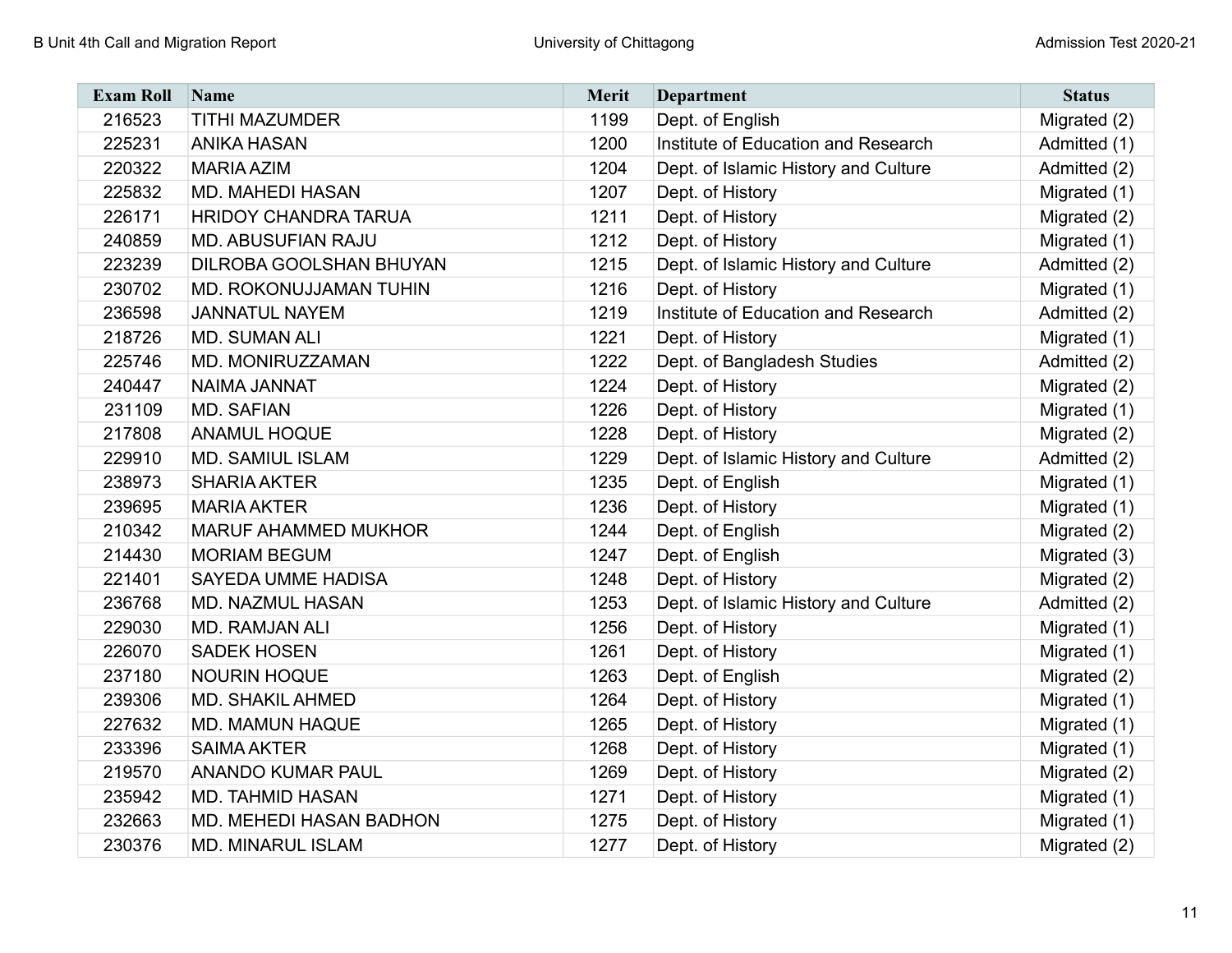| <b>Exam Roll</b> | Name                          | Merit | <b>Department</b>                    | <b>Status</b> |
|------------------|-------------------------------|-------|--------------------------------------|---------------|
| 217732           | <b>RIPON MISTRY</b>           | 1278  | Dept. of History                     | Migrated (2)  |
| 233623           | JUHANA JANNAT                 | 1279  | Dept. of Philosophy                  | Admitted (2)  |
| 224490           | <b>MD. SAMIN YASIR</b>        | 1283  | Dept. of English                     | Migrated (3)  |
| 235239           | MOSRAFUL HAQUE RAKIB          | 1284  | Dept. of English                     | Migrated (1)  |
| 234281           | <b>NAZIA NOURIN PROKRITY</b>  | 1285  | Dept. of English                     | Migrated (2)  |
| 235126           | <b>MD. MOSTUCK HASHANAT</b>   | 1292  | Dept. of History                     | Migrated (1)  |
| 232346           | <b>ARIFUL ISLAM ARIF</b>      | 1293  | Dept. of History                     | Migrated (1)  |
| 240999           | SAMIRA ABEDIN SWARNA          | 1294  | Dept. of History                     | Migrated (1)  |
| 237139           | MD. HARUN-OR-RASHID           | 1295  | Dept. of History                     | Migrated (1)  |
| 219239           | MD. KHALED SIFFULLAH BADHON   | 1296  | Dept. of English                     | Migrated (2)  |
| 216448           | <b>KEFAYET ULLAH</b>          | 1298  | Institute of Education and Research  | Admitted (2)  |
| 238040           | <b>MD. MOJIBUR RAHMAN</b>     | 1299  | Dept. of History                     | Migrated (1)  |
| 237448           | <b>HAFIZUR RAHMAN</b>         | 1302  | Dept. of History                     | Migrated (1)  |
| 238699           | <b>MD ABIR HASAN</b>          | 1303  | Dept. of History                     | Migrated (1)  |
| 241077           | <b>TANIA SULTANA ETY</b>      | 1308  | Dept. of History                     | Migrated (1)  |
| 223756           | <b>ASHRAFUL ISLAM</b>         | 1310  | Dept. of History                     | Migrated (2)  |
| 239141           | MD. SAKIB HASAN NILOY         | 1311  | Dept. of History                     | Migrated (1)  |
| 230874           | <b>MD. RAFIUL ISLAM HASIB</b> | 1313  | Dept. of English                     | Migrated (3)  |
| 232168           | <b>MST. AFNAN AKTER</b>       | 1314  | Dept. of History                     | Migrated (1)  |
| 241055           | <b>MD. SHAHABUL</b>           | 1318  | Dept. of History                     | Migrated (1)  |
| 222401           | SUMAIYA JAHAN JARIN           | 1321  | Dept. of English                     | Migrated (1)  |
| 215782           | SIDRATUL MOONTAHA             | 1322  | Dept. of Philosophy                  | Admitted (2)  |
| 237912           | <b>MD. MEHEDI HASAN</b>       | 1323  | Dept. of History                     | Migrated (1)  |
| 228910           | <b>MOHAMMAD NAYAN</b>         | 1324  | Dept. of History                     | Migrated (1)  |
| 228174           | SYEDA TAKIA JANNAT            | 1325  | Dept. of Islamic History and Culture | Admitted (2)  |
| 224087           | <b>AHMAD AL FARABI</b>        | 1327  | Dept. of Islamic Studies             | Admitted (1)  |
| 237224           | <b>AREFIN SAIF KONA</b>       | 1328  | Dept. of History                     | Migrated (1)  |
| 229600           | <b>ZARIN NUDAR</b>            | 1332  | Dept. of Philosophy                  | Admitted (2)  |
| 225429           | ABDULLAH AL NOMAN             | 1333  | Dept. of History                     | Migrated (2)  |
| 231249           | MOHAMMAD HASIBUL ISLAM        | 1339  | Dept. of Islamic History and Culture | Admitted (2)  |
| 234909           | <b>MST. HABIBA KHATUN</b>     | 1340  | Dept. of History                     | Migrated (1)  |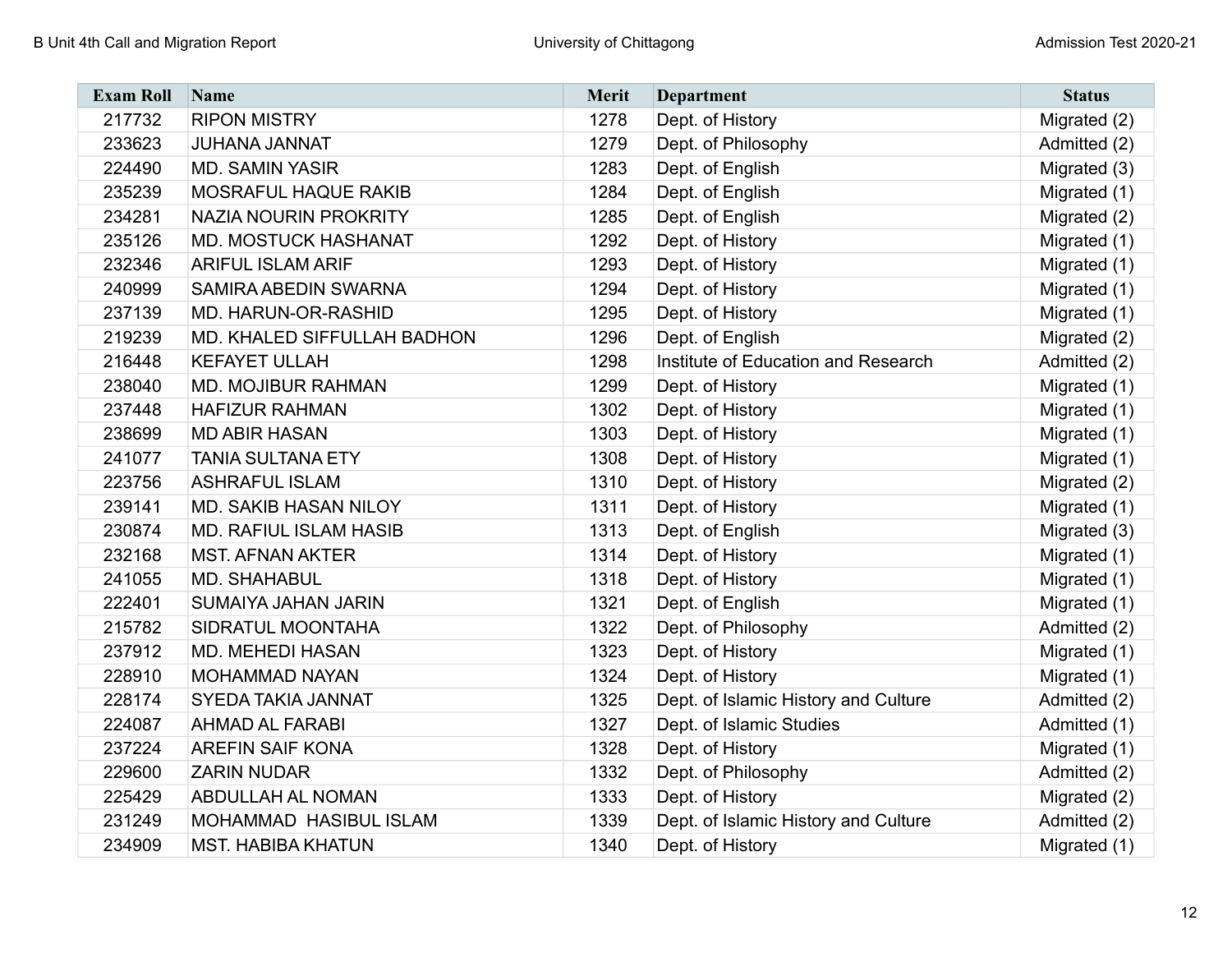| <b>Exam Roll</b> | Name                           | Merit | <b>Department</b>                    | <b>Status</b> |
|------------------|--------------------------------|-------|--------------------------------------|---------------|
| 227570           | SHANJIDA AKTER SHILA           | 1342  | Dept. of History                     | Migrated (1)  |
| 216309           | <b>RASEL AHMAD</b>             | 1343  | Dept. of History                     | Migrated (1)  |
| 222066           | <b>IQBAL HOSSAIN</b>           | 1345  | Dept. of Philosophy                  | Migrated (1)  |
| 240515           | MD. LABIB MIA                  | 1346  | Dept. of History                     | Migrated (1)  |
| 226518           | <b>RUMA AKTER</b>              | 1348  | Dept. of History                     | Migrated (1)  |
| 235821           | <b>ALI AHSAN SOBUS</b>         | 1350  | Dept. of History                     | Migrated (1)  |
| 228601           | <b>JAKA TASNIM</b>             | 1352  | Dept. of History                     | Migrated (1)  |
| 241522           | <b>MD. BAYAZID MIAH</b>        | 1353  | Dept. of History                     | Migrated (1)  |
| 235804           | SAYEED ANWAR SAYEED            | 1354  | Dept. of History                     | Migrated (1)  |
| 218744           | <b>ISMAYL HOSSAIN</b>          | 1355  | Dept. of History                     | Migrated (2)  |
| 221974           | <b>SAYADA SORAIA AFRIN</b>     | 1356  | Dept. of History                     | Migrated (1)  |
| 236268           | <b>MD. NADIM HOSSAIN</b>       | 1357  | Dept. of History                     | Migrated (1)  |
| 235257           | <b>JANNATUL FERDOES PRIYA</b>  | 1364  | Dept. of History                     | Migrated (1)  |
| 231258           | <b>NADIA SULTANA</b>           | 1367  | Dept. of History                     | Migrated (1)  |
| 219717           | <b>SRABON BARUA</b>            | 1369  | Dept. of Bangladesh Studies          | Migrated (1)  |
| 236246           | <b>TASNUBA SHARIF</b>          | 1374  | Institute of Education and Research  | Admitted (1)  |
| 242649           | PRETOM ROY                     | 1380  | Dept. of History                     | Migrated (2)  |
| 230792           | <b>JAMIL HOSSAIN</b>           | 1382  | Dept. of History                     | Migrated (1)  |
| 231289           | RAZIA SULTANA                  | 1383  | Dept. of History                     | Migrated (1)  |
| 235690           | MD. SAZZADUL ISLAM             | 1388  | Dept. of History                     | Migrated (2)  |
| 237551           | <b>YEASMIN AKTER</b>           | 1390  | Dept. of Islamic History and Culture | Migrated (1)  |
| 230091           | SIDRATUL MONTAHA ISRA          | 1391  | Dept. of Islamic History and Culture | Migrated (1)  |
| 234198           | ABIDUR RAHMAN MAHIM            | 1394  | Dept. of History                     | Migrated (1)  |
| 218651           | <b>MD. MONIRUGGAMAN SARKER</b> | 1395  | Dept. of History                     | Migrated (1)  |
| 221454           | <b>MD. NAIME HASAN</b>         | 1399  | Dept. of History                     | Migrated (1)  |
| 222199           | <b>MD. MEHEDI HASAN</b>        | 1402  | Dept. of Philosophy                  | Admitted (2)  |
| 239905           | <b>ABU SAYEM</b>               | 1405  | Institute of Education and Research  | Admitted (2)  |
| 242571           | <b>RIZIA PARVIN</b>            | 1408  | Dept. of History                     | Migrated (1)  |
| 235773           | <b>SAGAR SUTRADHAR</b>         | 1409  | Dept. of History                     | Migrated (2)  |
| 230539           | MOSADDEKA SULTANA              | 1411  | Dept. of History                     | Migrated (1)  |
| 240600           | <b>MAHMUD HASAN ROMAN</b>      | 1415  | Institute of Education and Research  | Admitted (2)  |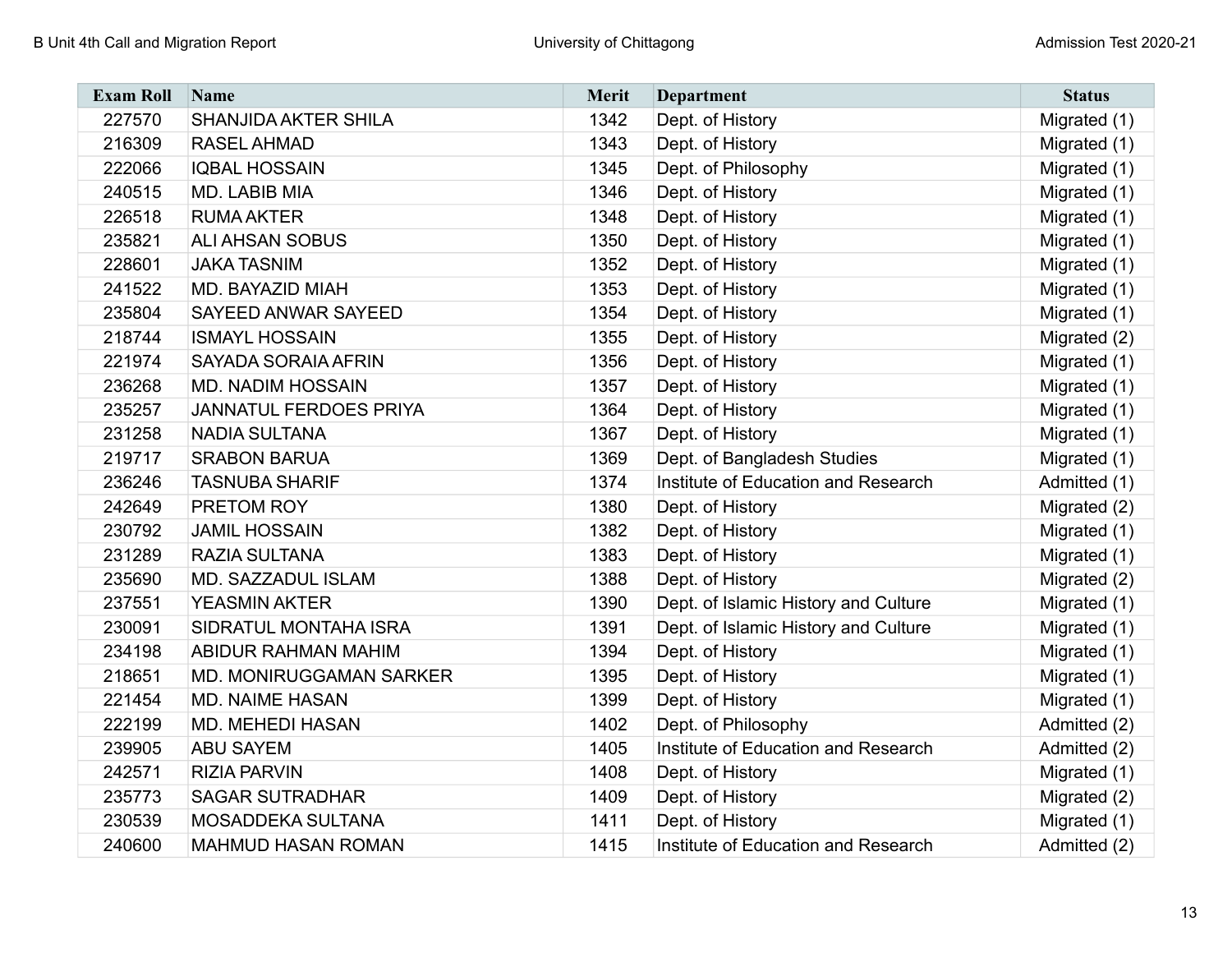| <b>Exam Roll</b> | Name                          | <b>Merit</b> | <b>Department</b>                    | <b>Status</b> |
|------------------|-------------------------------|--------------|--------------------------------------|---------------|
| 241468           | <b>MD. ZUWEL RANA</b>         | 1419         | Dept. of Islamic History and Culture | Migrated (1)  |
| 234940           | MD. NAYEM                     | 1420         | Dept. of Bangladesh Studies          | Admitted (2)  |
| 232490           | YUTHIKA DEY                   | 1426         | Dept. of Philosophy                  | Migrated (1)  |
| 234997           | <b>SADIA MUBASSIRA</b>        | 1433         | Institute of Education and Research  | Admitted (2)  |
| 219975           | MD. TOUFIQ ALAHI PATOARY MOON | 1436         | Institute of Education and Research  | Admitted (2)  |
| 231777           | <b>RASHED BIN ALAMGIR</b>     | 1438         | Dept. of Islamic History and Culture | Admitted (2)  |
| 235872           | <b>MD. MEHEDI HASAN</b>       | 1439         | Dept. of Islamic History and Culture | Admitted (2)  |
| 217099           | <b>MD. TOUHID IQBAL RIYAD</b> | 1440         | Dept. of Islamic History and Culture | Admitted (2)  |
| 238599           | <b>FARUK MIA</b>              | 1442         | Dept. of Bangladesh Studies          | Migrated (1)  |
| 236340           | MD. OALIULLAH                 | 1444         | Dept. of Islamic History and Culture | Migrated (1)  |
| 231531           | <b>ABDULLAH AL KAFI</b>       | 1445         | Dept. of Islamic History and Culture | Admitted (2)  |
| 236891           | <b>RISHA PARVIN RIDY</b>      | 1446         | Dept. of Islamic History and Culture | Admitted (2)  |
| 223597           | MD. LIMAN MIA                 | 1449         | Dept. of Islamic History and Culture | Admitted (2)  |
| 200654           | <b>NAZMIN SARKER SAIMA</b>    | 1450         | Dept. of Philosophy                  | Admitted (2)  |
| 225613           | <b>SUMITRA ROY PUSPITA</b>    | 1453         | Dept. of Philosophy                  | Migrated (1)  |
| 232314           | <b>MD. SHAKIBUL HASAN</b>     | 1457         | Institute of Education and Research  | Admitted (2)  |
| 231637           | <b>MD. SAIDUL ISLAM</b>       | 1461         | Dept. of Islamic History and Culture | Admitted (2)  |
| 235068           | RUKHSANA KHATUN               | 1470         | Dept. of Bangladesh Studies          | Migrated (1)  |
| 221523           | <b>LIYENNA M KAUKAB</b>       | 1473         | Dept. of Bangladesh Studies          | Migrated (1)  |
| 227040           | <b>SHOVA KHATUN</b>           | 1474         | Dept. of Islamic History and Culture | Admitted (2)  |
| 231310           | <b>MD. SHAKIL MONDAL</b>      | 1475         | Dept. of Islamic History and Culture | Admitted (2)  |
| 220574           | <b>MD. KHAYRUL ISLAM</b>      | 1480         | Dept. of Bangladesh Studies          | Migrated (1)  |
| 236022           | <b>MD. ATAUR RAHMAN</b>       | 1483         | Dept. of Islamic History and Culture | Migrated (1)  |
| 236856           | KASFIA BINTE MIRON.           | 1485         | Dept. of Philosophy                  | Admitted (2)  |
| 232351           | <b>MD. ABU HISAM</b>          | 1486         | Institute of Education and Research  | Migrated (1)  |
| 235820           | <b>SARAH SADIA MARIA</b>      | 1487         | Dept. of Philosophy                  | Admitted (2)  |
| 232792           | NILIMA BINTA SHAFIQUE         | 1488         | Dept. of Islamic History and Culture | Admitted (2)  |
| 229939           | <b>MD. AYNAL HAQUE</b>        | 1489         | Dept. of Bangladesh Studies          | Migrated (1)  |
| 233470           | <b>TASFIA TARANNUM RAISA</b>  | 1493         | Dept. of Islamic History and Culture | Admitted (2)  |
| 229581           | <b>ANISUR KARIM</b>           | 1494         | Dept. of Philosophy                  | Admitted (2)  |
| 232047           | MD. ABDULLAH-AL-MAMUN SAJIB   | 1497         | Dept. of Bangladesh Studies          | Migrated (1)  |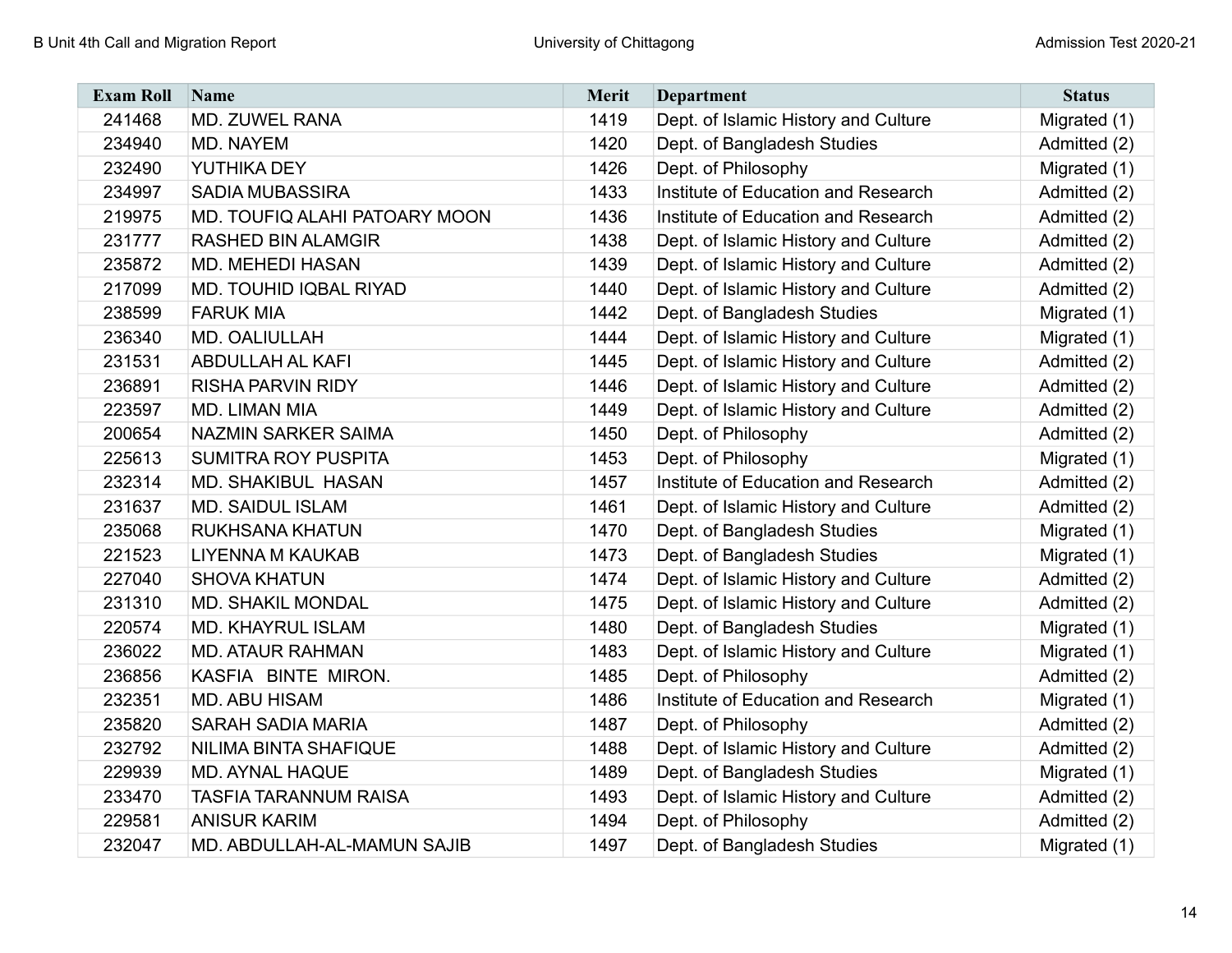| <b>Exam Roll</b> | Name                        | <b>Merit</b> | <b>Department</b>                    | <b>Status</b> |
|------------------|-----------------------------|--------------|--------------------------------------|---------------|
| 227526           | MUHAMMAD SHAKIL MAHMUD      | 1500         | Dept. of Philosophy                  | Admitted (2)  |
| 234712           | <b>MD. SAKIB HASAN</b>      | 1502         | Dept. of Islamic History and Culture | Admitted (2)  |
| 240384           | <b>MEHEDI HASAN</b>         | 1504         | Dept. of Islamic History and Culture | Admitted (2)  |
| 242006           | <b>ROMAN MIA</b>            | 1506         | Dept. of Islamic History and Culture | Admitted (2)  |
| 200375           | <b>MD. SHAMIM AHMED</b>     | 1510         | Dept. of Philosophy                  | Admitted (2)  |
| 233767           | <b>MD. ROBIN SHEAK</b>      | 1511         | Dept. of Philosophy                  | Admitted (2)  |
| 204274           | SAYED MUHAMMAD ALA UDDIN    | 1514         | Dept. of Islamic Studies             | Admitted (1)  |
| 236841           | SOMAYA KHANAM MONA          | 1515         | Dept. of Islamic History and Culture | Migrated (1)  |
| 225114           | <b>MUNSI SANYAT ALAM</b>    | 1516         | Dept. of Islamic History and Culture | Admitted (2)  |
| 228322           | <b>MD SAKIB HASAN</b>       | 1518         | Dept. of Bangladesh Studies          | Migrated (1)  |
| 241050           | <b>TASNIM FARZANA KHAN</b>  | 1520         | Dept. of Islamic History and Culture | Admitted (2)  |
| 241524           | <b>MAMUNOR RASHID</b>       | 1521         | Dept. of Islamic History and Culture | Admitted (2)  |
| 228720           | <b>JOMA AKHTER</b>          | 1522         | Dept. of Islamic History and Culture | Migrated (1)  |
| 225809           | <b>MD. SOLAIMAN HAQUE</b>   | 1524         | Dept. of Islamic History and Culture | Migrated (1)  |
| 220546           | <b>ZARIN TASNIM RAISA</b>   | 1525         | Institute of Modern Languages        | Migrated (1)  |
| 229871           | <b>SUMAITA ANJUM TONIKA</b> | 1528         | Institute of Modern Languages        | Admitted (2)  |
| 228173           | <b>SYEB AHMED SIYAM</b>     | 1540         | Dept. of Islamic History and Culture | Migrated (1)  |
| 232027           | <b>MD. NASIR UDDIN</b>      | 1541         | Dept. of Bangladesh Studies          | Migrated (2)  |
| 234773           | <b>ABIR HOWLADER</b>        | 1544         | Dept. of Philosophy                  | Migrated (1)  |
| 229092           | <b>LOVELY NATH</b>          | 1545         | Dept. of Bangladesh Studies          | Migrated (2)  |
| 236285           | MD. SAGOR MIA               | 1547         | Dept. of Bangladesh Studies          | Migrated (1)  |
| 230846           | <b>MASRUR SHAKIL SHIHAB</b> | 1548         | Dept. of Bangladesh Studies          | Migrated (1)  |
| 230733           | <b>MD. SHOHANUR RAHMAN</b>  | 1549         | Dept. of Bangladesh Studies          | Migrated (1)  |
| 228847           | <b>MAHMUDUL HASAN</b>       | 1550         | Dept. of Philosophy                  | Admitted (2)  |
| 240102           | KAZI SHAKAWAT HOSSEN SIAM   | 1551         | Dept. of Philosophy                  | Admitted (2)  |
| 237550           | SADIA AFRIN PRANTI          | 1555         | Dept. of Philosophy                  | Admitted (2)  |
| 231134           | <b>MST. AMINA BEGUM</b>     | 1557         | Dept. of Bangladesh Studies          | Migrated (1)  |
| 230179           | <b>TINNI RAY</b>            | 1560         | Dept. of Philosophy                  | Migrated (1)  |
| 215310           | <b>MD. AJIJUL ISLAM</b>     | 1562         | Dept. of Islamic History and Culture | Migrated (1)  |
| 237373           | <b>MD. ABDUL MOTALEB</b>    | 1567         | Dept. of Philosophy                  | Migrated (1)  |
| 209516           | MOHAMMAD SHAWAL HOSSEN      | 1570         | Dept. of Islamic Studies             | Admitted (1)  |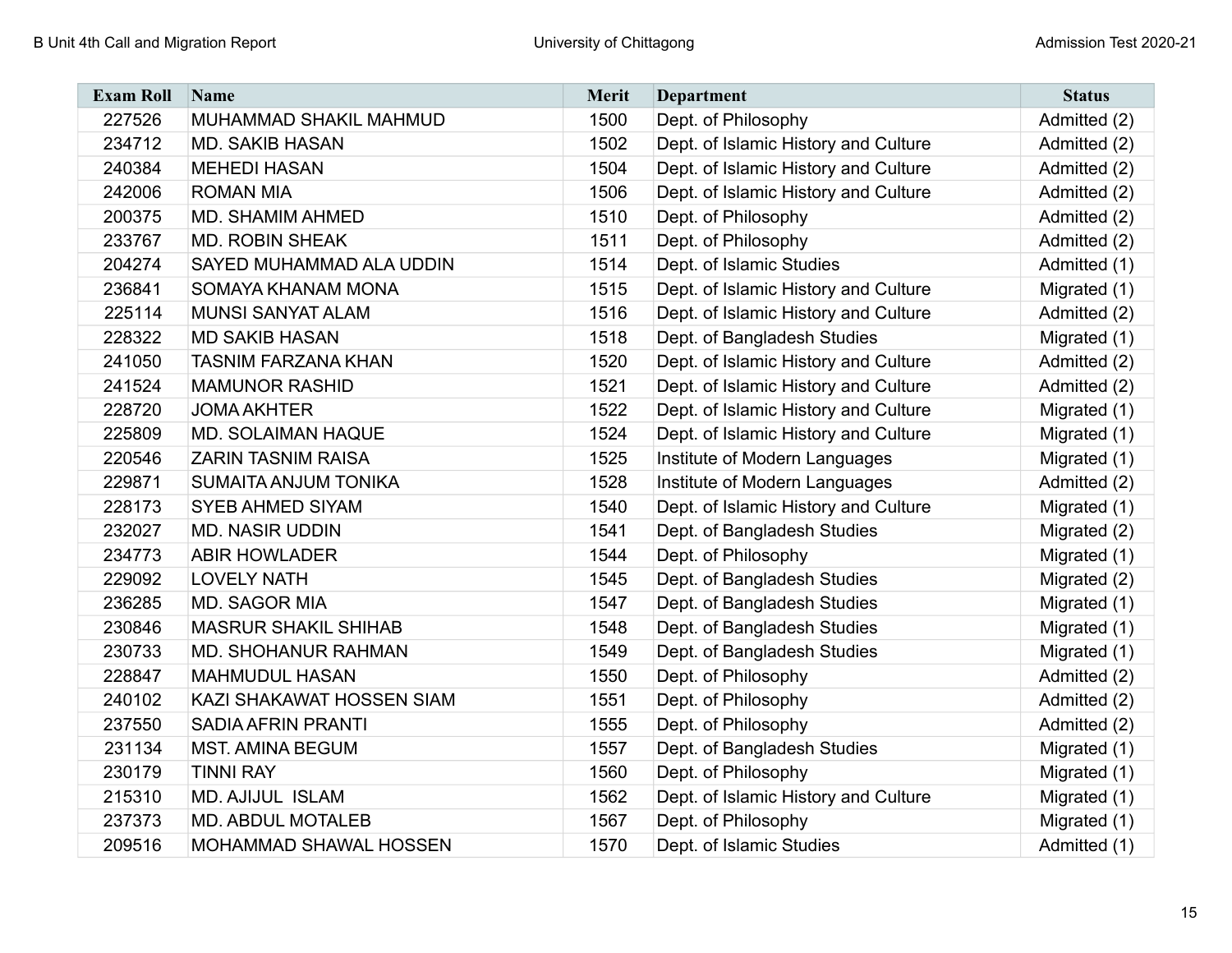| <b>Exam Roll</b> | Name                            | <b>Merit</b> | <b>Department</b>                    | <b>Status</b> |
|------------------|---------------------------------|--------------|--------------------------------------|---------------|
| 234614           | FATEMA TOJ JOHORA               | 1574         | Dept. of Islamic History and Culture | Migrated (1)  |
| 234162           | SUZANA AFROZA JUI               | 1575         | Institute of Education and Research  | Migrated (1)  |
| 221383           | MOHAMMED RASHEDUL ISLAM         | 1581         | Dept. of Philosophy                  | Admitted (2)  |
| 223031           | <b>ATIYA ANIKA</b>              | 1586         | Institute of Education and Research  | Migrated (1)  |
| 240959           | <b>HASIBUR RAHAMAN</b>          | 1598         | Institute of Education and Research  | Migrated (1)  |
| 235171           | <b>BISSHAJIT DHAR</b>           | 1601         | Dept. of Philosophy                  | Migrated (1)  |
| 227275           | <b>ASMATULLAH</b>               | 1602         | Dept. of Islamic History and Culture | Migrated (1)  |
| 220595           | <b>SUJON MIAH</b>               | 1604         | Dept. of Islamic History and Culture | Migrated (1)  |
| 234616           | <b>SADRUL AMIN</b>              | 1605         | Dept. of Islamic History and Culture | Migrated (1)  |
| 239254           | <b>MD. ATIQUR RAHMAN TUSHAR</b> | 1609         | Institute of Education and Research  | Admitted (2)  |
| 226011           | <b>ROBIUL ISLAM</b>             | 1610         | Dept. of Islamic History and Culture | Migrated (1)  |
| 234798           | <b>ANTAR SHAFIULLA</b>          | 1611         | Dept. of Islamic History and Culture | Migrated (1)  |
| 228456           | NAJNIL HAKIM TAHMINA            | 1613         | Dept. of Islamic History and Culture | Migrated (1)  |
| 229883           | <b>MD. MOTAHAR HOSSEN</b>       | 1614         | Dept. of Islamic History and Culture | Migrated (1)  |
| 217562           | <b>MD. ASRAF UDDIN</b>          | 1615         | Dept. of Bangladesh Studies          | Migrated (1)  |
| 241296           | TAGORE AZAM IFFAT KHAN          | 1617         | Dept. of Philosophy                  | Migrated (1)  |
| 229828           | <b>MD. JAHANGIR ALAM</b>        | 1621         | Dept. of Islamic History and Culture | Migrated (1)  |
| 218503           | <b>MAJ BIN NASIR</b>            | 1624         | Dept. of Islamic History and Culture | Migrated (1)  |
| 232499           | <b>MD. SAKIB HAQUE</b>          | 1625         | Dept. of Islamic History and Culture | Migrated (1)  |
| 238124           | MD. ABDULLAH AL NOMAN           | 1626         | Dept. of Philosophy                  | Migrated (1)  |
| 214989           | <b>FARHANA SURAIYA EMU</b>      | 1631         | Dept. of Bangladesh Studies          | Migrated (1)  |
| 223888           | <b>MD.RAIHAN UDDIN</b>          | 1632         | Dept. of Philosophy                  | Migrated (1)  |
| 232378           | <b>SAMANJA TAJIM</b>            | 1635         | Institute of Modern Languages        | Admitted (2)  |
| 237639           | <b>JANNATUL MAWA ESHA</b>       | 1637         | Dept. of Islamic History and Culture | Migrated (1)  |
| 241790           | <b>MIM YEASMIN</b>              | 1640         | Dept. of Islamic History and Culture | Migrated (1)  |
| 235996           | <b>NAIMA AKTER SONIA</b>        | 1641         | Dept. of Islamic History and Culture | Migrated (1)  |
| 241492           | MAHAMUD HOSSAN BHUIYAN          | 1642         | Dept. of Bangladesh Studies          | Migrated (1)  |
| 235003           | SUNZIDA AKTHER MIM              | 1644         | Dept. of Islamic Studies             | Migrated (1)  |
| 228037           | <b>ANIK MAHAMUD</b>             | 1645         | Dept. of Philosophy                  | Migrated (1)  |
| 226625           | MD. SOHAG                       | 1647         | Dept. of Bangladesh Studies          | Migrated (1)  |
| 234576           | <b>FAUZIA RITU</b>              | 1648         | Dept. of Bangladesh Studies          | Migrated (1)  |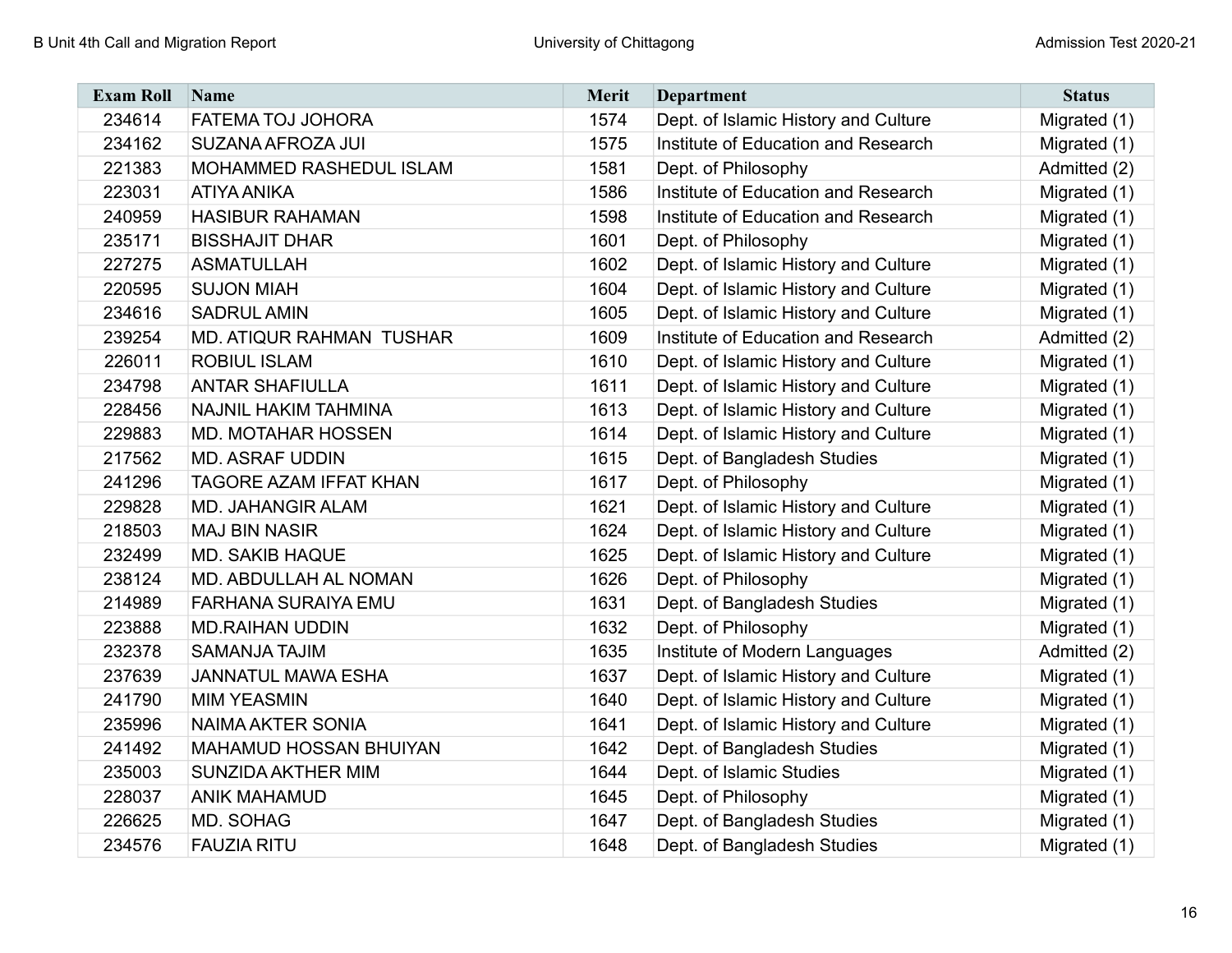| <b>Exam Roll</b> | Name                            | <b>Merit</b> | <b>Department</b>                    | <b>Status</b> |
|------------------|---------------------------------|--------------|--------------------------------------|---------------|
| 239061           | <b>MD MURSHIDUL BARI</b>        | 1649         | Dept. of Islamic History and Culture | Migrated (1)  |
| 219426           | <b>SIRAJUL ISLAM NIJHUM</b>     | 1650         | Dept. of Philosophy                  | Migrated (1)  |
| 230455           | <b>AKILA AYUB</b>               | 1651         | Institute of Modern Languages        | Admitted (2)  |
| 233104           | <b>JANNATUL MAWA MEEM</b>       | 1662         | Dept. of Philosophy                  | Migrated (1)  |
| 234386           | <b>ABDULLAH AL MAMUN</b>        | 1664         | Dept. of Islamic History and Culture | Migrated (1)  |
| 237076           | <b>ANKUR BISWAS</b>             | 1667         | Dept. of Philosophy                  | Migrated (1)  |
| 237625           | <b>MONIR HOSSAIN</b>            | 1668         | Dept. of Islamic History and Culture | Migrated (1)  |
| 234418           | <b>YEASIN TAREQ</b>             | 1669         | Dept. of Islamic History and Culture | Migrated (1)  |
| 227104           | <b>ISRAT JAHAN SEEMA</b>        | 1675         | Dept. of Islamic History and Culture | Migrated (1)  |
| 242331           | <b>MD. RAFIKUL ISLAM</b>        | 1677         | Dept. of Philosophy                  | Migrated (1)  |
| 221449           | <b>MD. NAHIDUL ISLAM NAHID</b>  | 1678         | Dept. of Islamic History and Culture | Migrated (1)  |
| 233256           | <b>BAHAR MIA</b>                | 1679         | Dept. of Bangladesh Studies          | Migrated (1)  |
| 227896           | <b>ANAMIKA AKTER MITU</b>       | 1680         | Dept. of Bangladesh Studies          | Migrated (1)  |
| 219951           | MUHAMMAD IMAM HOSSAIN           | 1683         | Dept. of Islamic Studies             | Admitted (1)  |
| 240498           | <b>MD. ABU TALHA SIAM</b>       | 1685         | Dept. of Islamic History and Culture | Migrated (1)  |
| 223554           | <b>FYAD RAZIN</b>               | 1692         | Institute of Education and Research  | Migrated (1)  |
| 228657           | <b>SADDAM HOSSAIN</b>           | 1694         | Dept. of Islamic History and Culture | Migrated (1)  |
| 208493           | <b>MOHAMMAD KAISAR HAMID</b>    | 1699         | Dept. of Islamic History and Culture | Migrated (1)  |
| 225109           | <b>S.M ABDUL MOIN</b>           | 1702         | Institute of Education and Research  | Migrated (1)  |
| 233311           | <b>MD. SHAKAWAT HOSSAIN</b>     | 1714         | Dept. of Islamic History and Culture | Migrated (1)  |
| 225296           | <b>JOYA DHAR</b>                | 1715         | Dept. of Bangladesh Studies          | Migrated (1)  |
| 235020           | <b>MD. AFIF HASAN</b>           | 1717         | Dept. of Islamic History and Culture | Migrated (1)  |
| 240932           | <b>ASFAQUR RAHMAN</b>           | 1719         | Dept. of Islamic History and Culture | Migrated (1)  |
| 230949           | <b>SREE CHOUON KUMAR SAHA</b>   | 1722         | Dept. of Bangladesh Studies          | Migrated (2)  |
| 241117           | <b>SOMON MIA</b>                | 1724         | Dept. of Islamic History and Culture | Migrated (1)  |
| 221878           | <b>MD. MOJAHID HASAN</b>        | 1726         | Dept. of Islamic History and Culture | Migrated (1)  |
| 226596           | <b>FAISAL MAHMUD SHRABON</b>    | 1728         | Dept. of Philosophy                  | Migrated (1)  |
| 226655           | <b>MOHAMMAD SIFAT ULLAH</b>     | 1730         | Dept. of Islamic History and Culture | Migrated (1)  |
| 242353           | <b>MOHAMMAD KORSHED</b>         | 1731         | Dept. of Islamic History and Culture | Migrated (1)  |
| 220422           | <b>HAMIM ABDULLAH NUR</b>       | 1732         | Dept. of Philosophy                  | Migrated (1)  |
| 242200           | <b>MD. SALMAN HOSSAIN RATIN</b> | 1735         | Dept. of Bangladesh Studies          | Migrated (1)  |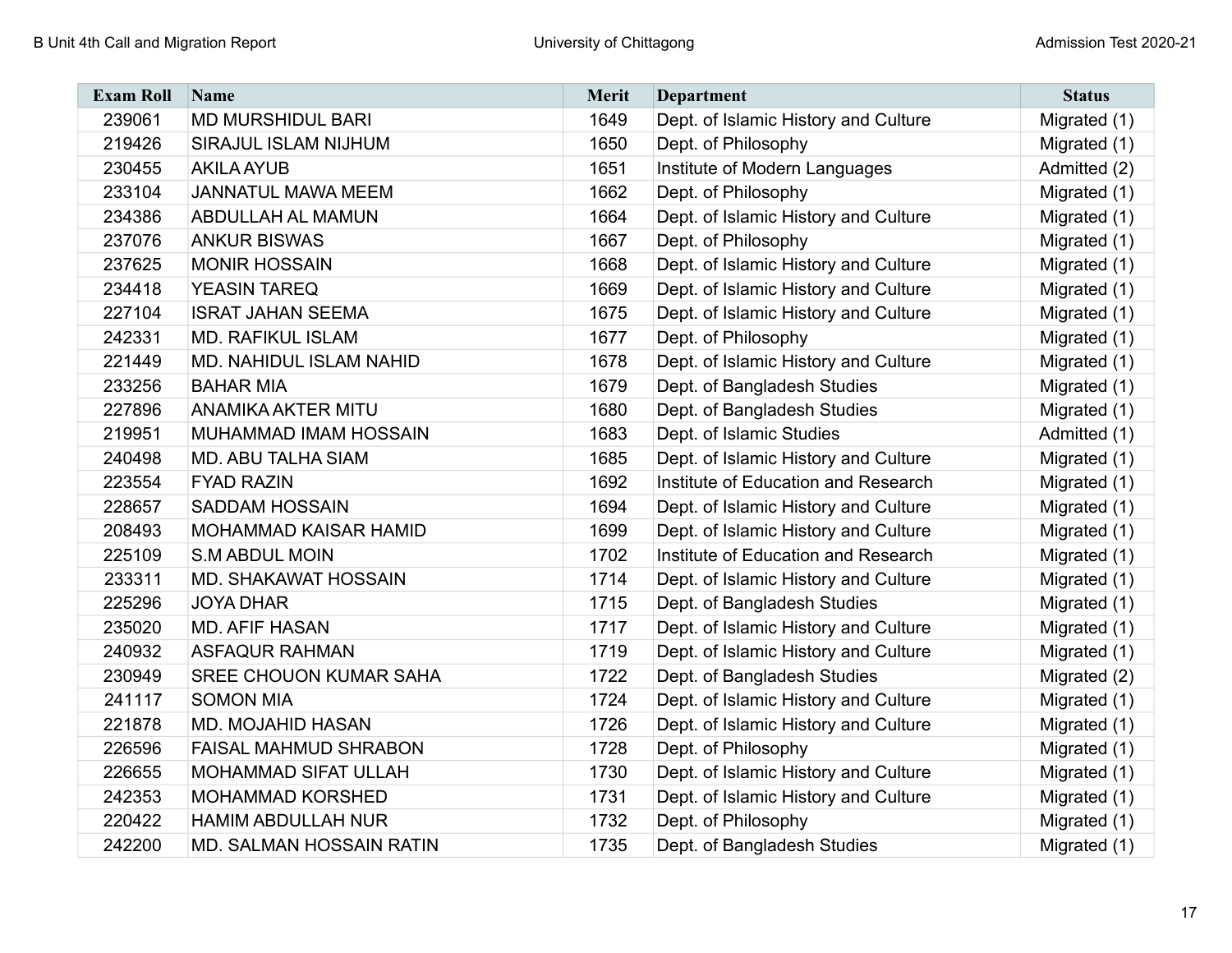| <b>Exam Roll</b> | Name                            | <b>Merit</b> | <b>Department</b>                    | <b>Status</b> |
|------------------|---------------------------------|--------------|--------------------------------------|---------------|
| 235839           | <b>DEVDAS KUMAR</b>             | 1737         | Dept. of Bangladesh Studies          | Migrated (1)  |
| 236501           | <b>WAHID HASAN</b>              | 1739         | Dept. of Philosophy                  | Migrated (1)  |
| 219108           | <b>MONOWAR HOSSAIN</b>          | 1743         | Dept. of Islamic History and Culture | Migrated (1)  |
| 239941           | MD. JUBAED HOWLADER JITU        | 1744         | Dept. of Bangladesh Studies          | Migrated (1)  |
| 240166           | MD. RAKIBUL ISLAM NAHID         | 1745         | Dept. of Philosophy                  | Migrated (1)  |
| 235750           | <b>SUMAYA AKTER</b>             | 1746         | Institute of Education and Research  | Admitted (2)  |
| 212966           | SANJIDA AFROSE ZARIN            | 1749         | Institute of Education and Research  | Migrated (1)  |
| 206635           | <b>ALPONA AKTER SUMA</b>        | 1750         | Dept. of Islamic History and Culture | Migrated (1)  |
| 220431           | AKRAM HOSEN ARMAN               | 1753         | Dept. of Philosophy                  | Admitted (3)  |
| 225130           | <b>ZANNATUL MAWA</b>            | 1754         | Dept. of Islamic Studies             | Admitted (1)  |
| 228948           | MD. RADUAN ISLAM KHAN           | 1755         | Dept. of Islamic History and Culture | Migrated (1)  |
| 240504           | <b>TAHMID ALAM TAMIM</b>        | 1757         | Institute of Modern Languages        | Admitted (3)  |
| 238861           | SAYEDA ANILA TALUKDER TITHI     | 1759         | Dept. of Philosophy                  | Admitted (3)  |
| 215854           | <b>SHAHANARA BEGUM</b>          | 1763         | Dept. of Islamic History and Culture | Admitted (3)  |
| 239147           | MD AZHARUDDIN EVAN              | 1764         | Institute of Modern Languages        | Admitted (3)  |
| 216710           | <b>MD. AL-SAHARIA</b>           | 1767         | Institute of Modern Languages        | Admitted (3)  |
| 217344           | <b>FAIZA AKTER</b>              | 1772         | Dept. of Islamic History and Culture | Admitted (3)  |
| 223942           | <b>JOBAYER CHOWDHURY PIYASH</b> | 1773         | Dept. of Bangladesh Studies          | Admitted (3)  |
| 231231           | <b>MOSTAFIZUR RAHMAN</b>        | 1780         | Dept. of Bangladesh Studies          | Migrated (1)  |
| 219327           | <b>SAKHINA AKTER</b>            | 1783         | Dept. of Islamic History and Culture | Admitted (3)  |
| 217987           | <b>JANNATUL FERDOUS LUTFA</b>   | 1784         | Dept. of Philosophy                  | Admitted (3)  |
| 231984           | SUMAIYEA TASNIM CHOWDHURY       | 1786         | Dept. of Bangladesh Studies          | Migrated (1)  |
| 242396           | <b>RIA KHANOM AMI</b>           | 1792         | Dept. of Islamic History and Culture | Admitted (3)  |
| 235495           | MAHABUBUL MOKADDESH AKASH       | 1795         | Dept. of Bangladesh Studies          | Admitted (3)  |
| 218526           | MD. MAHBUB ALAM SAGOR           | 1796         | Dept. of Philosophy                  | Admitted (3)  |
| 232585           | <b>MST. MAHAMUDA KHATUN</b>     | 1798         | Dept. of Bangladesh Studies          | Admitted (3)  |
| 216323           | <b>NUSRAT JAHAN</b>             | 1799         | Dept. of Islamic History and Culture | Admitted (3)  |
| 223398           | <b>AZIZUL HAQUE</b>             | 1800         | Dept. of Islamic History and Culture | Migrated (1)  |
| 225975           | <b>MEHEDI HASAN</b>             | 1801         | Dept. of Bangladesh Studies          | Migrated (1)  |
| 233455           | <b>BINOY SUTRADHAR</b>          | 1802         | Dept. of Philosophy                  | Migrated (1)  |
| 237476           | <b>MD. JARIFUL HASSAN</b>       | 1806         | Dept. of Islamic History and Culture | Admitted (3)  |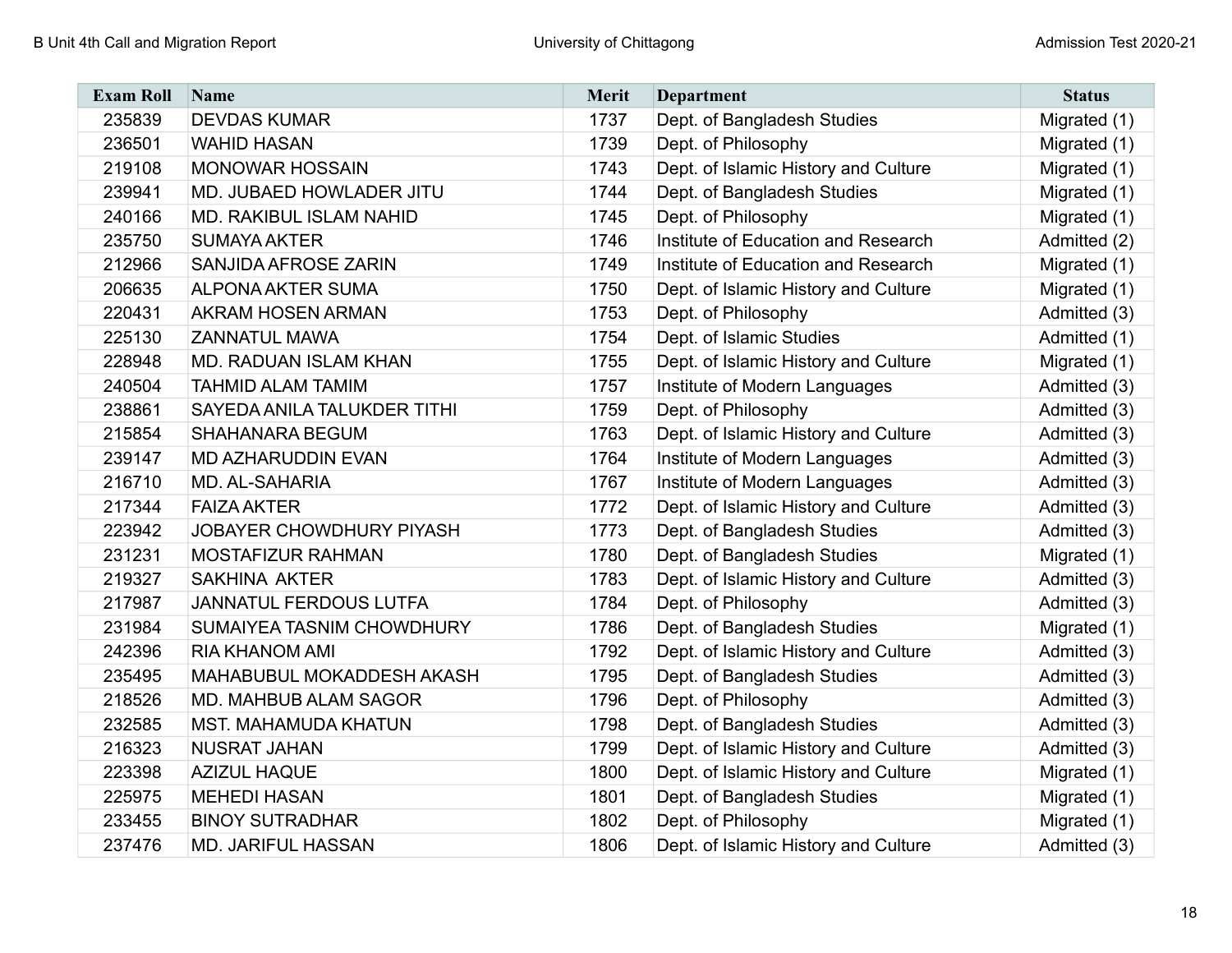| <b>Exam Roll</b> | Name                         | <b>Merit</b> | <b>Department</b>                    | <b>Status</b> |
|------------------|------------------------------|--------------|--------------------------------------|---------------|
| 230283           | <b>TAIZUL ISLAM</b>          | 1807         | Dept. of Bangladesh Studies          | Migrated (2)  |
| 236239           | <b>DIBA CHAKRABORTY</b>      | 1808         | Dept. of Bangladesh Studies          | Migrated (2)  |
| 220829           | <b>MOHAMMAD IRFAN</b>        | 1809         | Dept. of Islamic History and Culture | Admitted (3)  |
| 224472           | <b>BADHAN CHANDRA SARKER</b> | 1811         | Dept. of Philosophy                  | Migrated (1)  |
| 241256           | <b>AYOBUR RAHMAN</b>         | 1813         | Dept. of Islamic History and Culture | Admitted (3)  |
| 235771           | <b>EATI RANI RAJBONGSHI</b>  | 1814         | Dept. of Philosophy                  | Migrated (1)  |
| 235070           | MD. MAZHARUL ISLAM           | 1815         | Dept. of Islamic History and Culture | Admitted (3)  |
| 233882           | MD. ASADULLA BIN KALAM       | 1827         | Institute of Education and Research  | Admitted (3)  |
| 215901           | MUHAMMAD SYEDUL ISLAM        | 1830         | Dept. of Bangladesh Studies          | Migrated (3)  |
| 228784           | <b>MD. ABU NAYEEM TUSHAR</b> | 1831         | Institute of Education and Research  | Admitted (3)  |
| 241847           | <b>MD. ROMAN RAHMAN</b>      | 1832         | Dept. of Bangladesh Studies          | Migrated (1)  |
| 240156           | <b>KRISTI MALLICK</b>        | 1833         | Dept. of Bangladesh Studies          | Migrated (2)  |
| 231455           | <b>GULAM SABBIR</b>          | 1837         | Dept. of Philosophy                  | Admitted (3)  |
| 216865           | <b>MD. NAZRUL ISLAM</b>      | 1838         | Dept. of Islamic History and Culture | Admitted (3)  |
| 215052           | <b>ANTOR UDDIN HRIDOY</b>    | 1839         | Dept. of Philosophy                  | Admitted (3)  |
| 219299           | <b>BIKROM KUMER MONDAL</b>   | 1841         | Dept. of Bangladesh Studies          | Migrated (2)  |
| 242446           | <b>MD. SHAHADAT HOSSEN</b>   | 1843         | Dept. of Bangladesh Studies          | Migrated (2)  |
| 216953           | <b>ABU OBIDA</b>             | 1845         | Dept. of Arabic                      | Admitted (1)  |
| 235931           | <b>MD. NAEEM HOSSAIN</b>     | 1846         | Dept. of Philosophy                  | Admitted (3)  |
| 208147           | <b>LUTFOR RAHMAN</b>         | 1847         | Dept. of Islamic History and Culture | Migrated (2)  |
| 237449           | <b>ASAD ULLAH</b>            | 1848         | Dept. of Islamic Studies             | Migrated (1)  |
| 232408           | <b>MD ARAFAT HOSEN SHUVO</b> | 1850         | Dept. of Islamic Studies             | Admitted (3)  |
| 226059           | <b>ANUPAM MONDAL</b>         | 1853         | Dept. of Sanskrit                    | Admitted (1)  |
| 228958           | <b>MD. MAHMUDUL HASAN</b>    | 1854         | Dept. of Bangladesh Studies          | Migrated (3)  |
| 228678           | <b>MD. DULAL MIA</b>         | 1862         | Dept. of Islamic History and Culture | Admitted (3)  |
| 237582           | MD. MAZHARUL ISLAM           | 1863         | Dept. of Islamic History and Culture | Admitted (3)  |
| 241913           | SAIYEBA AKTER MIM            | 1864         | Dept. of Islamic History and Culture | Admitted (3)  |
| 202097           | MD. MIRAZUL HASAN APON       | 1868         | Dept. of Islamic History and Culture | Migrated (1)  |
| 242310           | <b>ANTOR PAUL</b>            | 1869         | Dept. of Philosophy                  | Migrated (1)  |
| 202565           | <b>KHADIJA AKTER</b>         | 1872         | Dept. of Islamic Studies             | Migrated (1)  |
| 222436           | <b>TOWFIQA</b>               | 1876         | Dept. of Islamic History and Culture | Migrated (3)  |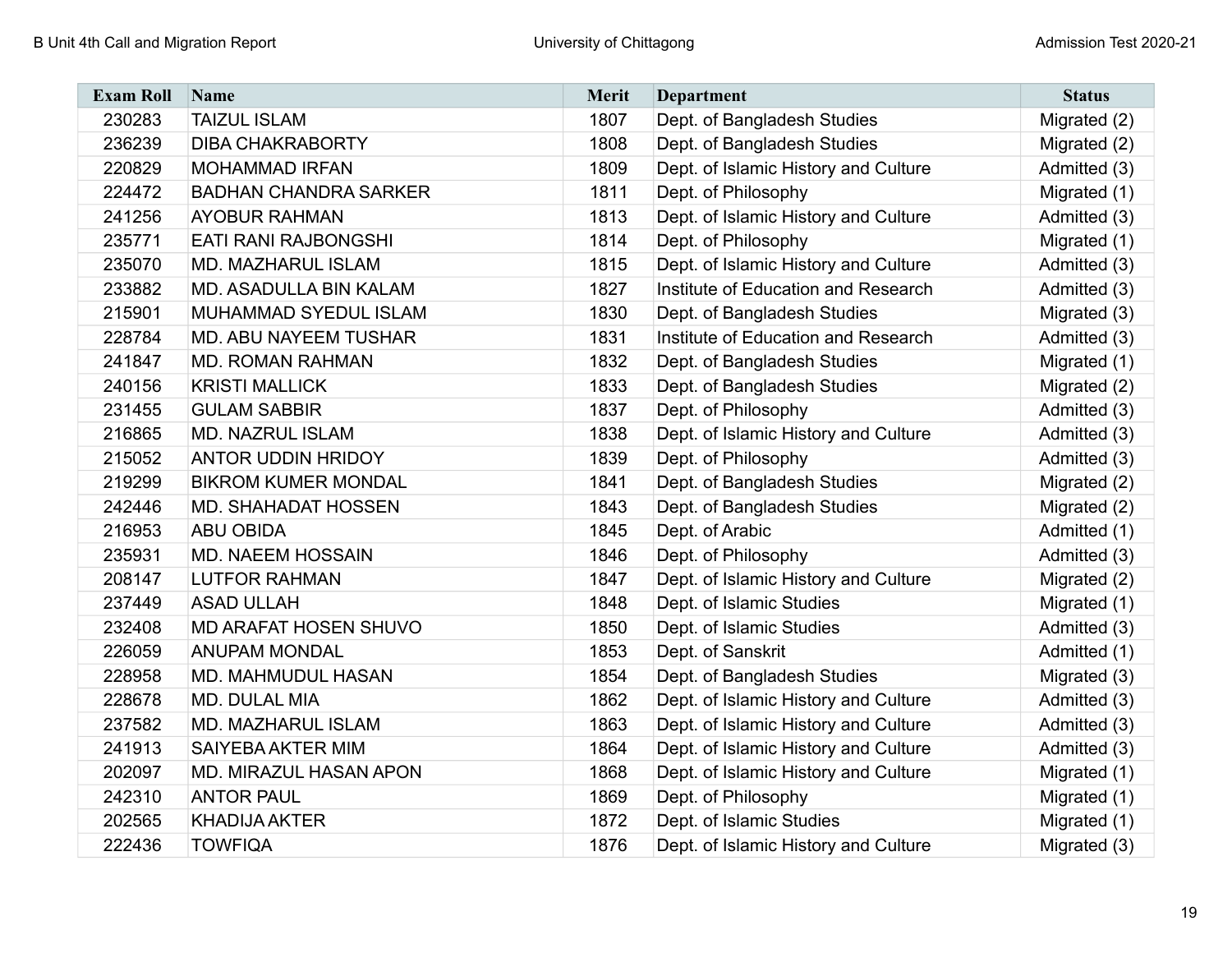| <b>Exam Roll</b> | Name                         | <b>Merit</b> | <b>Department</b>                    | <b>Status</b> |
|------------------|------------------------------|--------------|--------------------------------------|---------------|
| 222075           | <b>MIR SADI ISLAM</b>        | 1878         | Dept. of Philosophy                  | Admitted (3)  |
| 241185           | <b>NABILA ISLAM MIM</b>      | 1885         | Dept. of Bangladesh Studies          | Migrated (2)  |
| 217711           | MD. MAHMUDUR RAHMAN MUZAHID  | 1886         | Dept. of Philosophy                  | Admitted (3)  |
| 223951           | S. M. SWEET AHMED            | 1891         | Dept. of Philosophy                  | Admitted (3)  |
| 216489           | <b>MD. APPLE MIA</b>         | 1893         | Dept. of Islamic History and Culture | Migrated (1)  |
| 229623           | <b>MEHEDI HASAN</b>          | 1894         | Dept. of Bangladesh Studies          | Migrated (1)  |
| 205570           | <b>MD. NIZAM UDDEN</b>       | 1896         | Dept. of Philosophy                  | Migrated (2)  |
| 220640           | <b>ARIF HOSSAIN</b>          | 1898         | Dept. of Islamic History and Culture | Migrated (1)  |
| 219353           | <b>ARIFUL ISLAM</b>          | 1900         | Institute of Modern Languages        | Admitted (3)  |
| 217943           | <b>MOHAMMAD SALMAN ZAFOR</b> | 1903         | Dept. of Bangladesh Studies          | Migrated (1)  |
| 226715           | <b>MORIUM AKTER</b>          | 1905         | Dept. of Philosophy                  | Admitted (3)  |
| 222288           | <b>DELOWAR HOSEN</b>         | 1906         | Dept. of Islamic History and Culture | Migrated (3)  |
| 217915           | <b>SAEED HASSAN</b>          | 1907         | Dept. of Islamic History and Culture | Migrated (3)  |
| 232225           | <b>MD. AHOSAN HABIB</b>      | 1912         | Dept. of Philosophy                  | Admitted (3)  |
| 232665           | JANNATUL NUSRAT NIRA         | 1919         | Dept. of Islamic History and Culture | Migrated (1)  |
| 228962           | <b>MD. RAYHAN KABIR</b>      | 1920         | Dept. of Islamic History and Culture | Migrated (3)  |
| 232973           | <b>JOBAIR HOSSAIN</b>        | 1921         | Dept. of Islamic History and Culture | Migrated (3)  |
| 236064           | <b>RATON ROY</b>             | 1922         | Dept. of Philosophy                  | Migrated (1)  |
| 224270           | <b>JANNATUL FAHIMA RIYA</b>  | 1925         | Dept. of Islamic History and Culture | Migrated (2)  |
| 236835           | <b>ANIK CHANDRA RAY</b>      | 1931         | Institute of Modern Languages        | Migrated (1)  |
| 235554           | <b>MD. SHARAN SARKER</b>     | 1933         | Dept. of Philosophy                  | Admitted (3)  |
| 237644           | <b>ATIUR RAHMAN</b>          | 1936         | Dept. of Islamic History and Culture | Migrated (1)  |
| 215035           | <b>TASNUVA KARIM SARA</b>    | 1944         | Dept. of Islamic History and Culture | Migrated (1)  |
| 229206           | <b>NAZMUL HASAN</b>          | 1951         | Dept. of Philosophy                  | Migrated (1)  |
| 211207           | <b>MD. TARAK MANWER</b>      | 1956         | Dept. of Islamic History and Culture | Migrated (3)  |
| 228769           | <b>MOSTAKIM</b>              | 1957         | Dept. of Islamic History and Culture | Migrated (1)  |
| 211316           | <b>HRIDI MALLICK BARSHA</b>  | 1958         | Dept. of Philosophy                  | Migrated (2)  |
| 214474           | <b>MST. SADIA SHARMIN</b>    | 1959         | Dept. of Bangladesh Studies          | Migrated (2)  |
| 218646           | <b>MD. SOHEL RANA</b>        | 1961         | Institute of Modern Languages        | Admitted (3)  |
| 241190           | <b>MUSHARAF HOSEN FAISAL</b> | 1962         | Dept. of Philosophy                  | Migrated (1)  |
| 230747           | <b>MD. SOHANUR RAHMAN</b>    | 1963         | Dept. of Islamic History and Culture | Migrated (2)  |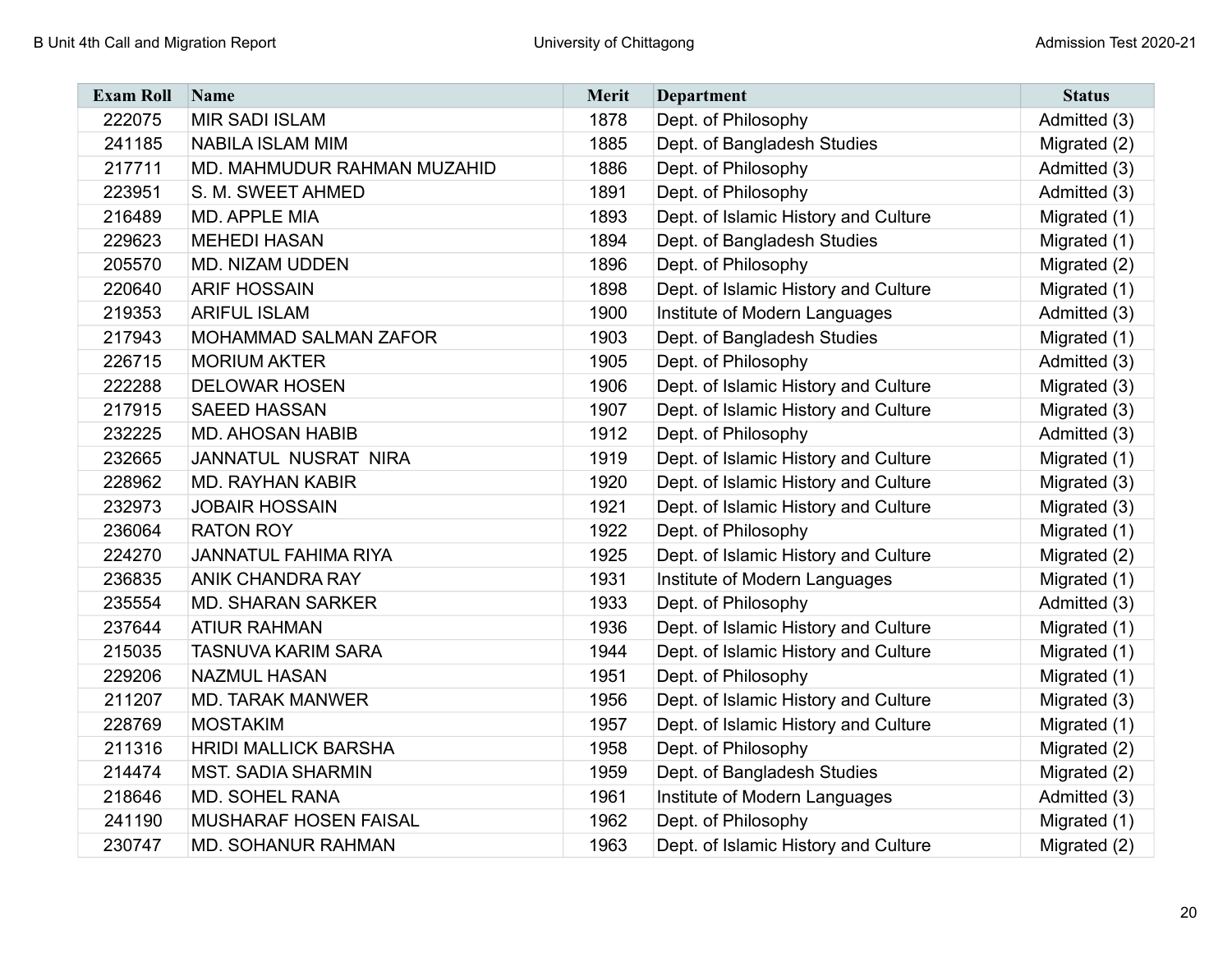| <b>Exam Roll</b> | Name                         | <b>Merit</b> | <b>Department</b>                    | <b>Status</b> |
|------------------|------------------------------|--------------|--------------------------------------|---------------|
| 234024           | <b>MST. SURAIA KHATUN</b>    | 1968         | Dept. of Islamic History and Culture | Migrated (1)  |
| 225288           | <b>FOUZIA AKTER</b>          | 1972         | Institute of Modern Languages        | Admitted (3)  |
| 236226           | <b>MD. ABUJAR SANTO</b>      | 1973         | Institute of Education and Research  | Admitted (3)  |
| 218924           | MOHAMMED ANAWER ZAHID        | 1974         | Dept. of Islamic History and Culture | Migrated (1)  |
| 238931           | <b>MD. SARUAR HOSSEN</b>     | 1976         | Dept. of Islamic History and Culture | Migrated (1)  |
| 232861           | <b>SAIMUL HASAN RABBY</b>    | 1978         | Dept. of Bangladesh Studies          | Migrated (2)  |
| 239417           | YOUSUF ZAMAN ANIK            | 1980         | Dept. of Bangladesh Studies          | Migrated (2)  |
| 230787           | <b>BIPUL CHANDRA PUAL</b>    | 1987         | Dept. of Philosophy                  | Migrated (1)  |
| 215836           | <b>MST. SAMIA ALAM</b>       | 1989         | Dept. of Islamic History and Culture | Migrated (1)  |
| 214958           | MUHAMMAD MIZANUR RAHMAN      | 2008         | Dept. of Islamic Studies             | Migrated (1)  |
| 238673           | <b>JOHIRUL ISLAM</b>         | 2009         | Dept. of Islamic History and Culture | Migrated (2)  |
| 235081           | <b>MD. SABBIR HOSSAIN</b>    | 2010         | Dept. of Philosophy                  | Migrated (1)  |
| 236109           | <b>MONIR HOSSEN</b>          | 2011         | Dept. of Islamic History and Culture | Migrated (2)  |
| 239285           | <b>SHAHIDUL KAISAR</b>       | 2012         | Dept. of Islamic History and Culture | Migrated (2)  |
| 217980           | <b>MD.RUBAYAT ADNAN</b>      | 2013         | Institute of Education and Research  | Admitted (2)  |
| 227589           | <b>MD. SHAHORIARE TANVIR</b> | 2015         | Dept. of Philosophy                  | Migrated (1)  |
| 206849           | <b>MD. RABBANI HOSSAIN</b>   | 2016         | Dept. of Philosophy                  | Migrated (1)  |
| 220216           | <b>ZAHID</b>                 | 2018         | Dept. of Philosophy                  | Migrated (2)  |
| 219208           | <b>JERIN AKTER</b>           | 2020         | Dept. of Philosophy                  | Migrated (1)  |
| 217913           | <b>AFRIN SULTANA</b>         | 2021         | Dept. of Islamic History and Culture | Migrated (2)  |
| 212944           | <b>SUMIT MONDAL</b>          | 2022         | Institute of Modern Languages        | Migrated (1)  |
| 236986           | <b>MD. BIPLOB HOSSAIN</b>    | 2026         | Dept. of Islamic History and Culture | Migrated (2)  |
| 232028           | <b>MD. TASRIP AHMED</b>      | 2027         | Dept. of Philosophy                  | Migrated (1)  |
| 221706           | NISHAT TASNIM MAIMUNA        | 2032         | Dept. of Philosophy                  | Migrated (1)  |
| 217886           | KAYAS ISLAM UZZOL            | 2034         | Dept. of Philosophy                  | Migrated (1)  |
| 218967           | <b>NEJAM UDDIN RIPON</b>     | 2036         | Institute of Education and Research  | Migrated (1)  |
| 215664           | <b>FAHIMA FOYEZ</b>          | 2037         | Dept. of Philosophy                  | Migrated (1)  |
| 222119           | <b>MD. HABIBUR RAHMAN</b>    | 2038         | Dept. of Philosophy                  | Migrated (1)  |
| 229963           | <b>MD. NAYEEM SARDAR</b>     | 2039         | Dept. of Philosophy                  | Migrated (1)  |
| 237024           | <b>SHAHIN ISLAM</b>          | 2040         | Institute of Education and Research  | Migrated (2)  |
| 230407           | MD. JUNAYD AHAMMED UZZAL     | 2045         | Dept. of Islamic Studies             | Migrated (1)  |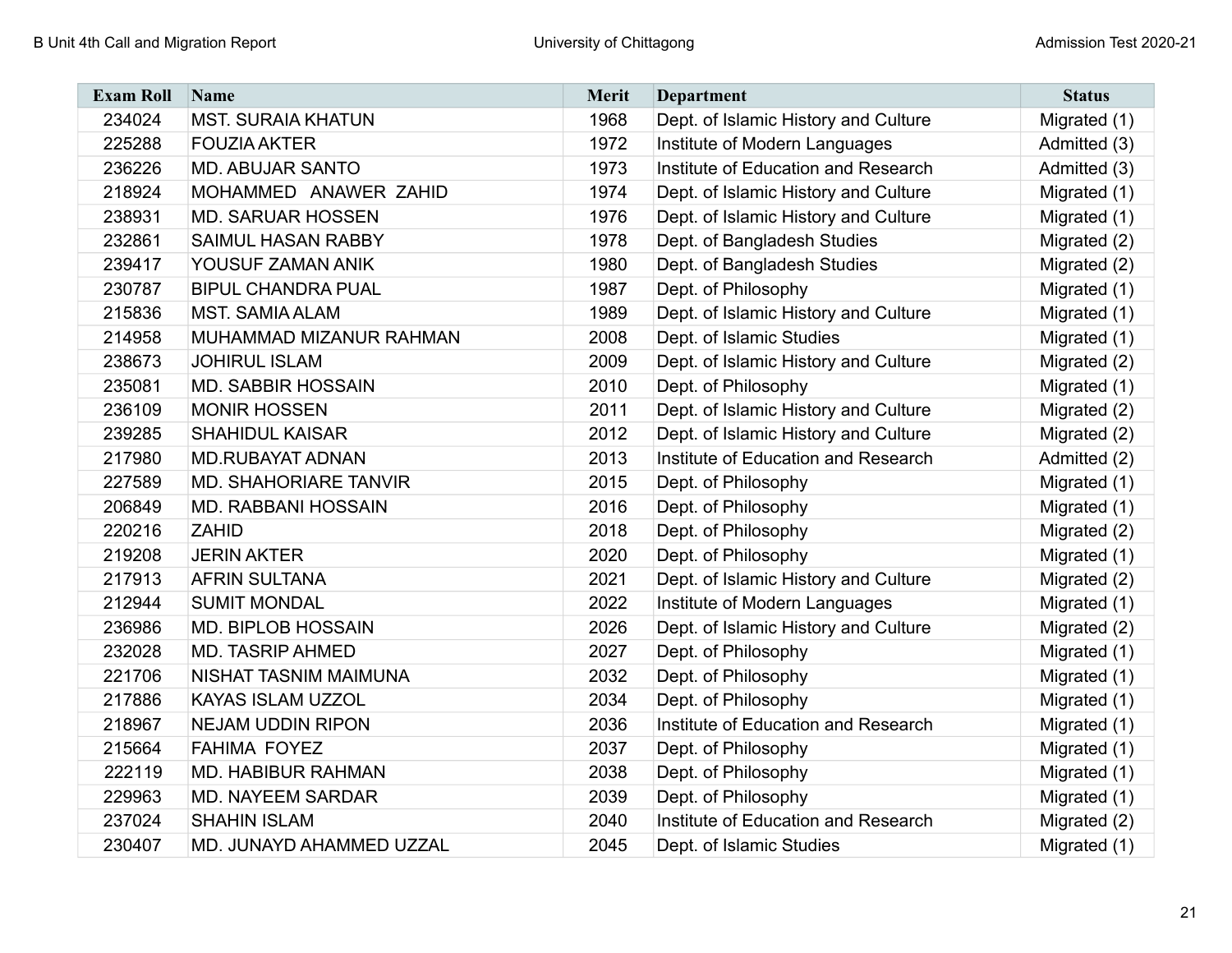| <b>Exam Roll</b> | Name                           | <b>Merit</b> | <b>Department</b>                   | <b>Status</b> |
|------------------|--------------------------------|--------------|-------------------------------------|---------------|
| 240212           | MUMTAHINA JANNAT MAHIN         | 2047         | Dept. of Philosophy                 | Migrated (1)  |
| 229277           | <b>ABRARUL HOQUE</b>           | 2048         | Dept. of Philosophy                 | Migrated (1)  |
| 239624           | <b>NURUL ISLAM</b>             | 2050         | Institute of Education and Research | Migrated (1)  |
| 232263           | MD. SAJEDUL ISLAM              | 2051         | Dept. of Philosophy                 | Migrated (1)  |
| 207876           | MUHAMMAD BADRUL MOSTAFA        | 2060         | Dept. of Islamic Studies            | Migrated (1)  |
| 230405           | <b>ANWAR ISLAM</b>             | 2067         | Dept. of Islamic Studies            | Migrated (1)  |
| 239314           | <b>KULSON KHATUN</b>           | 2074         | Institute of Education and Research | Migrated (1)  |
| 242384           | <b>LUCKY AKTER</b>             | 2075         | Dept. of Philosophy                 | Migrated (1)  |
| 221902           | <b>MD. RAIHAN UDDIN</b>        | 2077         | Dept. of Philosophy                 | Migrated (1)  |
| 230770           | <b>JANNATUL MAWA</b>           | 2080         | Dept. of Philosophy                 | Migrated (1)  |
| 228843           | <b>MD. AKTARUL ISLAM</b>       | 2083         | Dept. of Islamic Studies            | Called (4)    |
| 230945           | <b>MUNNA HOQUE</b>             | 2085         | Institute of Education and Research | Migrated (1)  |
| 215520           | <b>MD.TANJIM AHMED</b>         | 2088         | Dept. of Philosophy                 | Migrated (1)  |
| 223785           | <b>HABIBUR RAHMAN TUHIN</b>    | 2089         | Dept. of Philosophy                 | Migrated (1)  |
| 235378           | <b>SUMI AKTER</b>              | 2090         | Dept. of Philosophy                 | Migrated (1)  |
| 219362           | <b>SHAMMEE AKTER SUROVI</b>    | 2091         | Dept. of Philosophy                 | Migrated (1)  |
| 201718           | FARHANA MOSTAFA.               | 2095         | Institute of Modern Languages       | Migrated (1)  |
| 242325           | <b>SAROWAR HOSSAIN RAYIN</b>   | 2096         | Dept. of Philosophy                 | Migrated (1)  |
| 226411           | <b>TANZID AHMED REGVI</b>      | 2097         | Dept. of Philosophy                 | Called (4)    |
| 241725           | MD. HASANUZZAMAN SANTO         | 2099         | Institute of Modern Languages       | Called (4)    |
| 241019           | <b>SK. REHAD</b>               | 2100         | Dept. of Philosophy                 | Called (4)    |
| 223313           | MOHAMMAD MORSHEDUL ALAM        | 2101         | Dept. of Islamic Studies            | Migrated (1)  |
| 228717           | <b>SABINA YEASMIN HASI</b>     | 2102         | Dept. of Philosophy                 | Migrated (1)  |
| 226794           | <b>AHMAD SARWAR</b>            | 2103         | Dept. of Philosophy                 | Called (4)    |
| 229118           | <b>SHARMIN AKTER NIPU</b>      | 2104         | Dept. of Philosophy                 | Called (4)    |
| 200094           | <b>MD. BYAZED HASAN</b>        | 2106         | Dept. of Philosophy                 | Called (4)    |
| 209085           | MD. AZMAIN MAHOTAB             | 2107         | Institute of Education and Research | Called (4)    |
| 205010           | <b>NAFISA NAZMI</b>            | 2111         | Dept. of Philosophy                 | Called (4)    |
| 216079           | <b>RIFATH ALL MOBIN</b>        | 2115         | Dept. of Philosophy                 | Called (4)    |
| 224045           | <b>SHAH NOOR SULTANA ANKUR</b> | 2118         | Dept. of Philosophy                 | Called (4)    |
| 215130           | <b>LATIFUR KHABIR LAM</b>      | 2120         | Dept. of Philosophy                 | Called (4)    |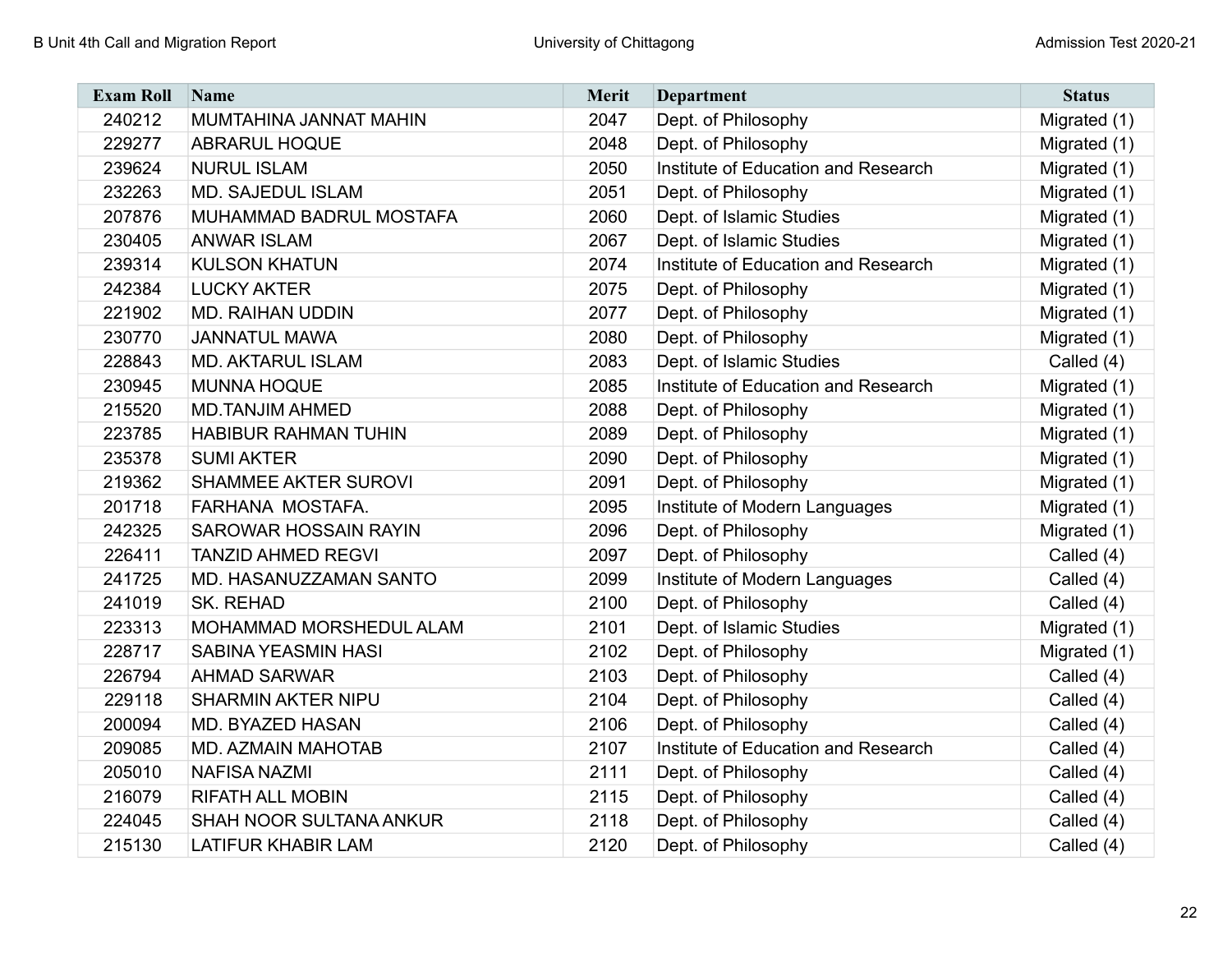| <b>Exam Roll</b> | Name                            | <b>Merit</b> | <b>Department</b>                   | <b>Status</b> |
|------------------|---------------------------------|--------------|-------------------------------------|---------------|
| 230206           | <b>MST. SOMAIYA AKTER SUMI</b>  | 2121         | Dept. of Philosophy                 | Called (4)    |
| 238554           | <b>NAJIFA TASFIYAH</b>          | 2122         | Dept. of Islamic Studies            | Migrated (1)  |
| 236886           | <b>AL-AMIN</b>                  | 2123         | Dept. of Philosophy                 | Called (4)    |
| 241049           | MUHAMMAD SARIFUJJAMAN           | 2124         | Dept. of Arabic                     | Admitted (1)  |
| 241786           | <b>TAHSIN AZMAYEEN</b>          | 2125         | Dept. of Philosophy                 | Called (4)    |
| 220035           | <b>ASRAFUL MIA</b>              | 2126         | Institute of Education and Research | Called (4)    |
| 216305           | SEIKH SAMSUL KAWNINE            | 2127         | Institute of Education and Research | Called (4)    |
| 239495           | <b>EIASIN KHAN</b>              | 2128         | Dept. of Philosophy                 | Called (4)    |
| 212406           | <b>MD. KAJAL SARKER</b>         | 2130         | Institute of Modern Languages       | Called (4)    |
| 202747           | <b>MONEM SHAHARIAR SHOWN</b>    | 2131         | Dept. of Philosophy                 | Called (4)    |
| 233230           | <b>MD.HRIDOY HASAN</b>          | 2132         | Dept. of Philosophy                 | Called (4)    |
| 229094           | MUHAMMAD IRFAN UDDIN            | 2133         | Institute of Education and Research | Called (4)    |
| 227374           | <b>SHAHDAT HOSSEN</b>           | 2134         | Dept. of Philosophy                 | Called (4)    |
| 230346           | <b>JANNATUL TABASSUM</b>        | 2135         | Institute of Education and Research | Called (4)    |
| 234172           | <b>ISRAT ANJUMI</b>             | 2136         | Dept. of Philosophy                 | Migrated (1)  |
| 230022           | <b>MOST. RAMISA RAIMA SHOSI</b> | 2137         | Dept. of Philosophy                 | Called (4)    |
| 239063           | <b>MD. SHAMIM RAHMAN</b>        | 2139         | Dept. of Philosophy                 | Called (4)    |
| 201716           | <b>MD. LIZAN AHMED</b>          | 2140         | Dept. of Philosophy                 | Called (4)    |
| 221032           | <b>AYSHA ISLAM</b>              | 2141         | Institute of Education and Research | Called (4)    |
| 233589           | <b>MOST. RUMANA ISLAM RISHA</b> | 2142         | Dept. of Philosophy                 | Called (4)    |
| 233480           | SHAH AL NAHEYAN BIN MAHFUZ      | 2144         | Institute of Education and Research | Called (4)    |
| 232552           | <b>MOHIDUL ISLAM</b>            | 2145         | Institute of Education and Research | Called (4)    |
| 219276           | <b>GAZI MD. SAJID ISLAM</b>     | 2146         | Dept. of Philosophy                 | Called (4)    |
| 227452           | <b>OSHIN</b>                    | 2148         | Institute of Modern Languages       | Called (4)    |
| 236160           | <b>SHUHAG MIA</b>               | 2149         | Institute of Education and Research | Called (4)    |
| 240183           | <b>SK. SHISH MOHAMMED</b>       | 2150         | Institute of Education and Research | Called (4)    |
| 221840           | <b>MOSABBIR HOSSAIN</b>         | 2151         | Dept. of Philosophy                 | Called (4)    |
| 239903           | <b>MD. SABBIR ALAM</b>          | 2153         | Dept. of Philosophy                 | Called (4)    |
| 222754           | <b>NAZMUL HAQUE</b>             | 2154         | Dept. of Philosophy                 | Called (4)    |
| 206880           | MD. MAHFOJUR RAHMAN             | 2155         | Institute of Education and Research | Called (4)    |
| 236920           | <b>NAZIFA IHSAS IQAR</b>        | 2157         | Institute of Modern Languages       | Called (4)    |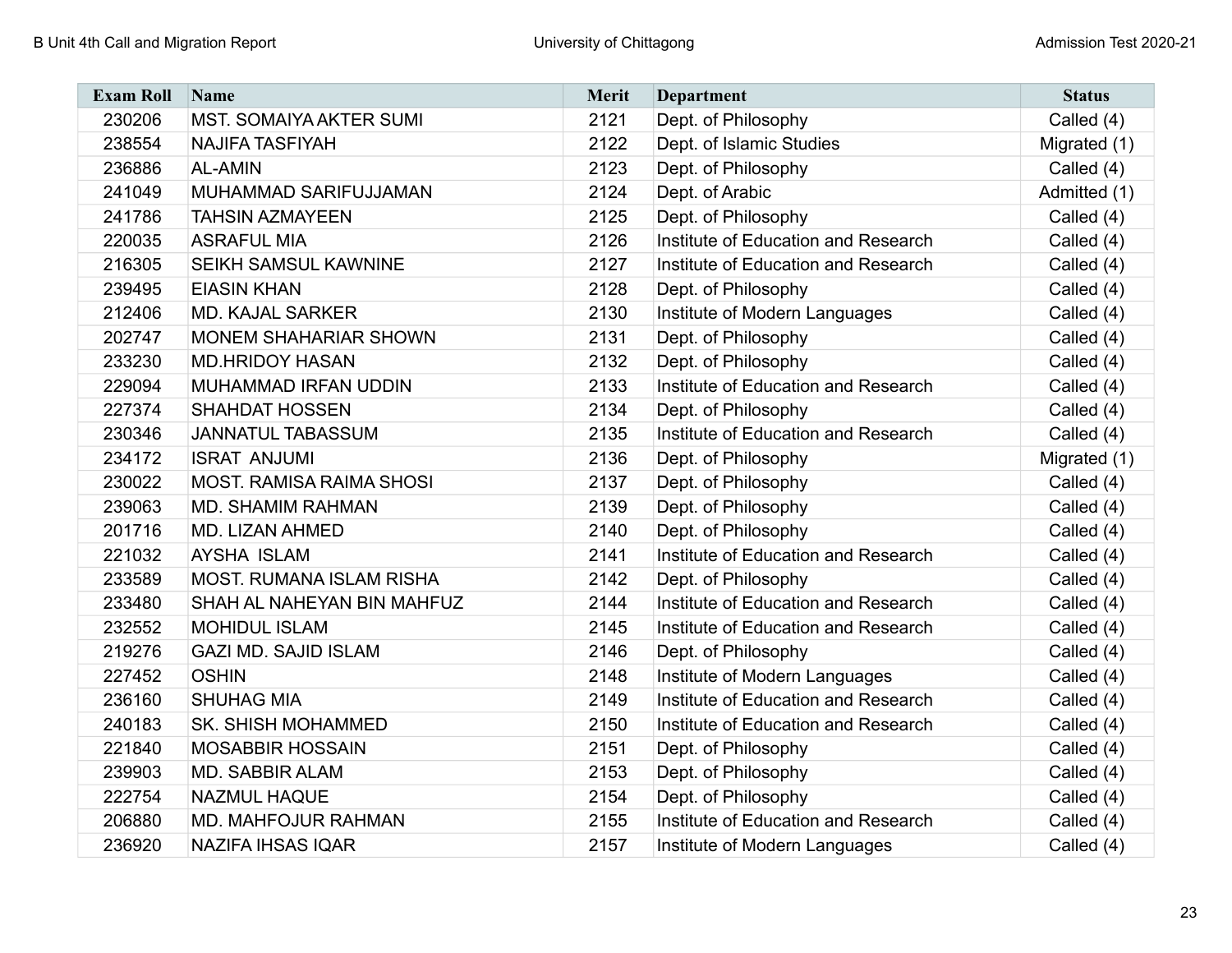| <b>Exam Roll</b> | Name                            | Merit | Department                             | <b>Status</b> |
|------------------|---------------------------------|-------|----------------------------------------|---------------|
| 233969           | <b>MD. RIDOY HOSSAIN</b>        | 2158  | Dept. of Pali                          | Called (4)    |
| 213658           | <b>MD. ABIDUR RAHMAN</b>        | 2159  | Institute of Education and Research    | Called (4)    |
| 219803           | MOHAMMAD NAZIM UDDIN            | 2160  | Dept. of Islamic Studies               | Migrated (1)  |
| 224217           | <b>MD. ABUL KASHEM</b>          | 2162  | Dept. of Islamic Studies               | Migrated (1)  |
| 222684           | <b>MD. EJADUR RAHMAN</b>        | 2163  | Dept. of Philosophy                    | Called (4)    |
| 220236           | <b>MD. FAISAL HASAN</b>         | 2164  | Dept. of Philosophy                    | Called (4)    |
| 227922           | <b>NAJMUN NAHAR</b>             | 2165  | Dept. of Philosophy                    | Called (4)    |
| 218560           | <b>MD. JAKARIYA HOSSAIN JOY</b> | 2166  | Dept. of Philosophy                    | Called (4)    |
| 235207           | <b>SHARMILY AKTER</b>           | 2167  | Dept. of Philosophy                    | Called (4)    |
| 221770           | <b>GULAM TAYEB NAHID</b>        | 2168  | Dept. of Philosophy                    | Called (4)    |
| 226934           | <b>SOHAYEB SADIB</b>            | 2170  | Institute of Education and Research    | Called (4)    |
| 226073           | <b>WALIDOR RAHMAN RAFIZ</b>     | 2171  | Dept. of Philosophy                    | Called (4)    |
| 207291           | SUMAIYA AKTER ANIKA             | 2173  | Institute of Education and Research    | Called (4)    |
| 223963           | <b>ABRIN MOMTAJ MOHOL</b>       | 2174  | Institute of Modern Languages          | Called (4)    |
| 230649           | <b>SHAFAYAT JAMIL</b>           | 2175  | Institute of Modern Languages          | Called (4)    |
| 227958           | <b>MST. SURIYA AKTER SUITY</b>  | 2177  | Institute of Modern Languages          | Called (4)    |
| 218724           | <b>MD. YEASIR ARAFAT</b>        | 2178  | Institute of Education and Research    | Called (4)    |
| 238194           | <b>HARUN OR RASHID</b>          | 2181  | Institute of Modern Languages          | Called (4)    |
| 229929           | <b>BISHAL ROY</b>               | 2183  | Institute of Education and Research    | Migrated (1)  |
| 239282           | <b>MD. ELIAS</b>                | 2184  | Dept. of Arabic                        | Called (4)    |
| 219142           | <b>FARIDA SULTANA PREITY</b>    | 2185  | Institute of Education and Research    | Called (4)    |
| 240545           | T. M. JANNATUL NAEEM            | 2186  | Institute of Education and Research    | Called (4)    |
| 229055           | <b>AKLIMA AKTER AKHI</b>        | 2187  | Dept. of Persian Language & Literature | Called (4)    |
| 242521           | <b>MD. SHAHINUR ISLAM</b>       | 2190  | Institute of Education and Research    | Called (4)    |
| 207636           | <b>MD. SABBIR HOSSEN</b>        | 2191  | Institute of Modern Languages          | Called (4)    |
| 238714           | MD. ABDULLAH HEL FARUKY         | 2193  | Institute of Education and Research    | Called (4)    |
| 230412           | <b>NADIA AFROSE</b>             | 2194  | Institute of Education and Research    | Called (4)    |
| 226608           | <b>ABDULLAH</b>                 | 2195  | Dept. of Islamic Studies               | Migrated (1)  |
| 230101           | S. M. ABRAR IBNE SULTAN         | 2196  | Dept. of Arabic                        | Called (4)    |
| 238965           | <b>MD. SUMON ISLAM</b>          | 2198  | Institute of Education and Research    | Called (4)    |
| 242238           | <b>MST. JANNAT AKTER</b>        | 2199  | Institute of Education and Research    | Called (4)    |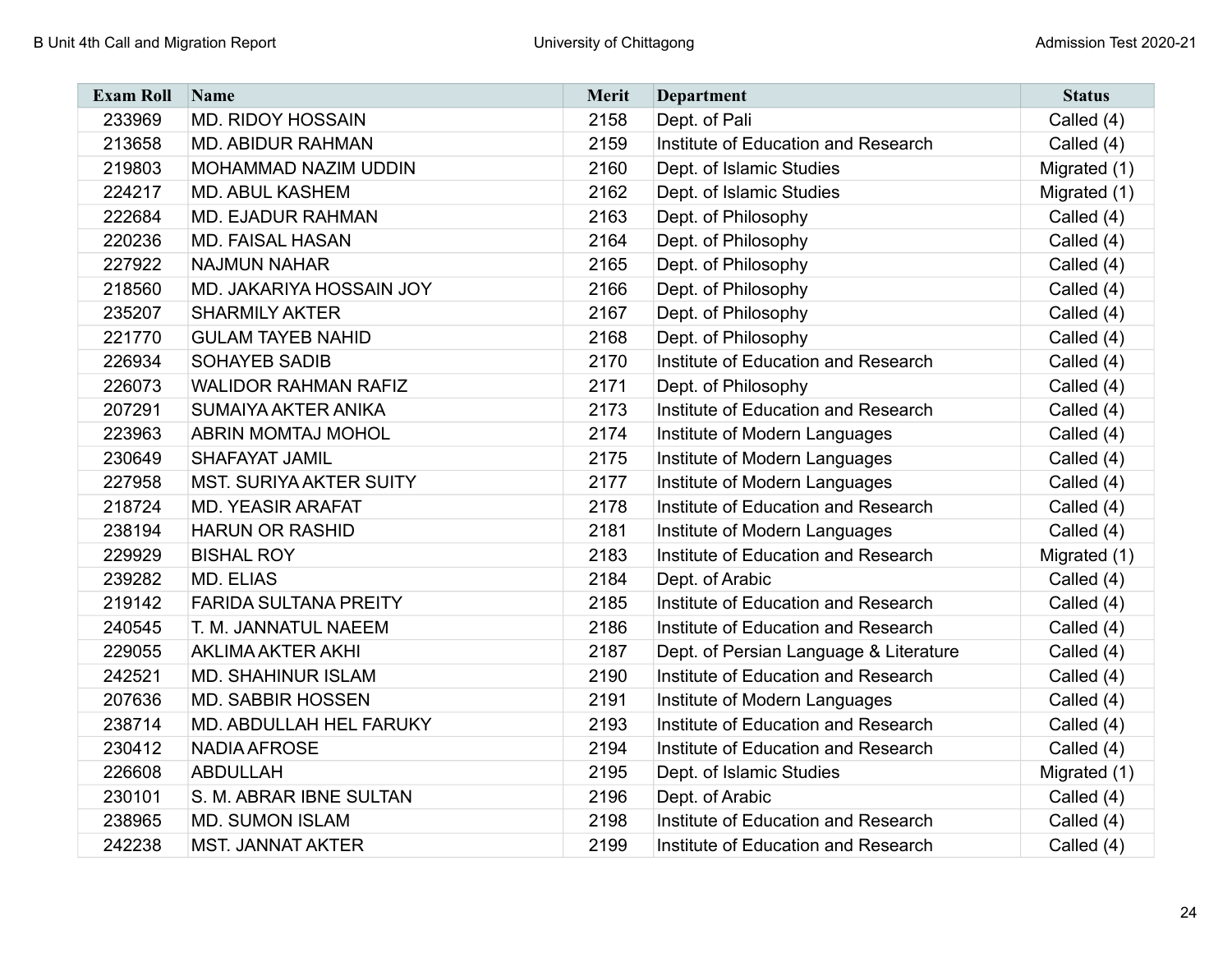| <b>Exam Roll</b> | Name                                | <b>Merit</b> | <b>Department</b>                      | <b>Status</b> |
|------------------|-------------------------------------|--------------|----------------------------------------|---------------|
| 214690           | <b>TAMANNA ALAM MOON</b>            | 2201         | Institute of Education and Research    | Called (4)    |
| 230478           | <b>RIVNI JAHAN DISHA</b>            | 2202         | Institute of Modern Languages          | Called (4)    |
| 228446           | <b>MD. SHAKHAWAT HOSEN</b>          | 2203         | Institute of Education and Research    | Called (4)    |
| 221855           | <b>YOUNUS ALI</b>                   | 2204         | Institute of Education and Research    | Called (4)    |
| 222636           | <b>MIR BAHUL MONOWAR</b>            | 2205         | Institute of Education and Research    | Called (4)    |
| 222186           | <b>KAZI ABU TALHA LABIB</b>         | 2206         | Institute of Education and Research    | Called (4)    |
| 233324           | <b>MOKARAMA AKTER</b>               | 2208         | Dept. of Islamic Studies               | Migrated (1)  |
| 238138           | <b>SALMA AKTER</b>                  | 2210         | Institute of Education and Research    | Called (4)    |
| 242597           | <b>SHEKHAR BISWAS</b>               | 2212         | Dept. of Sanskrit                      | Admitted (2)  |
| 224947           | <b>ISRATH JAHAN LORIN</b>           | 2213         | Institute of Education and Research    | Called (4)    |
| 236605           | <b>MOHAMMED SHAFI ULLAH</b>         | 2214         | Dept. of Islamic Studies               | Migrated (1)  |
| 234299           | MOSAMMAT ARUFA MAHERA NUHA          | 2215         | Institute of Modern Languages          | Called (4)    |
| 215466           | <b>MD. SAHEDUL ISLAM</b>            | 2217         | Institute of Education and Research    | Called (4)    |
| 235674           | <b>MD. ATIK HASAN ANTOR</b>         | 2219         | Institute of Modern Languages          | Called (4)    |
| 233676           | <b>OBAIDUL ISLAM</b>                | 2220         | Institute of Education and Research    | Called (4)    |
| 239816           | <b>AKIFAH RAHMAN ARPITA</b>         | 2222         | Institute of Modern Languages          | Called (4)    |
| 231957           | <b>AMENA KHATUN</b>                 | 2223         | Institute of Education and Research    | Called (4)    |
| 214483           | <b>RIZWAN HOSSAIN</b>               | 2224         | Institute of Education and Research    | Called (4)    |
| 241214           | <b>RAFIQ BIN SAYEIDEE</b>           | 2226         | Institute of Education and Research    | Called (4)    |
| 200820           | <b>MOHAMMAD AKIF IBN YOUSUF</b>     | 2227         | Institute of Modern Languages          | Called (4)    |
| 242174           | <b>SUMAIYA HOSSAIN SMRITY</b>       | 2228         | Dept. of Persian Language & Literature | Called (4)    |
| 222263           | <b>MD. FERONNOBY</b>                | 2229         | Institute of Education and Research    | Called (4)    |
| 224938           | <b>MD.RAZAUL HASAN BHUIYAN ABIR</b> | 2231         | Dept. of Persian Language & Literature | Called (4)    |
| 234987           | <b>MD.SOLAIMAN</b>                  | 2232         | Dept. of Persian Language & Literature | Called (4)    |
| 235625           | NAZMUN NAHER NIPA                   | 2234         | Institute of Modern Languages          | Called (4)    |
| 239348           | <b>FARZANA</b>                      | 2235         | Dept. of Persian Language & Literature | Called (4)    |
| 228282           | <b>MD. SHAH ALOM HOSSAIN</b>        | 2236         | Institute of Modern Languages          | Called (4)    |
| 228804           | <b>MD. TAUFIQ OMAR</b>              | 2237         | Dept. of Persian Language & Literature | Called (4)    |
| 240921           | <b>MD. MOSFIQUR RAHAMAN</b>         | 2238         | Institute of Education and Research    | Called (4)    |
| 220719           | <b>FARIA TABASSUM</b>               | 2239         | Institute of Modern Languages          | Called (4)    |
| 238944           | <b>MORIUM BEGUM JHARNA</b>          | 2240         | Institute of Education and Research    | Called (4)    |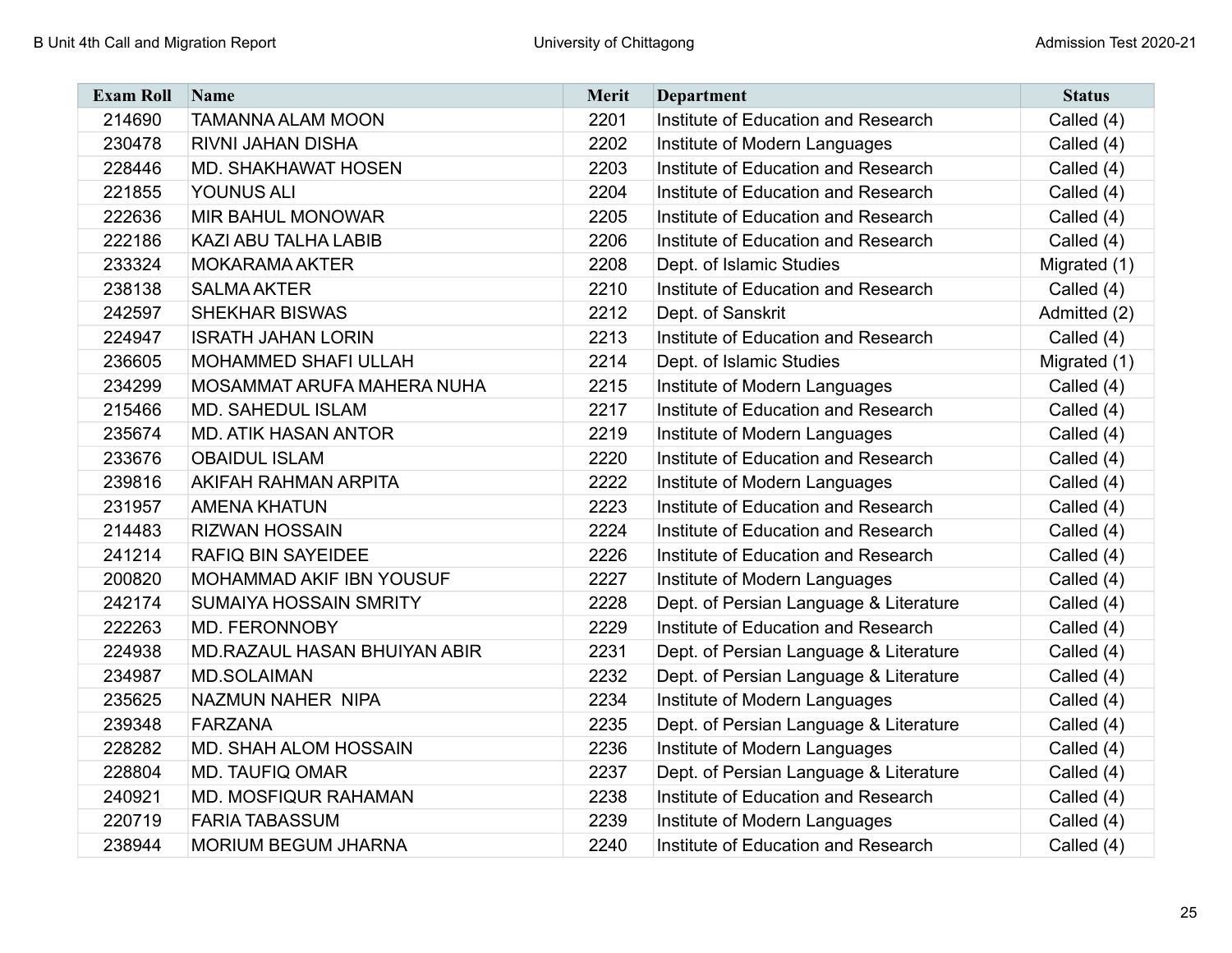| <b>Exam Roll</b> | Name                           | <b>Merit</b> | <b>Department</b>                      | <b>Status</b> |
|------------------|--------------------------------|--------------|----------------------------------------|---------------|
| 208220           | MD. ZARIF MAHMUD HASAN         | 2241         | Institute of Modern Languages          | Called (4)    |
| 223311           | SIDRATUL MONTAHA OBONI         | 2242         | Institute of Modern Languages          | Called (4)    |
| 207888           | <b>MD. ASHIQUR RAHMAN</b>      | 2243         | Institute of Modern Languages          | Called (4)    |
| 205309           | <b>FOWJIA TABASSUM NOUSHIN</b> | 2244         | Institute of Modern Languages          | Called (4)    |
| 229725           | ABRAR FUAD BHUIYAN TASIN       | 2245         | Institute of Modern Languages          | Called (4)    |
| 202768           | <b>MEHEDI HASAN DIPU</b>       | 2246         | Institute of Modern Languages          | Called (4)    |
| 227359           | <b>IFAT JAHAN MITU</b>         | 2247         | Institute of Modern Languages          | Called (4)    |
| 216236           | <b>TASMIA ZERIN SEBA</b>       | 2250         | Institute of Modern Languages          | Called (4)    |
| 206763           | MD. MOSTAFIJUR RAHMAN          | 2253         | Dept. of Sanskrit                      | Called (4)    |
| 221666           | <b>MD. RAKIB HOSSAIN</b>       | 2254         | Institute of Modern Languages          | Called (4)    |
| 216215           | <b>SYEDA RUDBA SULTANA</b>     | 2255         | Dept. of Persian Language & Literature | Called (4)    |
| 225741           | <b>FALGUNI BISWAS</b>          | 2257         | Dept. of Sanskrit                      | Admitted (2)  |
| 237691           | <b>HAMIM ISRAT HIROK</b>       | 2258         | Dept. of Persian Language & Literature | Called (4)    |
| 218935           | <b>MOST. FATEMA KHATUN</b>     | 2259         | Dept. of Sanskrit                      | Called (4)    |
| 223126           | <b>SHAHANAJ BORSHA</b>         | 2260         | Dept. of Sanskrit                      | Called (4)    |
| 239320           | <b>SADIA ISLAM NORIN</b>       | 2261         | Dept. of Persian Language & Literature | Called (4)    |
| 238143           | <b>MST. SELINA KHATUN</b>      | 2262         | Dept. of Persian Language & Literature | Called (4)    |
| 223057           | <b>MD.MIJANUR RAHOMAN</b>      | 2263         | Dept. of Persian Language & Literature | Called (4)    |
| 230335           | <b>SHODRUL ALAM LITU</b>       | 2264         | Dept. of Sanskrit                      | Called (4)    |
| 228856           | <b>MARJIA ANOWER TURA</b>      | 2265         | Dept. of Pali                          | Called (4)    |
| 238752           | <b>JUTHI KHATUN</b>            | 2266         | Dept. of Persian Language & Literature | Called (4)    |
| 235297           | <b>MD.SHAFIUL ISLAM</b>        | 2267         | Dept. of Persian Language & Literature | Called (4)    |
| 228760           | <b>AHAMMAD SALEH AZIZ</b>      | 2268         | Dept. of Islamic Studies               | Migrated (1)  |
| 213600           | <b>RABBI MIA</b>               | 2269         | Dept. of Persian Language & Literature | Called (4)    |
| 230210           | <b>MD. NAHID RIAJ</b>          | 2270         | Dept. of Persian Language & Literature | Called (4)    |
| 236736           | PAPPU DEY                      | 2272         | Institute of Education and Research    | Admitted (2)  |
| 233769           | <b>MANSURA HAQUE MUNIA</b>     | 2273         | Dept. of Persian Language & Literature | Called (4)    |
| 236547           | <b>MD. SHEK SADI</b>           | 2274         | Dept. of Sanskrit                      | Called (4)    |
| 231609           | MD. FAHIM                      | 2275         | Dept. of Persian Language & Literature | Called (4)    |
| 225623           | <b>NAFISHA NAWAR</b>           | 2277         | Dept. of Persian Language & Literature | Called (4)    |
| 239149           | <b>MD. EDUL HASAN</b>          | 2279         | Dept. of Persian Language & Literature | Called (4)    |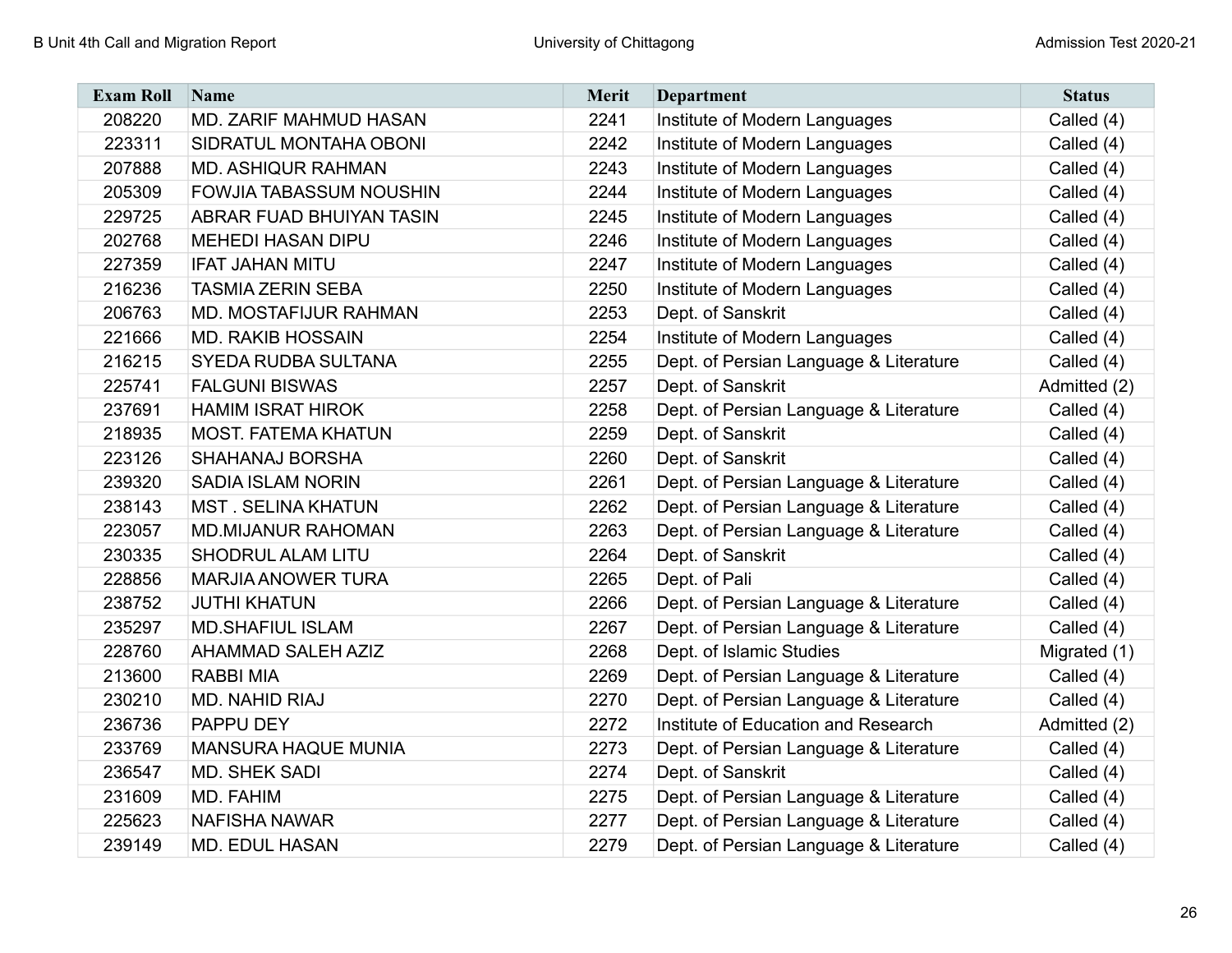| <b>Exam Roll</b> | <b>Name</b>                     | <b>Merit</b> | <b>Department</b>                      | <b>Status</b> |
|------------------|---------------------------------|--------------|----------------------------------------|---------------|
| 224731           | MD. ASEM                        | 2280         | Dept. of Persian Language & Literature | Called (4)    |
| 213646           | <b>NAIMA AKTER</b>              | 2281         | Dept. of Persian Language & Literature | Called (4)    |
| 203779           | <b>FAHMIDA AKTER</b>            | 2282         | Dept. of Persian Language & Literature | Called (4)    |
| 210650           | K. M. AZAD BIN TUSER            | 2283         | Dept. of Persian Language & Literature | Called (4)    |
| 219109           | <b>MD. AHSAN HABIB</b>          | 2284         | Dept. of Persian Language & Literature | Called (4)    |
| 231895           | <b>MD. MUNNA HOSSAIN</b>        | 2286         | Dept. of Persian Language & Literature | Called (4)    |
| 240503           | <b>MD. KAVIR HOSSAIN</b>        | 2287         | Dept. of Islamic Studies               | Migrated (1)  |
| 230895           | <b>MD.SHOHANUR RAHMAN</b>       | 2288         | Dept. of Persian Language & Literature | Called (4)    |
| 217873           | <b>FARZANA ALAM MITU</b>        | 2290         | Dept. of Persian Language & Literature | Called (4)    |
| 214472           | SAYADA UMMA KHAIRUN NESA LIMA   | 2291         | Dept. of Persian Language & Literature | Called (4)    |
| 221672           | <b>MD. ARMAN HOSSAIN RABBI</b>  | 2293         | Dept. of Persian Language & Literature | Called (4)    |
| 235878           | KHAIRUZZAMAN APU                | 2294         | Dept. of Pali                          | Called (4)    |
| 242338           | <b>AL RAJI RAJU</b>             | 2295         | Dept. of Persian Language & Literature | Called (4)    |
| 231426           | <b>SULTANA AL NAHIM PURNIMA</b> | 2296         | Dept. of Persian Language & Literature | Called (4)    |
| 239026           | <b>MST.LAMIA</b>                | 2298         | Dept. of Persian Language & Literature | Called (4)    |
| 230433           | <b>MARIUM AKTER</b>             | 2299         | Dept. of Persian Language & Literature | Called (4)    |
| 234979           | <b>TAHRIMA AISHA</b>            | 2301         | Dept. of Persian Language & Literature | Called (4)    |
| 217625           | PURBASHA MRIDHA                 | 2303         | Dept. of Persian Language & Literature | Migrated (1)  |
| 241535           | <b>MAIMANA AKTER TOHFA</b>      | 2304         | Dept. of Persian Language & Literature | Called (4)    |
| 226580           | <b>TASNIM JAHAN TURNA</b>       | 2305         | Dept. of Persian Language & Literature | Called (4)    |
| 222755           | <b>MST. ZANNATUL FERDOUS</b>    | 2306         | Dept. of Persian Language & Literature | Called (4)    |
| 226473           | <b>MASUD IQBAL</b>              | 2307         | Dept. of Persian Language & Literature | Called (4)    |
| 241127           | <b>MONIRUL ISLAM</b>            | 2308         | Dept. of Persian Language & Literature | Called (4)    |
| 236714           | <b>TANIA AKTER MAHI</b>         | 2309         | Dept. of Persian Language & Literature | Called (4)    |
| 219298           | <b>MISKAT JAHAN MIKA</b>        | 2310         | Dept. of Persian Language & Literature | Called (4)    |
| 236781           | <b>MD. RIDWAN RAHMAN</b>        | 2311         | Dept. of Persian Language & Literature | Called (4)    |
| 224683           | <b>DIPA BARUA</b>               | 2313         | Dept. of Pali                          | Admitted (1)  |
| 216163           | KANIZ FARJANA AREFIN            | 2314         | Dept. of Persian Language & Literature | Called (4)    |
| 212885           | <b>MD. SHAHAR SHITOL</b>        | 2315         | Dept. of Persian Language & Literature | Called (4)    |
| 204078           | <b>HASAN SHARAH EURAD</b>       | 2317         | Dept. of Persian Language & Literature | Called (4)    |
| 237126           | SHAHARIA JAHAN                  | 2318         | Dept. of Persian Language & Literature | Called (4)    |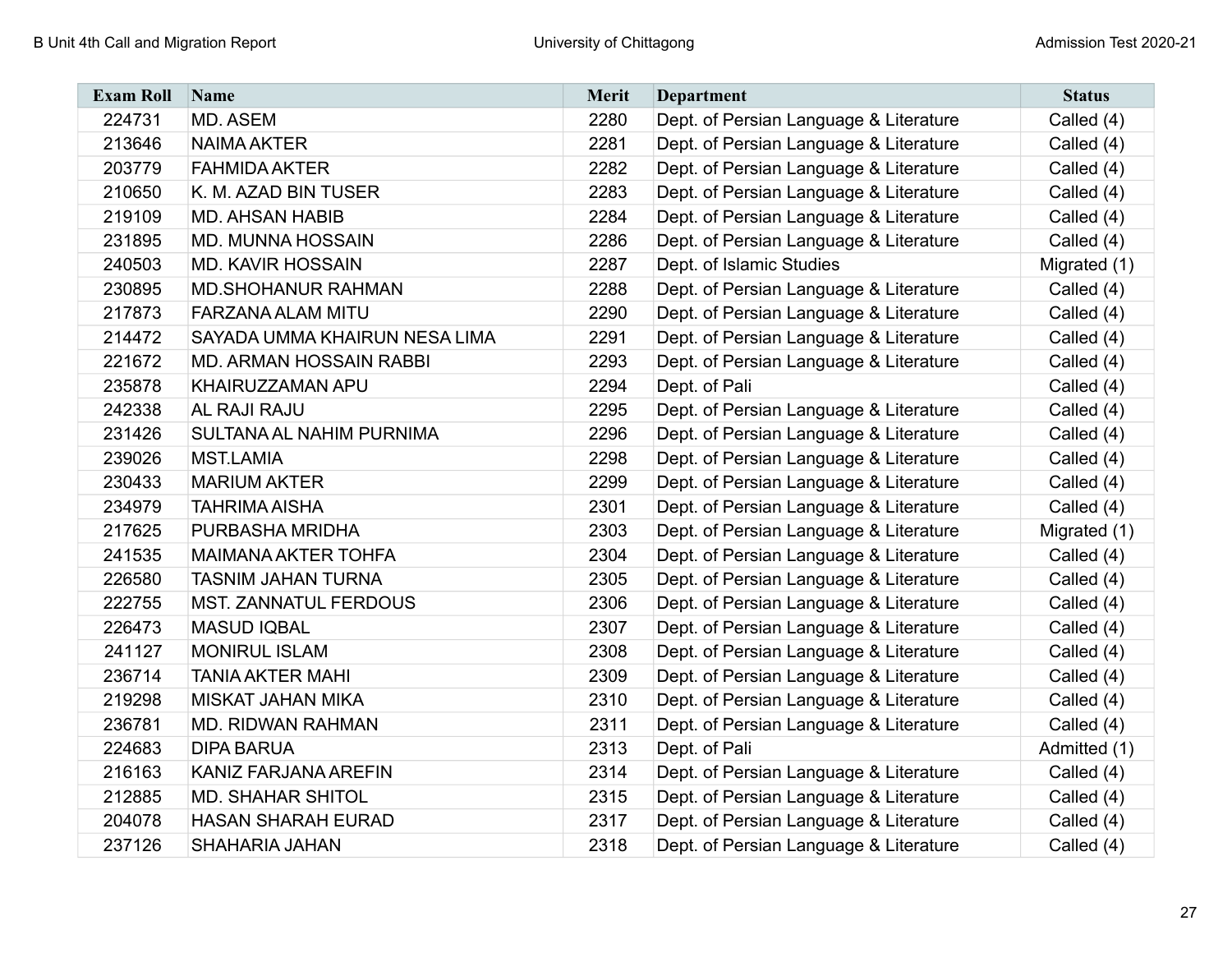| <b>Exam Roll</b> | Name                         | <b>Merit</b> | <b>Department</b>                      | <b>Status</b> |
|------------------|------------------------------|--------------|----------------------------------------|---------------|
| 226201           | <b>KANIZ FATEMA</b>          | 2319         | Institute of Education and Research    | Admitted (3)  |
| 223859           | <b>MD. ALIF RAHMAN FAHAD</b> | 2321         | Dept. of Persian Language & Literature | Called (4)    |
| 232271           | <b>JANIA AKTER ARNO</b>      | 2324         | Dept. of Persian Language & Literature | Called (4)    |
| 228961           | SADIA ISLAM MIM              | 2327         | Dept. of Persian Language & Literature | Called (4)    |
| 235054           | MD. AL SAMIN YASIR SORON     | 2329         | Dept. of Pali                          | Called (4)    |
| 236839           | MD. FAZLA RABBI              | 2330         | Dept. of Pali                          | Called (4)    |
| 218813           | <b>MURSALIN SHEIKH</b>       | 2331         | Dept. of Pali                          | Called (4)    |
| 241378           | <b>MOHAMMAD BELAL UDDIN</b>  | 2332         | Dept. of Pali                          | Called (4)    |
| 206970           | <b>UMMA RAFA</b>             | 2333         | Dept. of Pali                          | Called (4)    |
| 216890           | <b>MD. SAKIB HOSSEN</b>      | 2334         | Dept. of Pali                          | Called (4)    |
| 240092           | <b>MD. AKASH RAHMAN</b>      | 2335         | Dept. of Pali                          | Called (4)    |
| 220235           | MD.REDOANUL ISLAM IFTE       | 2337         | Dept. of Pali                          | Called (4)    |
| 200597           | <b>MD SAMEEM MIA</b>         | 2338         | Dept. of Pali                          | Called (4)    |
| 222266           | <b>MAJHARUL ISLAM</b>        | 2339         | Dept. of Pali                          | Called (4)    |
| 216806           | <b>NISHAT ANAN</b>           | 2340         | Dept. of Pali                          | Called (4)    |
| 239094           | <b>SUMAYA PARVIN</b>         | 2341         | Dept. of Pali                          | Called (4)    |
| 242264           | <b>BRISTY PUROHIT</b>        | 2342         | Dept. of Sanskrit                      | Admitted (2)  |
| 205219           | <b>FARJANA YEASMEN MIMI</b>  | 2344         | Dept. of Pali                          | Called (4)    |
| 231767           | <b>MD. AIOBOUR RAHMAN</b>    | 2345         | Dept. of Pali                          | Called (4)    |
| 228366           | RIYAZUL ZANNAT RIYA          | 2346         | Dept. of Pali                          | Called (4)    |
| 208966           | <b>TANZINA SULTANA</b>       | 2349         | Dept. of Pali                          | Called (4)    |
| 225878           | MD. MEHEDI HASAN             | 2350         | Dept. of Pali                          | Called (4)    |
| 216973           | <b>MD. SHAJIB MIA</b>        | 2351         | Dept. of Pali                          | Called (4)    |
| 219561           | <b>MD. MASUD RANA</b>        | 2352         | Dept. of Pali                          | Called (4)    |
| 224495           | <b>AZIFA AKTAR TUMPA</b>     | 2354         | Dept. of Pali                          | Called (4)    |
| 218848           | <b>ZAKIR HOSSAIN</b>         | 2356         | Dept. of Pali                          | Called (4)    |
| 217739           | MD. SHAHIN ALAM              | 2357         | Dept. of Pali                          | Called (4)    |
| 224050           | <b>TANJINA AKTER</b>         | 2358         | Dept. of Pali                          | Called (4)    |
| 221579           | <b>GOLAM MURSHED</b>         | 2359         | Dept. of Pali                          | Called (4)    |
| 225055           | <b>MD. ANAM UDDIN</b>        | 2362         | Dept. of Islamic Studies               | Migrated (1)  |
| 240849           | <b>MAHIYA AKTHER</b>         | 2363         | Dept. of Pali                          | Called (4)    |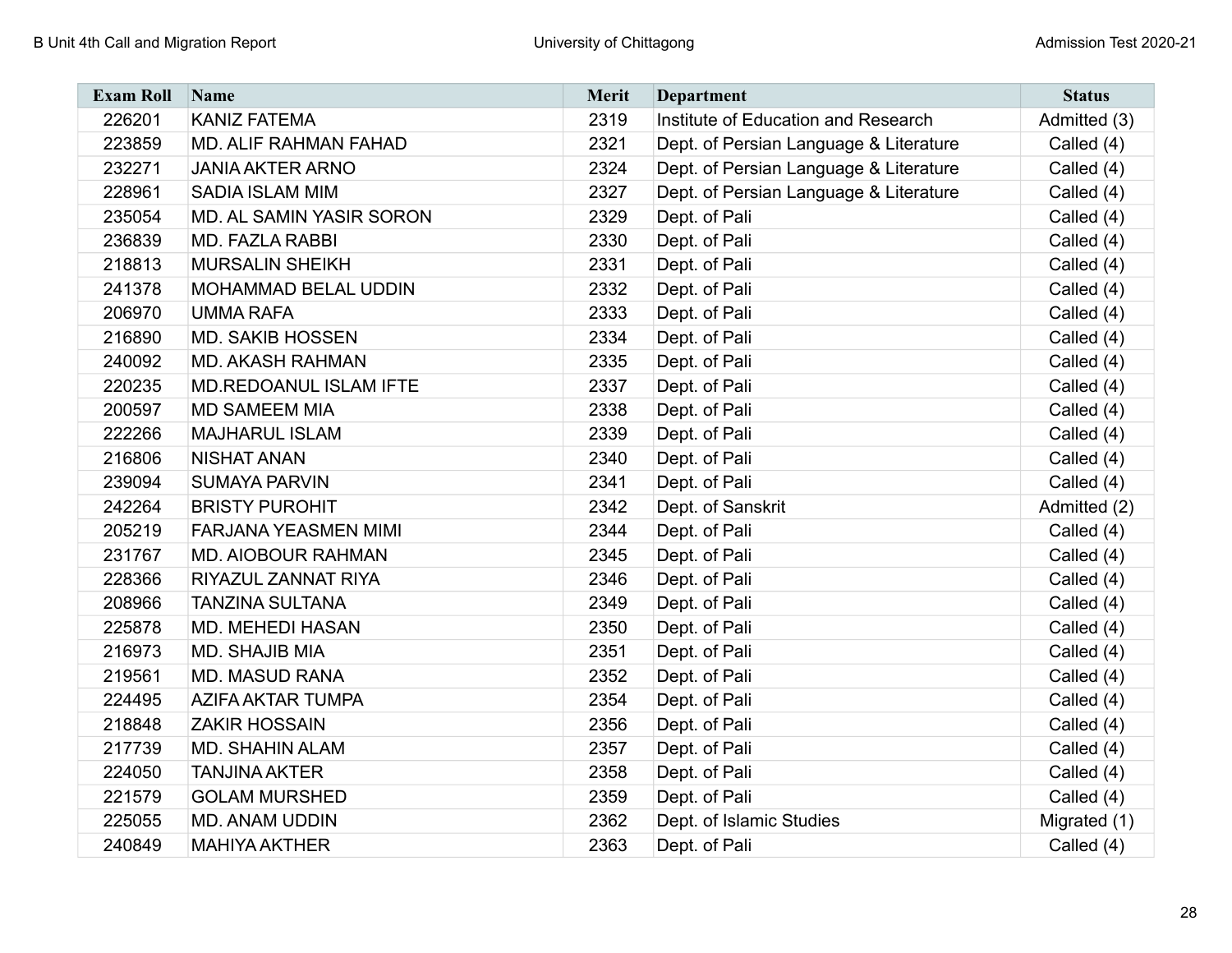| <b>Exam Roll</b> | Name                         | <b>Merit</b> | Department                          | <b>Status</b> |
|------------------|------------------------------|--------------|-------------------------------------|---------------|
| 233935           | <b>MD. ROKY MONDAL</b>       | 2364         | Dept. of Pali                       | Called (4)    |
| 223217           | MD. MANIK MIA                | 2365         | Dept. of Pali                       | Called (4)    |
| 231470           | <b>AYEAT ULLAH</b>           | 2366         | Dept. of Pali                       | Called (4)    |
| 241310           | MD. ABU SAYEED               | 2367         | Dept. of Pali                       | Called (4)    |
| 222328           | MD. MOSTAFIJUR RAHAMAN       | 2368         | Dept. of Pali                       | Called (4)    |
| 236730           | MD. ABDUL ALIM PRANG         | 2369         | Dept. of Pali                       | Called (4)    |
| 238551           | <b>ESA</b>                   | 2370         | Dept. of Islamic Studies            | Migrated (1)  |
| 239075           | <b>SABIHA PARWEEN</b>        | 2371         | Dept. of Pali                       | Called (4)    |
| 221334           | <b>TITON CHANADRA SARKER</b> | 2372         | Dept. of Sanskrit                   | Admitted (2)  |
| 223085           | ABDULLAH AL MAMUN            | 2373         | Dept. of Pali                       | Called (4)    |
| 241426           | <b>FARIYA AHMED TANHA</b>    | 2374         | Dept. of Pali                       | Called (4)    |
| 242413           | <b>TANVEER AHMED ABIR</b>    | 2375         | Dept. of Pali                       | Called (4)    |
| 239146           | <b>MORIOM AKTER</b>          | 2376         | Dept. of Pali                       | Called (4)    |
| 220920           | <b>RESHADUJJAMAN</b>         | 2377         | Dept. of Pali                       | Called (4)    |
| 206512           | AHANAF FAIAJ SHUDIPTO        | 2380         | Dept. of Pali                       | Called (4)    |
| 232878           | MD. NABIL SAAD               | 2381         | Dept. of Pali                       | Called (4)    |
| 212852           | <b>MD. HAFIZUL ISLAM</b>     | 2385         | Dept. of Pali                       | Called (4)    |
| 234498           | MD. FAKHRUL HASAN FAHAD      | 2386         | Dept. of Pali                       | Called (4)    |
| 235933           | <b>MD. SOHAG SARKER</b>      | 2387         | Dept. of Pali                       | Called (4)    |
| 240160           | <b>MOHAMMAD TAREQUE</b>      | 2388         | Dept. of Islamic Studies            | Migrated (1)  |
| 222965           | MD. MOHOSIUL HASAN           | 2389         | Dept. of Pali                       | Called (4)    |
| 235885           | MOHAMMAD DELOWAR HOSSAIN     | 2391         | Dept. of Pali                       | Called (4)    |
| 237479           | MD. MAHMUDUL HASAN MAMUN     | 2392         | Dept. of Pali                       | Called (4)    |
| 224597           | <b>ABU DAUD GAZI</b>         | 2396         | Dept. of Islamic Studies            | Migrated (1)  |
| 230762           | <b>SHAMIUL ISLAM</b>         | 2409         | Dept. of Islamic Studies            | Migrated (1)  |
| 224205           | <b>SUMON CHOWDHURY</b>       | 2410         | Dept. of Sanskrit                   | Admitted (2)  |
| 232414           | <b>HIRAMON SARKAR</b>        | 2418         | Dept. of Sanskrit                   | Admitted (2)  |
| 211584           | MOHAMMAD SAEED ANWAR ASHEK   | 2420         | Dept. of Islamic Studies            | Migrated (1)  |
| 221233           | M. U.M. ABDUL KADER          | 2427         | Dept. of Arabic                     | Admitted (1)  |
| 232660           | MOSTAFIZUR RAHMAN            | 2430         | Dept. of Islamic Studies            | Migrated (1)  |
| 236864           | ABDUL MOHIMEN NOOR           | 2431         | Institute of Education and Research | Admitted (3)  |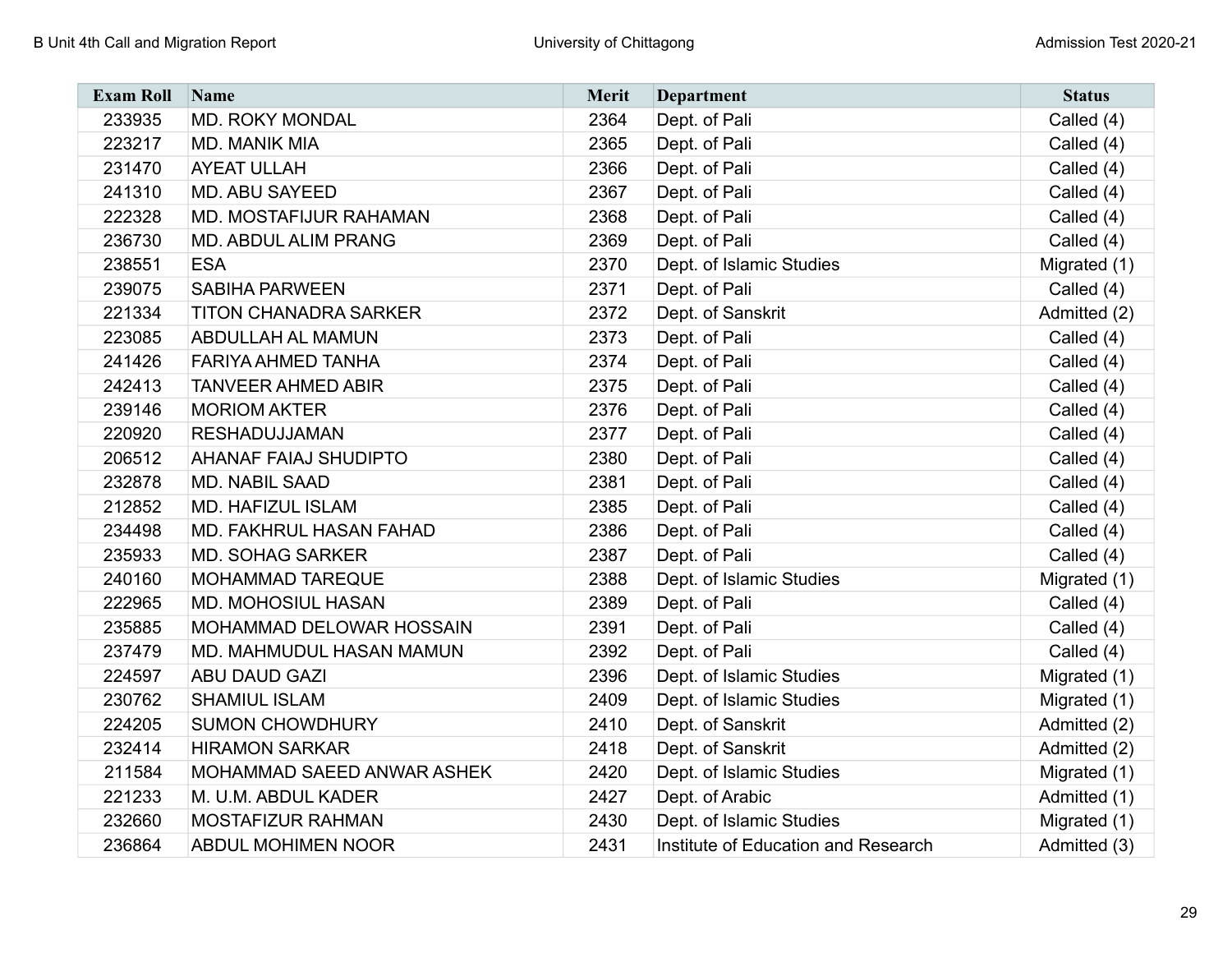| <b>Exam Roll</b> | Name                               | <b>Merit</b> | <b>Department</b>                   | <b>Status</b> |
|------------------|------------------------------------|--------------|-------------------------------------|---------------|
| 225405           | <b>BONDHAN KUMAR MONDAL</b>        | 2466         | Dept. of Sanskrit                   | Admitted (2)  |
| 239072           | <b>MOHAMMAD MIZAN UDDIN</b>        | 2467         | Dept. of Islamic Studies            | Migrated (1)  |
| 230329           | PURNIMA RANI DAS                   | 2472         | Dept. of Sanskrit                   | Admitted (2)  |
| 236774           | ABUL HASNAT MD MOHIUDDIN           | 2474         | Dept. of Islamic Studies            | Migrated (1)  |
| 215550           | PRETOM CHAKRABORTI                 | 2487         | Dept. of Sanskrit                   | Admitted (2)  |
| 235591           | <b>MD. SHAHADAT HOSSEN</b>         | 2489         | Dept. of Islamic Studies            | Migrated (1)  |
| 215180           | <b>ANTOR KUMAR</b>                 | 2490         | Dept. of Sanskrit                   | Admitted (2)  |
| 236292           | <b>MD. MEHEDI HASAN</b>            | 2496         | Dept. of Islamic Studies            | Migrated (1)  |
| 236486           | NOOR HASAN MIM                     | 2517         | Dept. of Islamic Studies            | Migrated (1)  |
| 217189           | <b>MD. MAINUDDIN</b>               | 2520         | Dept. of Islamic Studies            | Migrated (1)  |
| 242149           | <b>SUMAN ROY</b>                   | 2521         | Dept. of Sanskrit                   | Admitted (2)  |
| 227711           | <b>SADIA UMMA HANY</b>             | 2527         | Institute of Education and Research | Admitted (3)  |
| 229837           | <b>JOBYDA KHANAM</b>               | 2540         | Dept. of Islamic Studies            | Migrated (1)  |
| 229913           | <b>MANOSHI SAHA</b>                | 2542         | Dept. of Sanskrit                   | Admitted (2)  |
| 207633           | <b>SUPRATIM BARUA</b>              | 2553         | Dept. of Pali                       | Admitted (1)  |
| 217131           | MD. MINHAJUR RAHMAN MINER          | 2564         | Dept. of Islamic Studies            | Migrated (1)  |
| 230902           | <b>TAMANNA AKTER</b>               | 2572         | Dept. of Islamic Studies            | Migrated (1)  |
| 235689           | <b>NADIA AKTER EVA</b>             | 2607         | Institute of Education and Research | Admitted (3)  |
| 234617           | <b>MOSTAFA AMIR FAISAL</b>         | 2648         | Dept. of Arabic                     | Admitted (1)  |
| 223956           | <b>SHAKIBUR RAHMAN</b>             | 2658         | Dept. of Islamic Studies            | Migrated (1)  |
| 238855           | <b>JIAUL HOQUE NAIM</b>            | 2692         | Dept. of Islamic Studies            | Migrated (1)  |
| 222638           | AMIT KUMAR DEBNATH                 | 2694         | Dept. of Sanskrit                   | Admitted (2)  |
| 215670           | <b>MD. RABBI ISLAM</b>             | 2736         | Dept. of Islamic Studies            | Migrated (1)  |
| 228153           | <b>MD. AZIZUR RAHMAN</b>           | 2738         | Dept. of Islamic Studies            | Migrated (1)  |
| 234865           | <b>NUR JAHAN</b>                   | 2743         | Dept. of Islamic Studies            | Migrated (1)  |
| 237675           | <b>BIPLOB SARKAR</b>               | 2761         | Dept. of Sanskrit                   | Admitted (2)  |
| 220348           | <b>SIRAZUM MONIRA</b>              | 2774         | Dept. of Islamic Studies            | Admitted (2)  |
| 239339           | <b>MD. ABUL KHAYER</b>             | 2784         | Dept. of Islamic Studies            | Admitted (2)  |
| 217499           | KAZI MOHAMMAD SIRAJUM MUNIR ESHRAK | 2803         | Dept. of Islamic Studies            | Admitted (2)  |
| 205940           | <b>MANIK CHANDRO SHILL</b>         | 2805         | Dept. of Sanskrit                   | Admitted (2)  |
| 234605           | <b>BITU DAS</b>                    | 2809         | Dept. of Sanskrit                   | Admitted (2)  |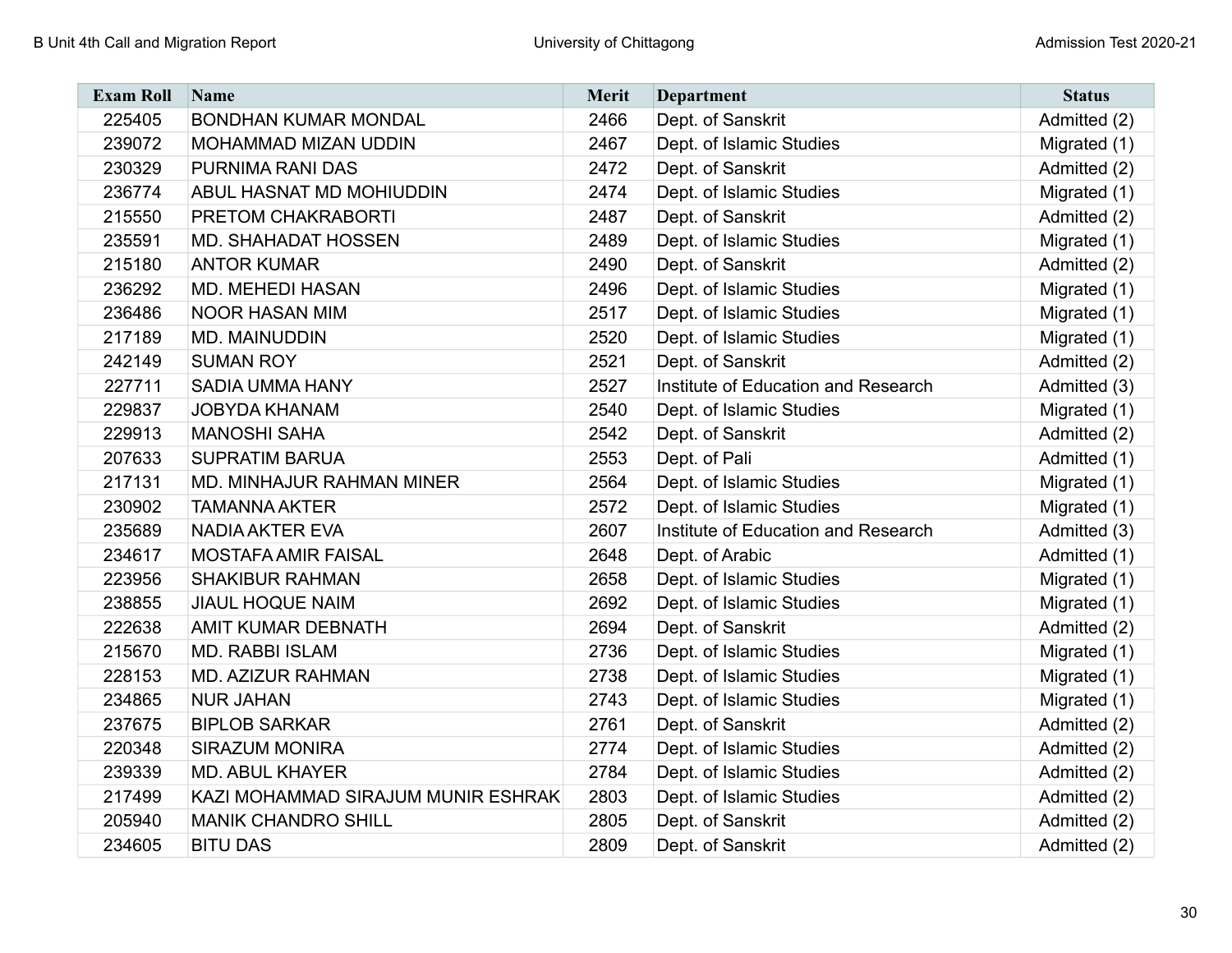| <b>Exam Roll</b> | Name                        | <b>Merit</b> | <b>Department</b>                   | <b>Status</b> |
|------------------|-----------------------------|--------------|-------------------------------------|---------------|
| 223949           | <b>MUTASIM BILLAH SAD</b>   | 2814         | Dept. of Islamic Studies            | Admitted (2)  |
| 226397           | MOHAMMAD RIYAD HASAN        | 2817         | Dept. of Islamic Studies            | Admitted (2)  |
| 225881           | <b>MD. TAISIRUL ISLAM</b>   | 2842         | Dept. of Islamic Studies            | Admitted (2)  |
| 237127           | <b>RIMO DEY</b>             | 2857         | Dept. of Sanskrit                   | Admitted (2)  |
| 218523           | <b>RANJAN KUMER</b>         | 2863         | Dept. of Sanskrit                   | Admitted (2)  |
| 216895           | <b>RUMI RANI DAS</b>        | 2875         | Institute of Education and Research | Migrated (1)  |
| 225704           | <b>MD. EMON ALI</b>         | 2876         | Dept. of Islamic Studies            | Admitted (2)  |
| 229472           | KALYAN CHANDRA SINGHA       | 2882         | Dept. of Sanskrit                   | Admitted (3)  |
| 218747           | <b>ABU HURAIRA</b>          | 2894         | Dept. of Islamic Studies            | Admitted (2)  |
| 220588           | <b>MD. KOBIR ALI</b>        | 2920         | Dept. of Islamic Studies            | Admitted (2)  |
| 206553           | <b>SAIKAT BARUA</b>         | 2924         | Dept. of Pali                       | Admitted (1)  |
| 238946           | <b>ABIR AHMED</b>           | 2945         | Dept. of Arabic                     | Admitted (2)  |
| 238940           | <b>ARPHI SHIL TULI</b>      | 2951         | Dept. of Sanskrit                   | Admitted (3)  |
| 218079           | <b>ABDULLAH AL NOMAN</b>    | 2952         | Dept. of Islamic Studies            | Admitted (2)  |
| 231121           | <b>PRANOY BAL</b>           | 2960         | Institute of Education and Research | Admitted (3)  |
| 227263           | <b>JOYONTO BARMAN</b>       | 2966         | Dept. of Sanskrit                   | Admitted (3)  |
| 217934           | <b>MORSHEDA KHANAM</b>      | 2971         | Dept. of Islamic Studies            | Admitted (2)  |
| 221975           | <b>MUBASSARA MUNTASIR</b>   | 2981         | Institute of Education and Research | Admitted (3)  |
| 217277           | <b>NAZMUL ISLAM</b>         | 2983         | Dept. of Islamic Studies            | Admitted (2)  |
| 234858           | <b>MD. SAIF UDDIN</b>       | 2997         | Dept. of Islamic Studies            | Admitted (2)  |
| 240188           | <b>URME BARUA</b>           | 3000         | Dept. of Pali                       | Admitted (1)  |
| 241590           | <b>ADIBA GIASH</b>          | 3015         | Institute of Education and Research | Called (4)    |
| 226693           | <b>ARPITA RANI PAUL</b>     | 3022         | Dept. of Sanskrit                   | Admitted (3)  |
| 214767           | <b>IMRAN HOSSEN</b>         | 3041         | Institute of Education and Research | Called (4)    |
| 227460           | <b>ASMA AKTER LIPI</b>      | 3043         | Institute of Education and Research | Called (4)    |
| 223878           | <b>MD. ALI AKRAM</b>        | 3046         | Dept. of Islamic Studies            | Admitted (2)  |
| 219423           | SHANTA RANI SHREEPONNA      | 3050         | Dept. of Sanskrit                   | Admitted (3)  |
| 228791           | <b>KAKOLY MOHAJAN</b>       | 3071         | Institute of Education and Research | Migrated (1)  |
| 234919           | <b>MD. SAIFULLAH R RAFI</b> | 3082         | Institute of Education and Research | Called (4)    |
| 228110           | <b>AKHI RANI ROY</b>        | 3084         | Dept. of Sanskrit                   | Admitted (3)  |
| 242503           | MOHAMMAD ABDUL KYUM         | 3089         | Dept. of Islamic Studies            | Admitted (2)  |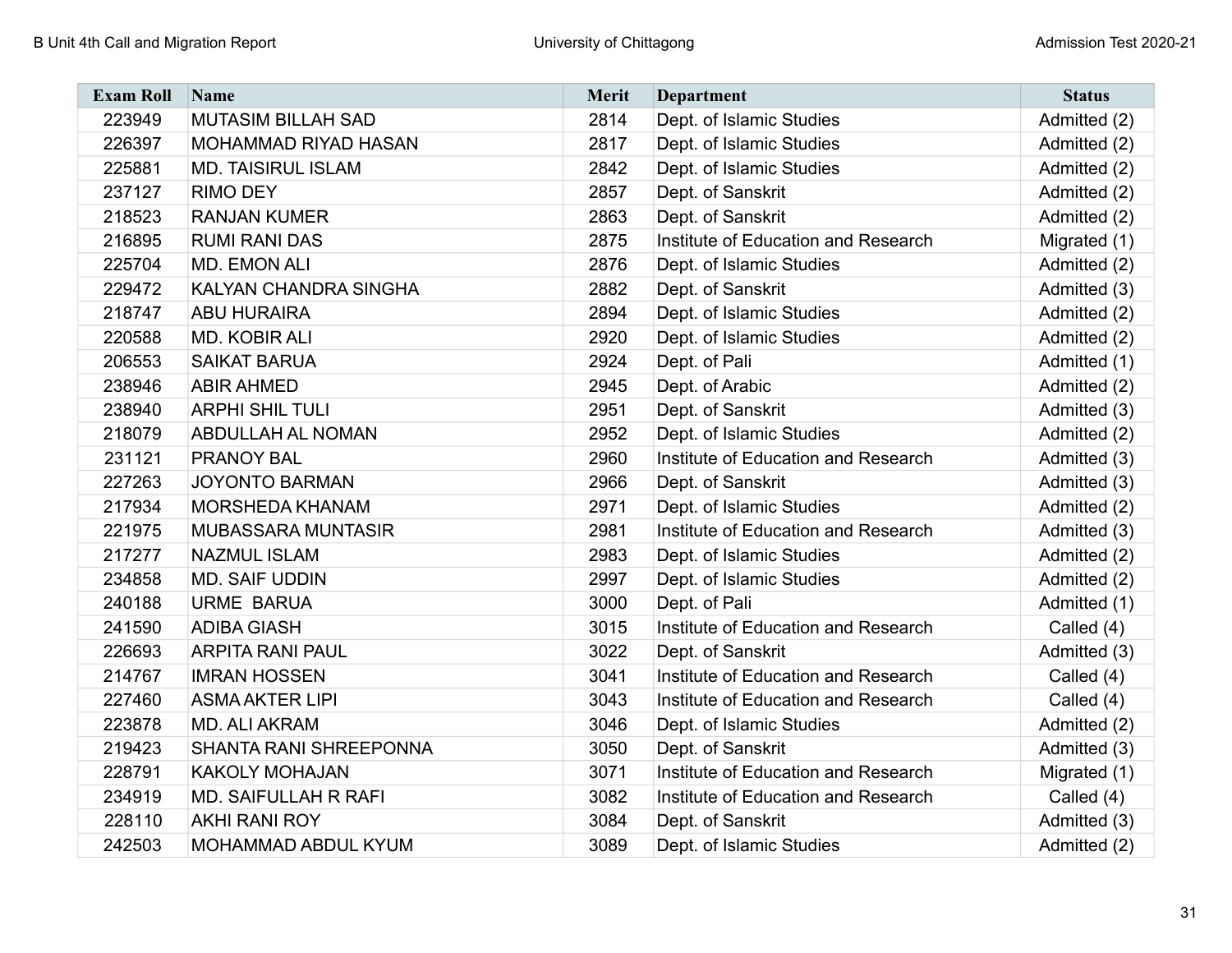| <b>Exam Roll</b> | Name                          | <b>Merit</b> | <b>Department</b>                   | <b>Status</b> |
|------------------|-------------------------------|--------------|-------------------------------------|---------------|
| 236356           | SUMAIYA MOSTAFA               | 3103         | Institute of Education and Research | Called (4)    |
| 240937           | NISHAT TABASSUM MAWLA         | 3109         | Institute of Education and Research | Called (4)    |
| 225076           | MAHMUDUL HASAN ZOBAYER        | 3111         | Dept. of Islamic Studies            | Admitted (2)  |
| 242111           | <b>RIPAN CHANDRA SEN TAPU</b> | 3115         | Dept. of Sanskrit                   | Admitted (3)  |
| 225763           | <b>RAQIBUL ISLAM</b>          | 3119         | Dept. of Islamic Studies            | Migrated (1)  |
| 236685           | <b>MD. JABER HOSSEN</b>       | 3121         | Dept. of Arabic                     | Admitted (2)  |
| 216363           | <b>MOHAMMAD NAEEM UDDIN</b>   | 3123         | Institute of Education and Research | Called $(4)$  |
| 217422           | <b>MOHAMMAD KAWSAR MARWAN</b> | 3126         | Dept. of Islamic Studies            | Migrated (1)  |
| 242577           | <b>JOY SARKER</b>             | 3127         | Dept. of Sanskrit                   | Admitted (3)  |
| 225471           | <b>JAKIA KHATUN</b>           | 3133         | Dept. of Islamic Studies            | Migrated (1)  |
| 229207           | <b>MAHFUJA AKTAR</b>          | 3134         | Dept. of Islamic Studies            | Migrated (1)  |
| 240854           | MOHD. MAMUNUR RASHID MAMUN    | 3142         | Institute of Education and Research | Called (4)    |
| 240252           | <b>SATHI RANI</b>             | 3145         | Dept. of Sanskrit                   | Admitted (3)  |
| 221961           | <b>MD. MOFIZUR RAHMAN</b>     | 3163         | Dept. of Arabic                     | Admitted (2)  |
| 218682           | MD. ABDUL HALIM               | 3164         | Dept. of Islamic Studies            | Migrated (1)  |
| 221633           | <b>SANJIT GHOSH</b>           | 3171         | Dept. of Sanskrit                   | Admitted (3)  |
| 225748           | <b>TASNOVA TASRIN</b>         | 3172         | Institute of Education and Research | Called (4)    |
| 236380           | <b>KANAK ROY</b>              | 3203         | Dept. of Sanskrit                   | Admitted (3)  |
| 201415           | <b>MOHAIMINUL ANWER</b>       | 3226         | Dept. of Islamic Studies            | Migrated (1)  |
| 239570           | <b>KANIKA DAS</b>             | 3231         | Dept. of Sanskrit                   | Admitted (3)  |
| 216286           | <b>MD. HASIBUL ALAM</b>       | 3241         | Institute of Education and Research | Called (4)    |
| 237366           | <b>HIMEL CHANDRA BARMAN</b>   | 3256         | Dept. of Sanskrit                   | Admitted (3)  |
| 209520           | <b>MD. EASIN NURI</b>         | 3262         | Institute of Education and Research | Called (4)    |
| 238479           | <b>FORHAD HOSSAIN</b>         | 3263         | Institute of Education and Research | Called (4)    |
| 239090           | <b>MOHAMMAD SALAH UDDIN</b>   | 3280         | Dept. of Islamic Studies            | Migrated (1)  |
| 213098           | <b>ARMAN HOSSAIN</b>          | 3296         | Dept. of Islamic Studies            | Migrated (1)  |
| 238942           | MD. ABU SAYED                 | 3299         | Dept. of Islamic Studies            | Migrated (1)  |
| 229271           | KASHPIYA QUASEM               | 3301         | Institute of Education and Research | Called (4)    |
| 216278           | <b>MD. RAKIB HOSSAIN</b>      | 3307         | Dept. of Islamic Studies            | Migrated (1)  |
| 223058           | <b>SAYED ABDULLAH</b>         | 3308         | Dept. of Islamic Studies            | Migrated (1)  |
| 234803           | <b>MOHAMMAD ULLAH</b>         | 3315         | Dept. of Islamic Studies            | Migrated (1)  |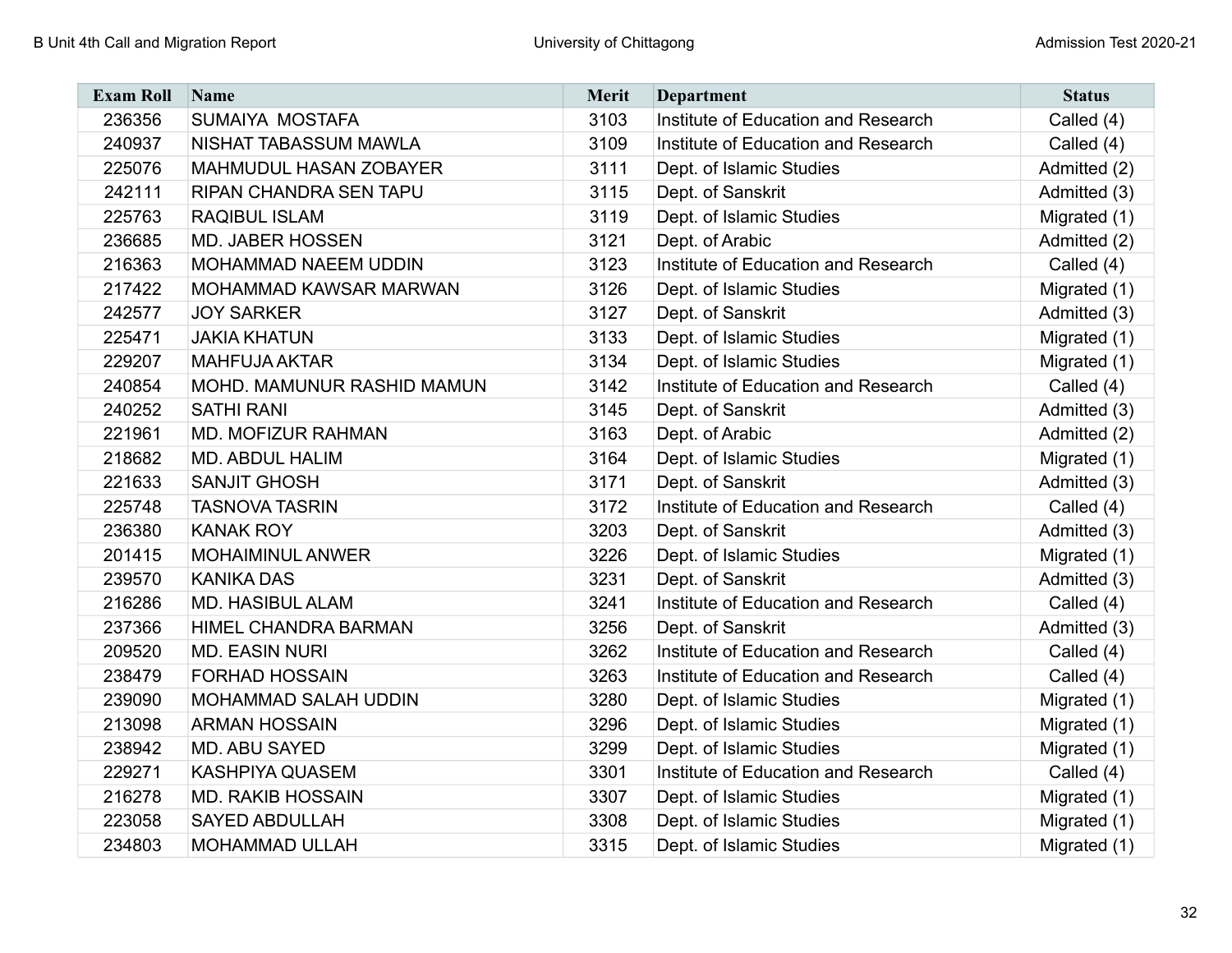| <b>Exam Roll</b> | Name                         | <b>Merit</b> | <b>Department</b>                   | <b>Status</b> |
|------------------|------------------------------|--------------|-------------------------------------|---------------|
| 240046           | <b>NOOR MOHAMMAD SHARIF</b>  | 3317         | Dept. of Islamic Studies            | Migrated (1)  |
| 220949           | <b>MD. ABDUL GAFFAR</b>      | 3319         | Dept. of Islamic Studies            | Migrated (1)  |
| 240352           | <b>DIPTE RANI RAY</b>        | 3322         | Dept. of Sanskrit                   | Admitted (3)  |
| 220391           | <b>ISMAT JAHAN RITU</b>      | 3323         | Institute of Education and Research | Called (4)    |
| 239906           | <b>MD. TANJIM HASAN</b>      | 3326         | Dept. of Islamic Studies            | Migrated (1)  |
| 217011           | JANNATUL FERDOUS PROMI       | 3327         | Institute of Education and Research | Called (4)    |
| 242163           | <b>MD. ABU BAKAR SIDDIK</b>  | 3338         | Dept. of Islamic Studies            | Migrated (1)  |
| 230839           | ABDULLAH AL ASHRAFUL ISLAM   | 3345         | Dept. of Islamic Studies            | Migrated (1)  |
| 217968           | <b>AHJABIN ISLAM AJRIN</b>   | 3347         | Institute of Education and Research | Called (4)    |
| 226753           | MOHAMMAD REDUANUL HOQUE      | 3383         | Dept. of Islamic Studies            | Migrated (1)  |
| 214339           | <b>MD. SABUJ SARDER</b>      | 3398         | Dept. of Sanskrit                   | Admitted (3)  |
| 219969           | <b>TAHSINA RAHMAN</b>        | 3409         | Institute of Education and Research | Called (4)    |
| 222823           | <b>TASFIA SULTANA</b>        | 3454         | Institute of Education and Research | Called (4)    |
| 223646           | <b>ISRAT SULTANA RIPA</b>    | 3457         | Dept. of Islamic Studies            | Migrated (1)  |
| 221388           | <b>ANKITA BHATTACHARJEE</b>  | 3465         | Dept. of Sanskrit                   | Admitted (3)  |
| 234714           | <b>SYEDA TANBINA RAHMAN</b>  | 3479         | Institute of Education and Research | Called (4)    |
| 225940           | <b>CASPEYA YEASMIN</b>       | 3495         | Institute of Education and Research | Called (4)    |
| 230647           | <b>MD. NURAY ALAM SIDDIK</b> | 3499         | Dept. of Islamic Studies            | Migrated (1)  |
| 235766           | <b>ISMAIL HOSSEN</b>         | 3503         | Dept. of Islamic Studies            | Migrated (1)  |
| 236187           | <b>FARUQUE HOSSAIN</b>       | 3505         | Dept. of Islamic Studies            | Migrated (1)  |
| 224361           | <b>SUJON ROY</b>             | 3507         | Dept. of Sanskrit                   | Admitted (3)  |
| 228453           | <b>MD. RIYAD UDDIN</b>       | 3524         | Dept. of Islamic Studies            | Migrated (1)  |
| 215508           | <b>ASHRAFUL ISLAM ASHEK</b>  | 3533         | Institute of Education and Research | Called (4)    |
| 200716           | <b>MD. SAKIB MAHMUD</b>      | 3538         | Dept. of Arabic                     | Admitted (2)  |
| 223323           | <b>ABDUR RAHMAN JIHAN</b>    | 3541         | Institute of Education and Research | Called (4)    |
| 220496           | <b>SANJIDA HOQUE</b>         | 3542         | Institute of Education and Research | Called (4)    |
| 228669           | <b>HABIBULLAH MISBHA</b>     | 3547         | Institute of Education and Research | Called (4)    |
| 223584           | SWASTIKA SACHI PUJA          | 3548         | Dept. of Sanskrit                   | Admitted (3)  |
| 237758           | <b>NAZMUL HODA</b>           | 3552         | Dept. of Islamic Studies            | Migrated (1)  |
| 226392           | MD. ABDULLAH AL MAMUN        | 3559         | Dept. of Islamic Studies            | Migrated (1)  |
| 211889           | <b>FARIA YEASMEN</b>         | 3568         | Institute of Education and Research | Called (4)    |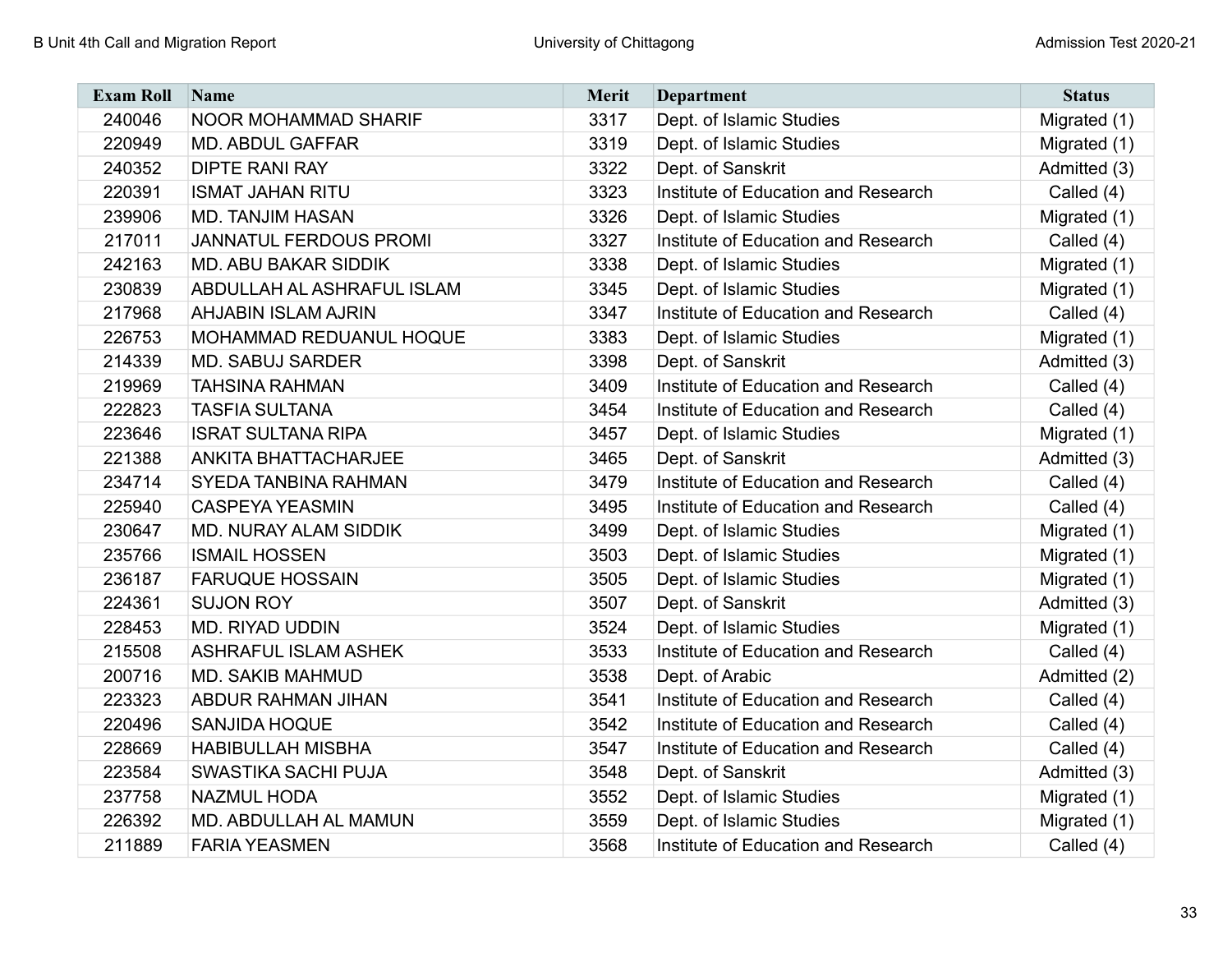| <b>Exam Roll</b> | Name                         | <b>Merit</b> | Department                          | <b>Status</b> |
|------------------|------------------------------|--------------|-------------------------------------|---------------|
| 228455           | JANNATUL MAWA SHORMILY       | 3570         | Institute of Education and Research | Called (4)    |
| 238796           | NOMAN AN ASIF MONCI          | 3593         | Dept. of Arabic                     | Admitted (2)  |
| 207453           | <b>ALAMGIR KOBIR</b>         | 3609         | Dept. of Islamic Studies            | Migrated (1)  |
| 228132           | YEAKUB HOSSAIN               | 3636         | Dept. of Islamic Studies            | Migrated (1)  |
| 241928           | <b>API PAUL</b>              | 3672         | Dept. of Sanskrit                   | Admitted (3)  |
| 238366           | <b>MD. ZIHADI HASAN</b>      | 3682         | Dept. of Islamic Studies            | Migrated (1)  |
| 229029           | PARTHA CHATTERJEE            | 3684         | Dept. of Sanskrit                   | Called (4)    |
| 210712           | <b>SHAYMOL BARAN DAS</b>     | 3703         | Dept. of Sanskrit                   | Called (4)    |
| 216655           | <b>MOHAMMAD KISAR</b>        | 3706         | Dept. of Islamic Studies            | Migrated (1)  |
| 228503           | <b>ROBIUL HOSSAIN</b>        | 3716         | Dept. of Islamic Studies            | Migrated (1)  |
| 205685           | <b>NOBEL DEY</b>             | 3729         | Dept. of Sanskrit                   | Called (4)    |
| 217744           | <b>HOIMONTI DAS</b>          | 3745         | Dept. of Sanskrit                   | Called (4)    |
| 240592           | <b>SAJIB KUMAR ROY</b>       | 3754         | Dept. of Sanskrit                   | Called (4)    |
| 231407           | M. SAJIDUL ISLAM             | 3756         | Dept. of Islamic Studies            | Migrated (1)  |
| 240917           | <b>MAHMODA AKTER</b>         | 3769         | Dept. of Islamic Studies            | Migrated (1)  |
| 225292           | <b>SADHON CHANDRA MONDAL</b> | 3772         | Dept. of Sanskrit                   | Called (4)    |
| 234039           | <b>SOURAV DEBNATH</b>        | 3773         | Dept. of Sanskrit                   | Called (4)    |
| 241237           | <b>TASNIMUL JANNAT</b>       | 3777         | Dept. of Islamic Studies            | Migrated (1)  |
| 219156           | <b>AHMAD NUR</b>             | 3785         | Dept. of Islamic Studies            | Migrated (1)  |
| 231999           | <b>BISHNO KUMAR GHOSH</b>    | 3787         | Dept. of Sanskrit                   | Called (4)    |
| 226312           | MD. NOMAN IBN SABIT          | 3794         | Dept. of Islamic Studies            | Migrated (1)  |
| 223124           | <b>ATIKUR RAHMAN</b>         | 3798         | Dept. of Islamic Studies            | Migrated (1)  |
| 240371           | <b>TRESHA GUHA</b>           | 3800         | Dept. of Sanskrit                   | Called (4)    |
| 222050           | <b>ABDUL KAYUM</b>           | 3807         | Dept. of Islamic Studies            | Migrated (1)  |
| 216643           | <b>HADIUL ISLAM</b>          | 3814         | Dept. of Islamic Studies            | Migrated (1)  |
| 225273           | RATREE CHOWDHURY             | 3831         | Dept. of Sanskrit                   | Called (4)    |
| 235718           | <b>SUMON BISWAS</b>          | 3855         | Dept. of Sanskrit                   | Called (4)    |
| 241991           | <b>RAJKUMAR KAYAL</b>        | 3856         | Dept. of Sanskrit                   | Called (4)    |
| 232025           | NOYON CHANDRA GOUP           | 3862         | Dept. of Sanskrit                   | Called (4)    |
| 219201           | <b>RAM CHANDRA RAY</b>       | 3866         | Dept. of Sanskrit                   | Called (4)    |
| 224230           | <b>MOUMITA DASH</b>          | 3883         | Dept. of Sanskrit                   | Called (4)    |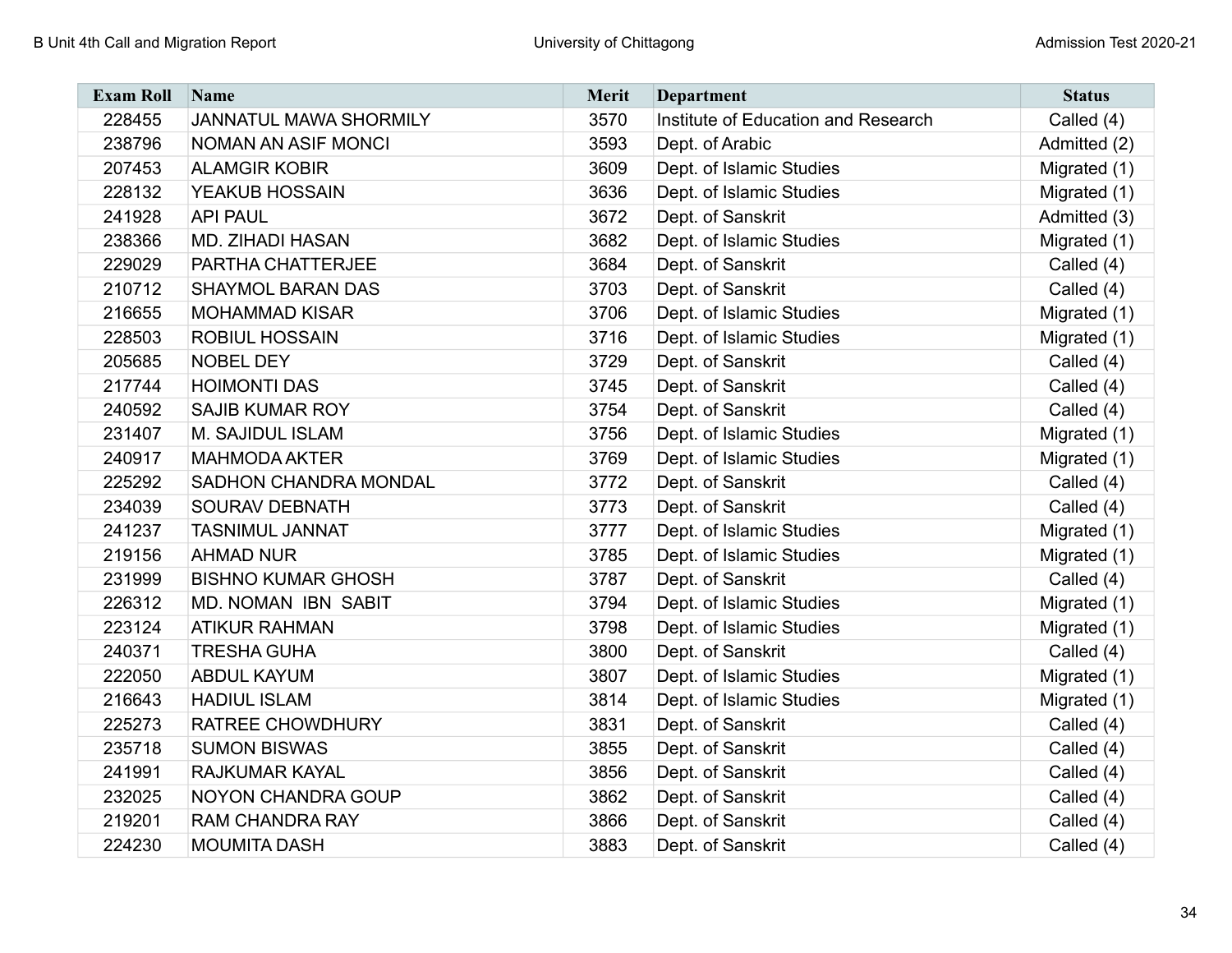| <b>Exam Roll</b> | Name                         | <b>Merit</b> | <b>Department</b>        | <b>Status</b> |
|------------------|------------------------------|--------------|--------------------------|---------------|
| 233452           | <b>BRINTA BANIK</b>          | 3887         | Dept. of Sanskrit        | Called (4)    |
| 209580           | <b>ABDUR RAHIM AL MAMUN</b>  | 3892         | Dept. of Arabic          | Admitted (2)  |
| 227473           | <b>SUKANTA DATTA</b>         | 3901         | Dept. of Sanskrit        | Called (4)    |
| 230692           | <b>MOHAMMAD NASIR UDDIN</b>  | 3902         | Dept. of Islamic Studies | Migrated (1)  |
| 239654           | <b>CHYAN MONDAL</b>          | 3907         | Dept. of Sanskrit        | Called (4)    |
| 215493           | <b>DINOBONDHU DAS</b>        | 3911         | Dept. of Sanskrit        | Called (4)    |
| 207691           | PRITIKA DAS                  | 3927         | Dept. of Sanskrit        | Called (4)    |
| 239714           | <b>BADHON CHANDRA SARKER</b> | 3937         | Dept. of Sanskrit        | Called (4)    |
| 233918           | SOUMITRA KUMER NAG           | 3938         | Dept. of Sanskrit        | Called (4)    |
| 216859           | <b>MILY DEY</b>              | 3940         | Dept. of Sanskrit        | Called (4)    |
| 239940           | <b>SURANJIT ADHIKARI</b>     | 3945         | Dept. of Sanskrit        | Called (4)    |
| 227321           | <b>PRANTO BISWAS</b>         | 3950         | Dept. of Sanskrit        | Called (4)    |
| 225882           | <b>SHAHADAT ULLAH</b>        | 3952         | Dept. of Islamic Studies | Migrated (1)  |
| 242342           | <b>MD. NAJMUT TARIF</b>      | 3954         | Dept. of Arabic          | Admitted (2)  |
| 217963           | <b>HABIBUR RAHMAN</b>        | 3955         | Dept. of Islamic Studies | Migrated (1)  |
| 235909           | <b>ROBIUL ISLAM</b>          | 3964         | Dept. of Islamic Studies | Migrated (1)  |
| 234721           | <b>ANIK ROBI DASH</b>        | 3967         | Dept. of Sanskrit        | Called (4)    |
| 235702           | <b>SAIKAT GAIN</b>           | 3969         | Dept. of Sanskrit        | Called (4)    |
| 217139           | <b>MD. RAKIB HOSEN</b>       | 3971         | Dept. of Islamic Studies | Migrated (1)  |
| 240086           | <b>FAHAMIDA HASAN EMA</b>    | 3976         | Dept. of Islamic Studies | Migrated (1)  |
| 220384           | <b>MD. ARIFUL ISLAM</b>      | 3993         | Dept. of Arabic          | Admitted (2)  |
| 235617           | <b>MD. NAYEM HASSAN</b>      | 4011         | Dept. of Islamic Studies | Migrated (1)  |
| 224465           | <b>MD. ABDUL WAHID</b>       | 4019         | Dept. of Islamic Studies | Migrated (1)  |
| 208421           | <b>MAHMUDUL HASAN</b>        | 4023         | Dept. of Islamic Studies | Migrated (1)  |
| 241140           | <b>JAKARIA</b>               | 4029         | Dept. of Islamic Studies | Migrated (1)  |
| 204623           | MATIUR MAHMUD FARHAD         | 4031         | Dept. of Islamic Studies | Migrated (1)  |
| 216641           | MOHAMMAD MIZANUR RAHMAN      | 4053         | Dept. of Islamic Studies | Migrated (1)  |
| 238315           | MOHAMMAD TAUHIDUL ISLAM      | 4055         | Dept. of Islamic Studies | Migrated (1)  |
| 235697           | <b>MD. MASUM BILLAH</b>      | 4075         | Dept. of Islamic Studies | Migrated (1)  |
| 220918           | MD. RUHUL AMIN               | 4132         | Dept. of Islamic Studies | Migrated (1)  |
| 213617           | <b>MD. SHAFIQUL ISLAM</b>    | 4150         | Dept. of Islamic Studies | Migrated (1)  |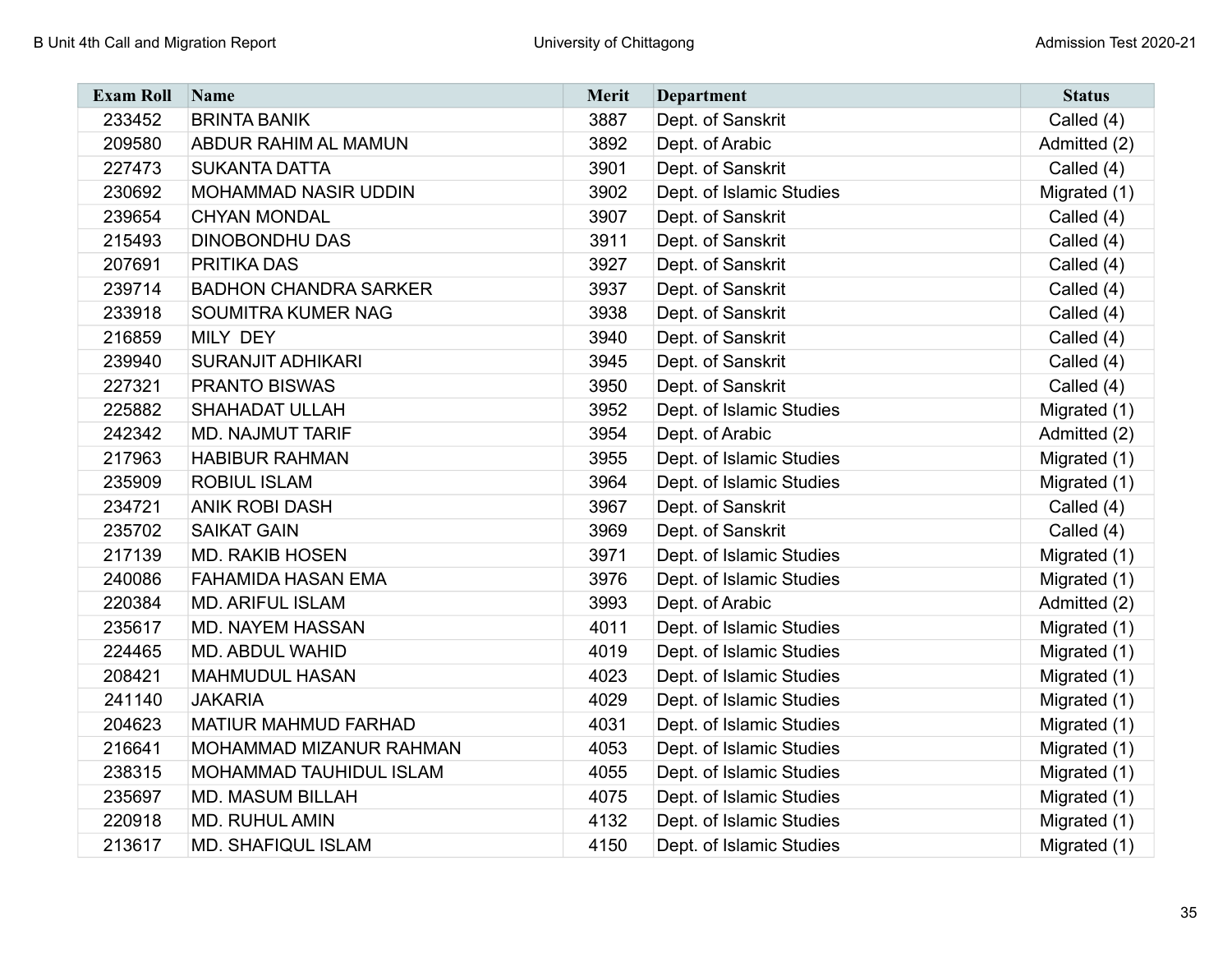| <b>Exam Roll</b> | Name                         | Merit | <b>Department</b>        | <b>Status</b> |
|------------------|------------------------------|-------|--------------------------|---------------|
| 215454           | MOHAMMAD FAISAL UDDIN        | 4152  | Dept. of Arabic          | Admitted (2)  |
| 231363           | MD. SUMON                    | 4161  | Dept. of Islamic Studies | Migrated (1)  |
| 240455           | RAHNOMA TABASSUM             | 4171  | Dept. of Arabic          | Admitted (2)  |
| 221350           | MD. MOSTAFIZUR RAHMAN        | 4177  | Dept. of Arabic          | Admitted (2)  |
| 218060           | <b>JAMADIUL AOWAL</b>        | 4185  | Dept. of Arabic          | Admitted (2)  |
| 221811           | <b>KAMORUN NESA</b>          | 4200  | Dept. of Arabic          | Admitted (2)  |
| 225782           | MD. JUBAYAR JAHAN            | 4209  | Dept. of Arabic          | Admitted (2)  |
| 215725           | MUHAMMAD TAWHIDUL ISLAM      | 4217  | Dept. of Arabic          | Admitted (2)  |
| 222912           | MD. KHALID SAYFULLAH RAIHAN  | 4222  | Dept. of Arabic          | Admitted (2)  |
| 225381           | MD. NEZAM UDDIN              | 4231  | Dept. of Arabic          | Admitted (2)  |
| 234763           | <b>MD. MASUD RANA</b>        | 4239  | Dept. of Arabic          | Admitted (2)  |
| 238719           | <b>MAHMUDUL HASAN SARWAR</b> | 4242  | Dept. of Arabic          | Admitted (2)  |
| 234771           | <b>SAGOR</b>                 | 4279  | Dept. of Arabic          | Admitted (2)  |
| 235397           | <b>SUNJEDA AFROSS</b>        | 4282  | Dept. of Arabic          | Admitted (3)  |
| 234438           | <b>MD. ARMAN HOSEN</b>       | 4292  | Dept. of Arabic          | Admitted (3)  |
| 221766           | <b>TAMANNA SULTANA</b>       | 4309  | Dept. of Arabic          | Admitted (3)  |
| 229281           | <b>SAIDUR RAHMAN</b>         | 4315  | Dept. of Arabic          | Admitted (3)  |
| 230199           | <b>MD. NAIM ISLAM</b>        | 4336  | Dept. of Arabic          | Admitted (3)  |
| 216484           | <b>AFZAL HOSEN</b>           | 4351  | Dept. of Arabic          | Admitted (3)  |
| 231655           | MD. AHAD                     | 4357  | Dept. of Arabic          | Admitted (3)  |
| 229914           | <b>MD. MERAJUL ISLAM</b>     | 4371  | Dept. of Arabic          | Admitted (3)  |
| 220034           | <b>SADIA JAHAN</b>           | 4372  | Dept. of Arabic          | Admitted (3)  |
| 224773           | HABIBUL BASAR SALMAN         | 4392  | Dept. of Arabic          | Admitted (3)  |
| 226172           | MD. HAFIZUL ISLAM            | 4404  | Dept. of Arabic          | Admitted (3)  |
| 231230           | <b>MD. LUTFUR RAHMAN</b>     | 4449  | Dept. of Arabic          | Admitted (3)  |
| 206943           | <b>MAIMONA AKHTER</b>        | 4451  | Dept. of Arabic          | Admitted (3)  |
| 217239           | <b>TAJMERI AKHTER</b>        | 4452  | Dept. of Arabic          | Admitted (3)  |
| 233201           | MD. ABDULLAH                 | 4464  | Dept. of Arabic          | Admitted (3)  |
| 219169           | <b>BITHI BARUA</b>           | 4511  | Dept. of Pali            | Admitted (1)  |
| 201992           | <b>NASIR UDDIN</b>           | 4523  | Dept. of Arabic          | Admitted (3)  |
| 205792           | <b>MD. EKRAMUL HOQUE</b>     | 4586  | Dept. of Arabic          | Admitted (3)  |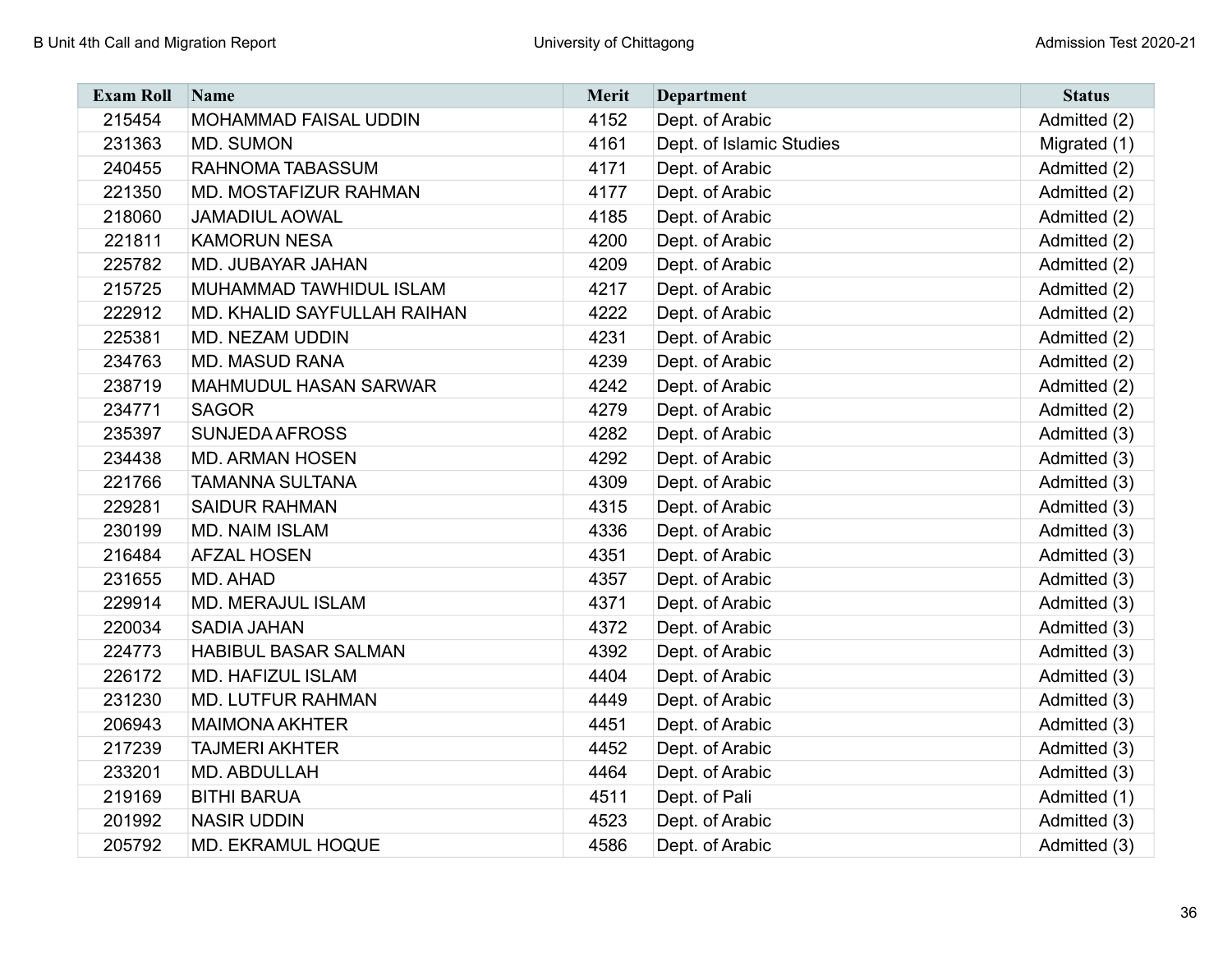| <b>Exam Roll</b> | Name                          | <b>Merit</b> | <b>Department</b> | <b>Status</b> |
|------------------|-------------------------------|--------------|-------------------|---------------|
| 219242           | <b>AZIZUL HAQUE</b>           | 4587         | Dept. of Arabic   | Admitted (3)  |
| 230474           | <b>SHAHEDUL ISLAM</b>         | 4599         | Dept. of Arabic   | Admitted (3)  |
| 213204           | <b>KAFAYET ULLAH</b>          | 4640         | Dept. of Arabic   | Admitted (3)  |
| 215837           | MOHAMMAD MOSTAFA              | 4660         | Dept. of Arabic   | Admitted (3)  |
| 215236           | <b>JANNATUN NAIMA</b>         | 4666         | Dept. of Arabic   | Admitted (3)  |
| 220356           | SAH MD. BAREK ULLAH           | 4671         | Dept. of Arabic   | Admitted (3)  |
| 202655           | <b>MOHAMMED SHAKER HOSSEN</b> | 4672         | Dept. of Arabic   | Admitted (3)  |
| 238158           | PRATTAY BARUA                 | 4711         | Dept. of Pali     | Admitted (1)  |
| 200400           | MOHAMMAD WALEED AIMAN         | 4741         | Dept. of Arabic   | Admitted (3)  |
| 213681           | <b>MD. JAHID HOSSAIN</b>      | 4745         | Dept. of Arabic   | Admitted (3)  |
| 200860           | MOHAMMAD ABDULLAH AL- MARUF   | 4747         | Dept. of Arabic   | Admitted (3)  |
| 228017           | PARESH CHAKMA                 | 4810         | Dept. of Pali     | Admitted (1)  |
| 231852           | UMME HABIBAH MIM              | 4819         | Dept. of Arabic   | Admitted (3)  |
| 216771           | MOHAMMAD NAYEM UDDIN          | 4825         | Dept. of Arabic   | Admitted (3)  |
| 234943           | <b>MAHMUDUL HASAN</b>         | 4827         | Dept. of Arabic   | Admitted (3)  |
| 212744           | MOHAMMAD JAWAD AFNAN          | 4878         | Dept. of Arabic   | Admitted (3)  |
| 240649           | <b>HEDAYET BIN RIAD</b>       | 4883         | Dept. of Arabic   | Admitted (3)  |
| 238555           | YASIN PATWARY ROBIN           | 4907         | Dept. of Arabic   | Admitted (3)  |
| 216744           | MUHAMMAD SAIDUL HAQUE         | 4967         | Dept. of Arabic   | Admitted (3)  |
| 226236           | <b>MIFTAHUL JANNAT</b>        | 5022         | Dept. of Arabic   | Admitted (3)  |
| 213348           | <b>MD. ASRAF UDDIN</b>        | 5036         | Dept. of Arabic   | Admitted (3)  |
| 231251           | MUHAMMAD MUBINUL HOQUE        | 5043         | Dept. of Arabic   | Admitted (3)  |
| 205024           | <b>AUNG SWE NU MARMA</b>      | 5044         | Dept. of Pali     | Admitted (1)  |
| 223815           | <b>AL-AMIN</b>                | 5099         | Dept. of Arabic   | Admitted (3)  |
| 239831           | <b>AHSAN HABIB</b>            | 5133         | Dept. of Arabic   | Admitted (3)  |
| 218321           | MD. ABU NAYEM JIHAD           | 5157         | Dept. of Arabic   | Admitted (3)  |
| 214342           | <b>MD. RAFIQUL ISLAM</b>      | 5207         | Dept. of Arabic   | Admitted (3)  |
| 204609           | <b>NURUN NAHAR BEGUM</b>      | 5213         | Dept. of Arabic   | Admitted (3)  |
| 223847           | <b>SOHANUR RHAMAN</b>         | 5255         | Dept. of Arabic   | Admitted (3)  |
| 220712           | <b>SAIKAT BARUA UTSHA</b>     | 5263         | Dept. of Pali     | Admitted (1)  |
| 229081           | RASED UL ISLAM                | 5269         | Dept. of Arabic   | Admitted (3)  |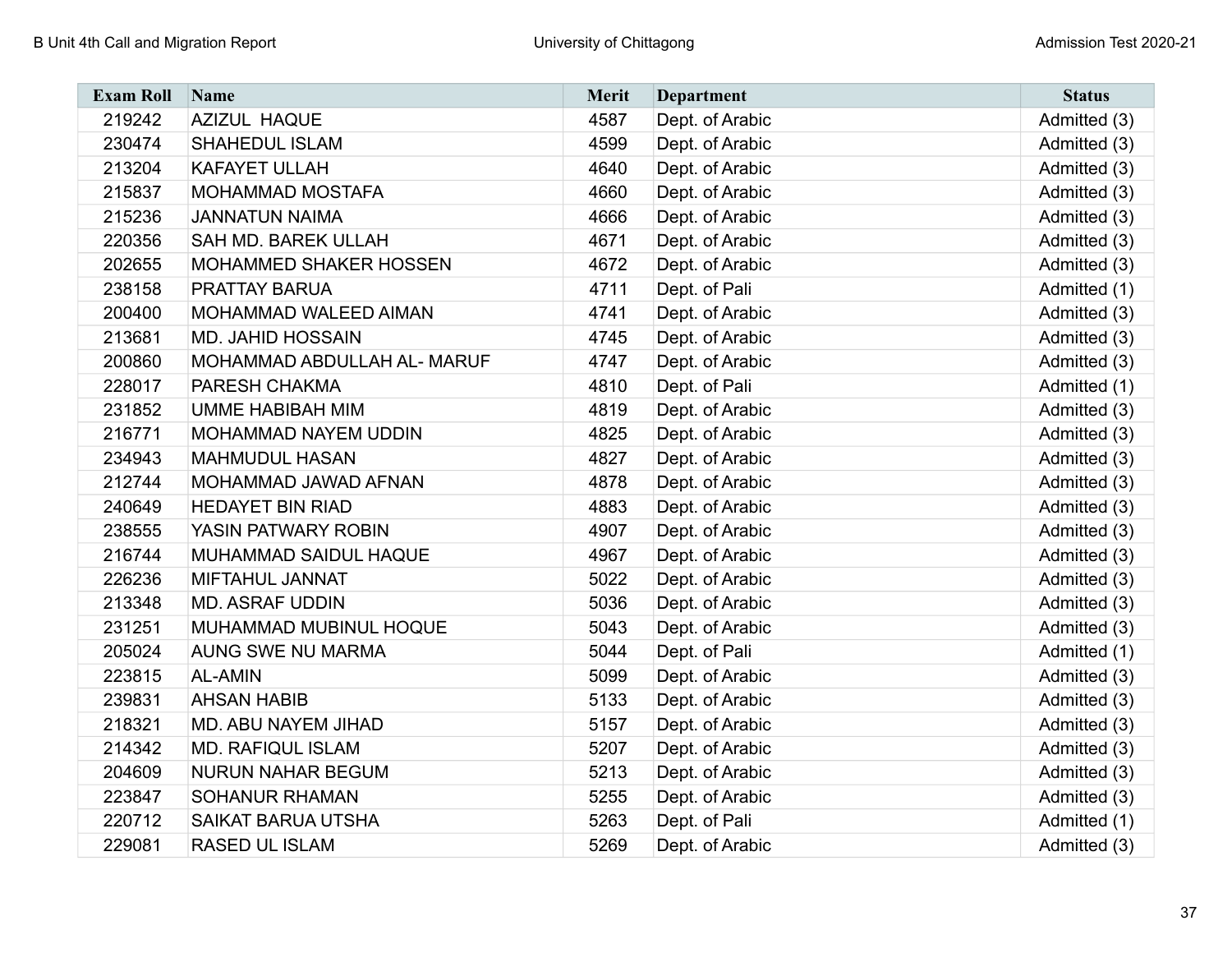| <b>Exam Roll</b> | Name                            | Merit | <b>Department</b> | <b>Status</b> |
|------------------|---------------------------------|-------|-------------------|---------------|
| 217232           | ATIK MD. ABU NAYEEM             | 5291  | Dept. of Arabic   | Admitted (3)  |
| 219694           | RIFA TAMANNA KAKOL              | 5294  | Dept. of Arabic   | Admitted (3)  |
| 202459           | <b>RIFAT AHAMED</b>             | 5304  | Dept. of Arabic   | Called (4)    |
| 242278           | MOHAMMAD MONIR UDDIN HASAN KHAN | 5325  | Dept. of Arabic   | Called (4)    |
| 227946           | <b>AKLIMA KHATUN</b>            | 5335  | Dept. of Arabic   | Called (4)    |
| 230458           | MD. DELOWAR HOSSAIN             | 5343  | Dept. of Arabic   | Called (4)    |
| 216036           | H. M.SHAFI ULLAH                | 5357  | Dept. of Arabic   | Called (4)    |
| 240104           | S. M. SAIDUL HASAN              | 5392  | Dept. of Arabic   | Called (4)    |
| 230082           | <b>AL AMIN</b>                  | 5394  | Dept. of Arabic   | Called (4)    |
| 227153           | NAZMUL HASAN RANA               | 5414  | Dept. of Arabic   | Called (4)    |
| 225082           | SIDRATUN HASNA CHOWDHURY        | 5415  | Dept. of Arabic   | Called (4)    |
| 237853           | MUHAMMAD JUNAID AL KAFI         | 5426  | Dept. of Arabic   | Called (4)    |
| 204502           | MUHAMMAD PARVEZ                 | 5437  | Dept. of Arabic   | Called (4)    |
| 239267           | <b>SHA ALAM</b>                 | 5451  | Dept. of Arabic   | Called (4)    |
| 225742           | <b>MUSTAFIZUR RAHMAN</b>        | 5452  | Dept. of Arabic   | Called (4)    |
| 224766           | <b>MD. SHARIFUL ISLAM</b>       | 5458  | Dept. of Arabic   | Called (4)    |
| 233539           | <b>MD. SHAWN ALI</b>            | 5464  | Dept. of Arabic   | Called (4)    |
| 237106           | <b>MD. TANVIR HOSSAIN</b>       | 5476  | Dept. of Arabic   | Called (4)    |
| 228171           | <b>MD. BOSHER AHMED</b>         | 5532  | Dept. of Arabic   | Called (4)    |
| 208577           | MOHAMMAD OBAIDULLAH             | 5540  | Dept. of Arabic   | Called (4)    |
| 214782           | A. T. M MURSHIDUL ALAM          | 5570  | Dept. of Arabic   | Called (4)    |
| 200144           | <b>ROBIUL ISLAM</b>             | 5573  | Dept. of Arabic   | Called (4)    |
| 226376           | <b>SAMIN NAHAR</b>              | 5578  | Dept. of Arabic   | Called (4)    |
| 212724           | MD. NAYEEM                      | 5579  | Dept. of Arabic   | Called (4)    |
| 236603           | <b>TAZIM HOSSAIN</b>            | 5580  | Dept. of Arabic   | Called (4)    |
| 213566           | <b>MD. DILUAR HOSSEN</b>        | 5587  | Dept. of Arabic   | Called (4)    |
| 237278           | <b>ISRAT JAHAN</b>              | 5588  | Dept. of Arabic   | Called (4)    |
| 202619           | <b>RUBIEA AKTER</b>             | 5595  | Dept. of Arabic   | Called (4)    |
| 223115           | MUHAMMAD ABDUL MOIN KHAN        | 5601  | Dept. of Arabic   | Called (4)    |
| 237983           | MOHAMMAD ABRARUL HOQUE          | 5613  | Dept. of Arabic   | Called (4)    |
| 232822           | <b>SAIMON HASAN</b>             | 5615  | Dept. of Arabic   | Called (4)    |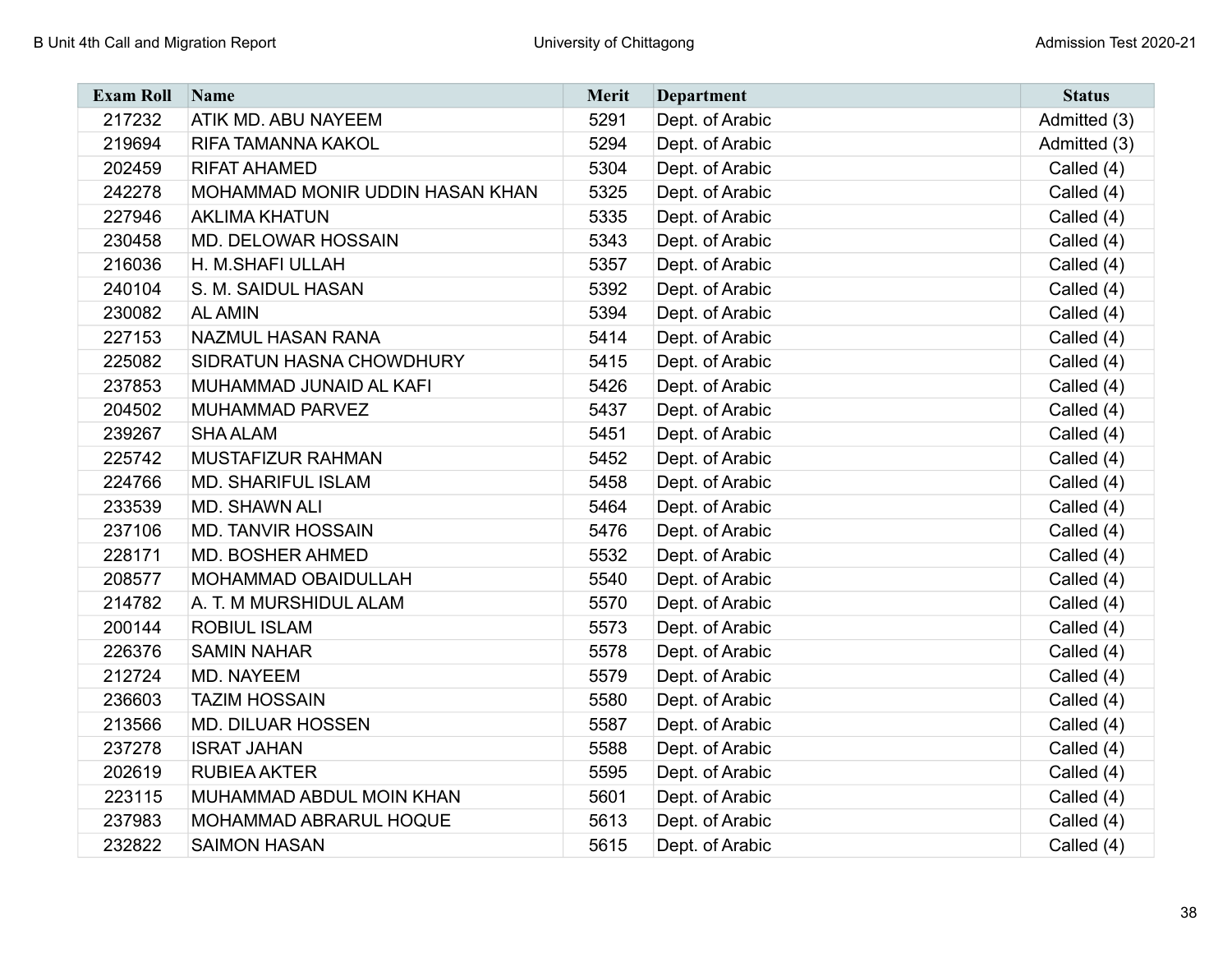| <b>Exam Roll</b> | Name                        | <b>Merit</b> | <b>Department</b> | <b>Status</b> |
|------------------|-----------------------------|--------------|-------------------|---------------|
| 222412           | SYEDA MAISATUN NAHAR        | 5617         | Dept. of Arabic   | Called (4)    |
| 224118           | <b>MD. SABBIR HOSSAIN</b>   | 5629         | Dept. of Arabic   | Called (4)    |
| 220372           | <b>MD. ABU TALHA JUBAIR</b> | 5633         | Dept. of Arabic   | Called (4)    |
| 205778           | MD. RABBI                   | 5640         | Dept. of Arabic   | Called (4)    |
| 205839           | <b>MD. AMIRUL ISLAM</b>     | 5676         | Dept. of Arabic   | Called (4)    |
| 242102           | AKIB AL HASAN               | 5682         | Dept. of Arabic   | Called (4)    |
| 226885           | MUHAMMAD HELAL UDDIN        | 5709         | Dept. of Arabic   | Called (4)    |
| 205038           | <b>MD. NAFIS SADMAN</b>     | 5714         | Dept. of Arabic   | Called (4)    |
| 240970           | <b>MD. MARUF BILLAH</b>     | 5715         | Dept. of Arabic   | Called (4)    |
| 203996           | <b>SAMANTA BARUA</b>        | 5716         | Dept. of Pali     | Admitted (1)  |
| 238483           | MD. MOSTAFIJUR RAHMAN       | 5717         | Dept. of Arabic   | Called (4)    |
| 238889           | <b>TANJIL ISLAM</b>         | 5723         | Dept. of Arabic   | Called (4)    |
| 230066           | <b>YEASIN MIAH</b>          | 5761         | Dept. of Arabic   | Called (4)    |
| 201235           | MOHAMMED SAHABI ALAM        | 5768         | Dept. of Arabic   | Called (4)    |
| 241541           | <b>KAMRUL ISLAM</b>         | 5769         | Dept. of Arabic   | Called (4)    |
| 240745           | <b>SHISHIR CHAKMA</b>       | 5792         | Dept. of Pali     | Admitted (1)  |
| 214793           | PRAPA BARUA                 | 5801         | Dept. of Pali     | Admitted (1)  |
| 219263           | SUMAIYA SULTANA             | 5811         | Dept. of Arabic   | Called (4)    |
| 226297           | <b>CHANDRIMA BARUA</b>      | 5847         | Dept. of Pali     | Admitted (1)  |
| 240288           | MD. NAZMUL HASAN SARKAR     | 5860         | Dept. of Arabic   | Called (4)    |
| 240305           | SARAT TANCHANGYA            | 5959         | Dept. of Pali     | Admitted (1)  |
| 242186           | <b>SUJATA BARUA</b>         | 6470         | Dept. of Pali     | Admitted (1)  |
| 234152           | <b>DOLON BARUA</b>          | 6725         | Dept. of Pali     | Admitted (1)  |
| 241069           | <b>BIPULEE CHAKMA</b>       | 6844         | Dept. of Pali     | Admitted (1)  |
| 216774           | <b>SHARTA KHISA</b>         | 6874         | Dept. of Pali     | Admitted (1)  |
| 231172           | KAINUMONG TONGCHONGYA       | 6902         | Dept. of Pali     | Admitted (1)  |
| 214014           | PARTHA BARUA BABU           | 7115         | Dept. of Pali     | Admitted (1)  |
| 236733           | SHIMUL CHAKMA               | 7270         | Dept. of Pali     | Admitted (1)  |
| 232550           | <b>MISHAU MARMA</b>         | 7332         | Dept. of Pali     | Admitted (1)  |
| 215858           | <b>DIBBO BARUA</b>          | 7335         | Dept. of Pali     | Admitted (1)  |
| 240037           | PURI PURNA CHAKMA           | 7422         | Dept. of Pali     | Admitted (1)  |